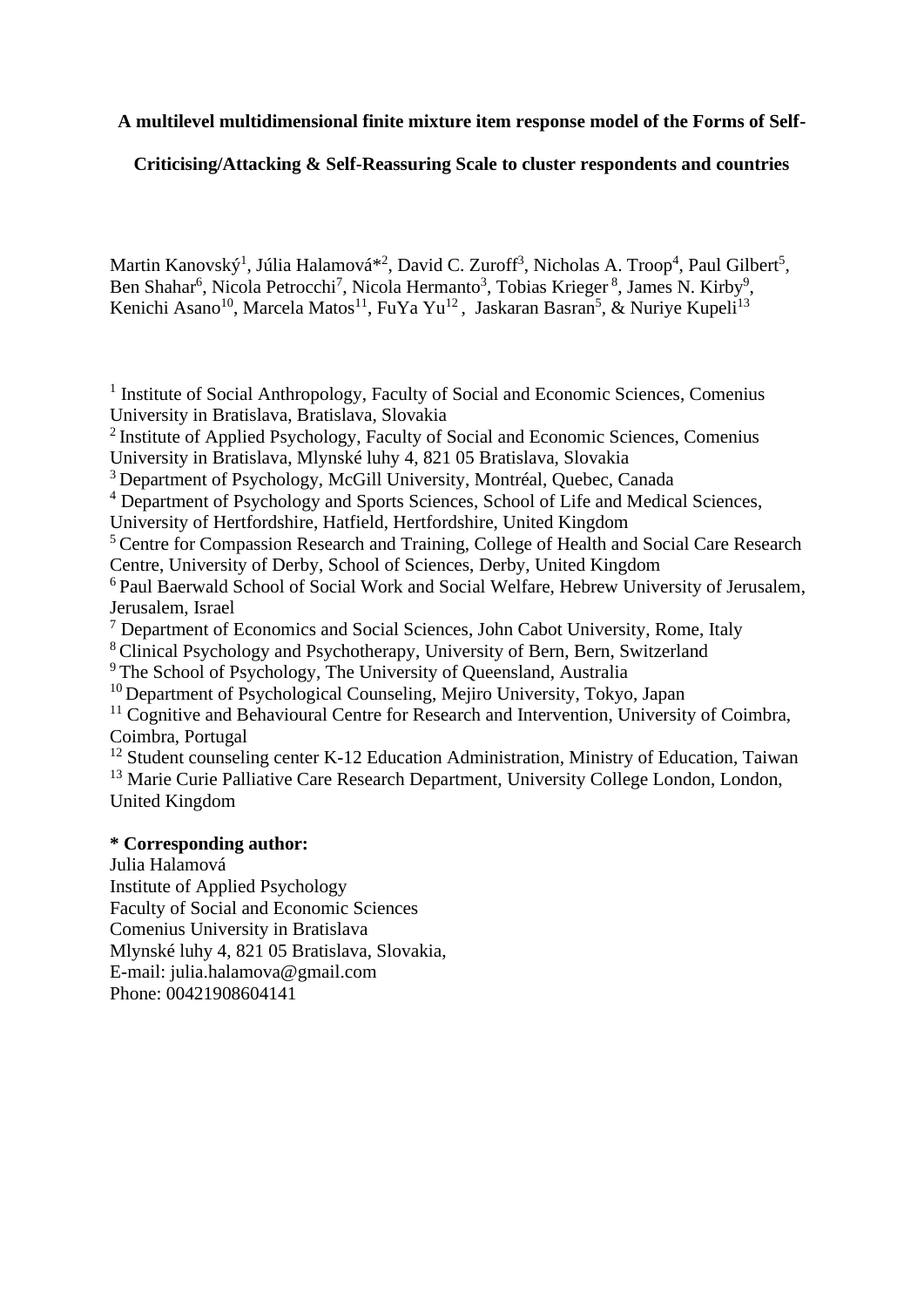# **Compliance with Ethical Standards**

# **Disclosure of potential conflicts of interest**

The authors declare that they have no potential conflicts of interests.

# **Funding**

Writing this work was supported by the Vedecká grantová agentúra VEGA under Grant 1/0075/19. This work was supported by the Slovak Research and Development Agency under the Contract no. PP-COVID-20-0074. Nuriye Kupeli is supported by Alzheimer's Society Junior Fellowship grant funding (Grant Award number: 399 AS-JF-17b-016).

# **Ethical approval**

All procedures performed in studies involving human participants were in accordance with the ethical standards of the institutional and/or national research committee and with the 1964 Helsinki declaration and its later amendments or comparable ethical standards.

# **Informed consent**

Informed consent was obtained from all individual participants included in the study.

# **Availability of data and materials**

In order to comply with the ethics approvals of the study protocols, data cannot be made accessible through a public repository. However, data are available upon request for researchers who consent to adhering to the ethical regulations for confidential data.

# **Author Contributions**

MK designed research, JH invited co-authors to participate and coordinated research team. JH, PG, NK, NT, DZ, NH, NP, JK, BS, TK, KA, FY, MM and JB shared their data. MK performed the statistical analysis. MK and JH wrote the first draft of the article. All authors interpreted the results, revised the manuscript and read and approved the final manuscript.

## **Acknowledgements**

We would like to thank Marion Sommers-Spijkerman, PhD. from Centre for eHealth and Wellbeing Research, University of Twente, Enschede, The Netherlands for providing us the Dutch sample.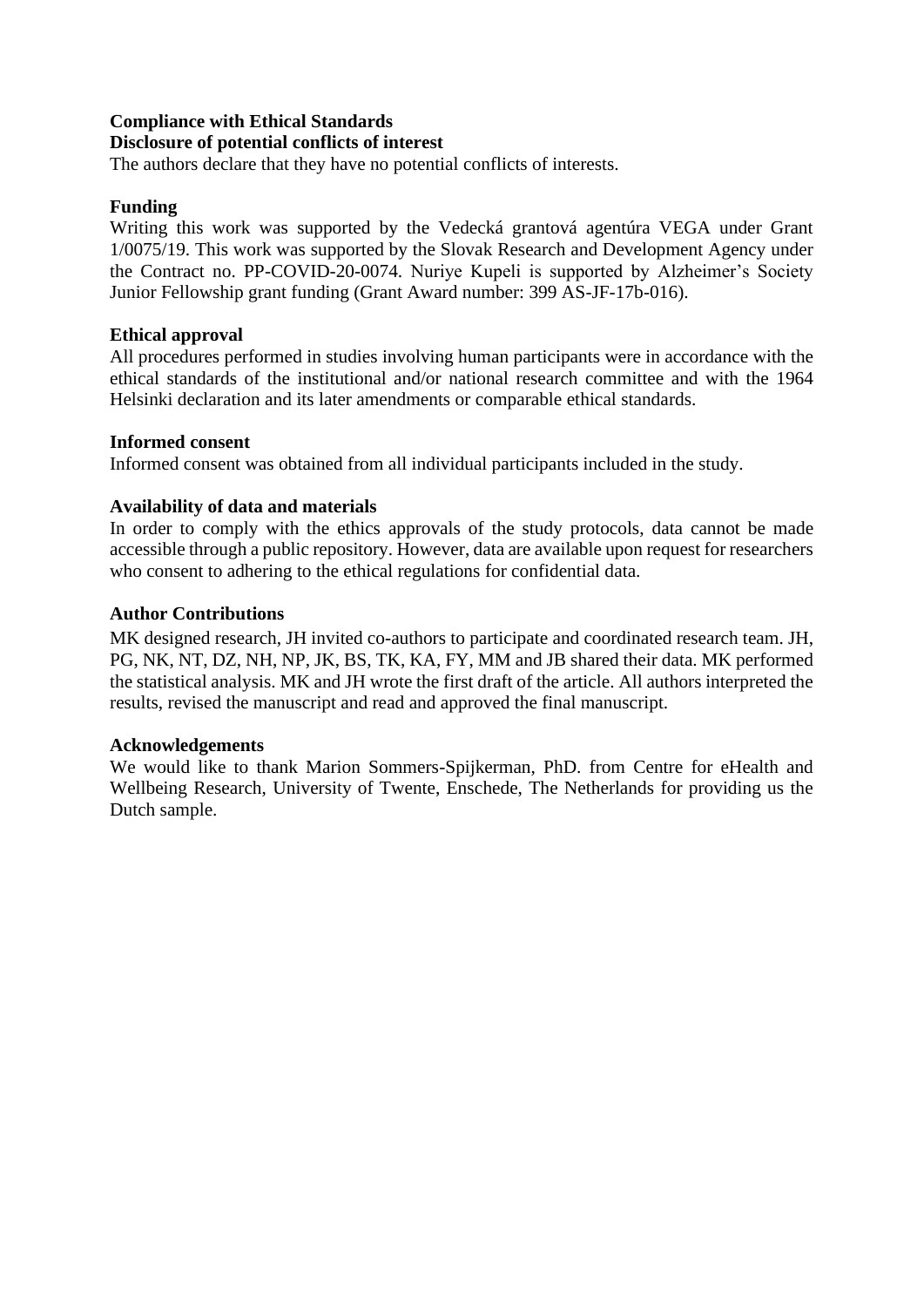# **A multilevel multidimensional finite mixture item response model of the Forms of Self-Criticising/Attacking & Self-Reassuring Scale to cluster respondents and countries**

#### Summary

**Objectives:** The aim of this study was to test the multilevel multidimensional finite mixture item response model of the Forms of Self-Criticising/Attacking & Self-Reassuring Scale (FSCRS) to cluster respondents and countries from thirteen samples ( $N = 7.714$ ) and from twelve countries. The practical goal was to learn how many discrete classes there are on the level of individuals (i.e., how many cut-offs are to be used) and countries (i.e., the magnitude of similarities and dissimilarities among them).

**Methods**: We employed the multilevel multidimensional finite mixture approach which is based on an extended class of multidimensional latent class Item Response Theory models. Individuals and countries are partitioned into discrete latent classes with different levels of selfcriticism and self-reassurance, taking into account at the same time the multidimensional structure of the construct. This approach was applied to the analysis of the relationships between observed characteristics and latent trait at different levels (individuals and countries), and across different dimensions using the three-dimensional measure of the FSCRS.

**Results**: Results showed that respondents' scores were dependent on unobserved (latent class) individual and country membership, multidimensional structure of the instrument, and justified the use of a multilevel multidimensional finite mixture item response model in the comparative psychological assessment of individuals and countries.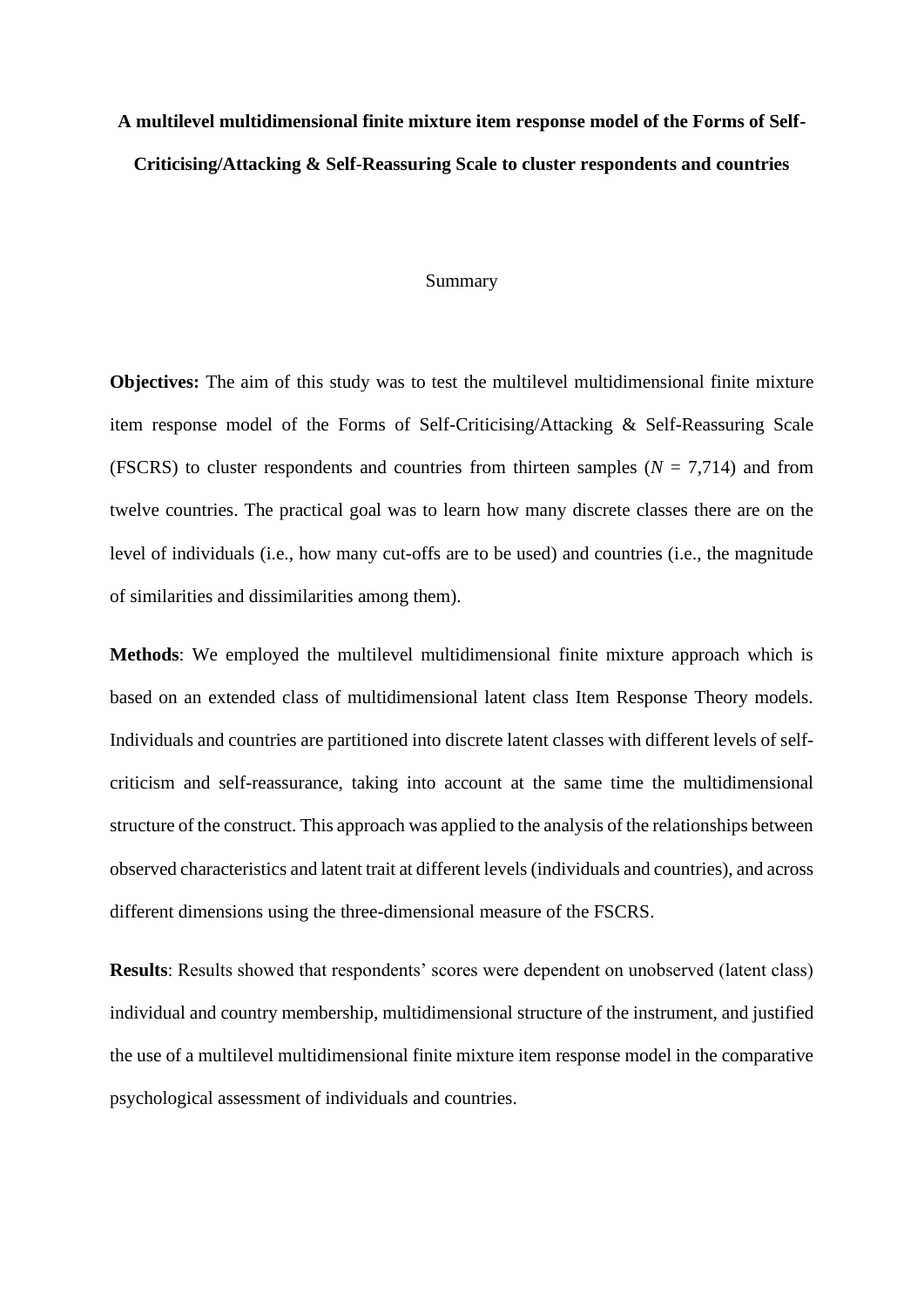**Conclusions**: Latent class analysis of the FSCRS showed that individual participants and countries could be divided into discrete classes. Along with the previous findings that the FSCRS is psychometrically robust we can recommend using the FSCRS for measuring selfcriticism.

*Keywords:* latent class model; multilevel multidimensional item response model; selfcriticism

# **A multilevel multidimensional finite mixture item response model of the Forms of Self-Criticising/Attacking & Self-Reassuring Scale to cluster respondents and countries**

## **Introduction**

Ever since Freud (1917) identified anger at the self as a crucial factor in depression the link between psychopathology and self-criticism has been subject to much theorising and research. In a major systematic review Werner, Tibubos, Rohrmann, and Reiess (2019) outlined a number of different models for self-criticism and its measurement that include both self-report and qualitative studies. They highlight that self-criticism is transdiagnostic vulnerability factor for mental health problems such as eating disorders, depression, suicidality, anxiety, psychotic symptoms, and interpersonal problems (Werner et al., 2019). Self-criticism also affects susceptibility to and persistence of psychopathology (Bergner, 1995; Blatt & Zuroff, 1992; Falconer, King, & Brewin, 2016) and stress (Kupeli, Norton, Chilcot, Campbell, Schmidt, & Troop, 2017) and influences the response to medical and psychological interventions and treatments (Blatt & Zuroff, 2005; Bulmash, Harkness, Stewart, & Bagby, 2009; Shahar et al., 2015). Löw, Schauenburg, and Dinger (2020) offered a systematic review of self-criticism and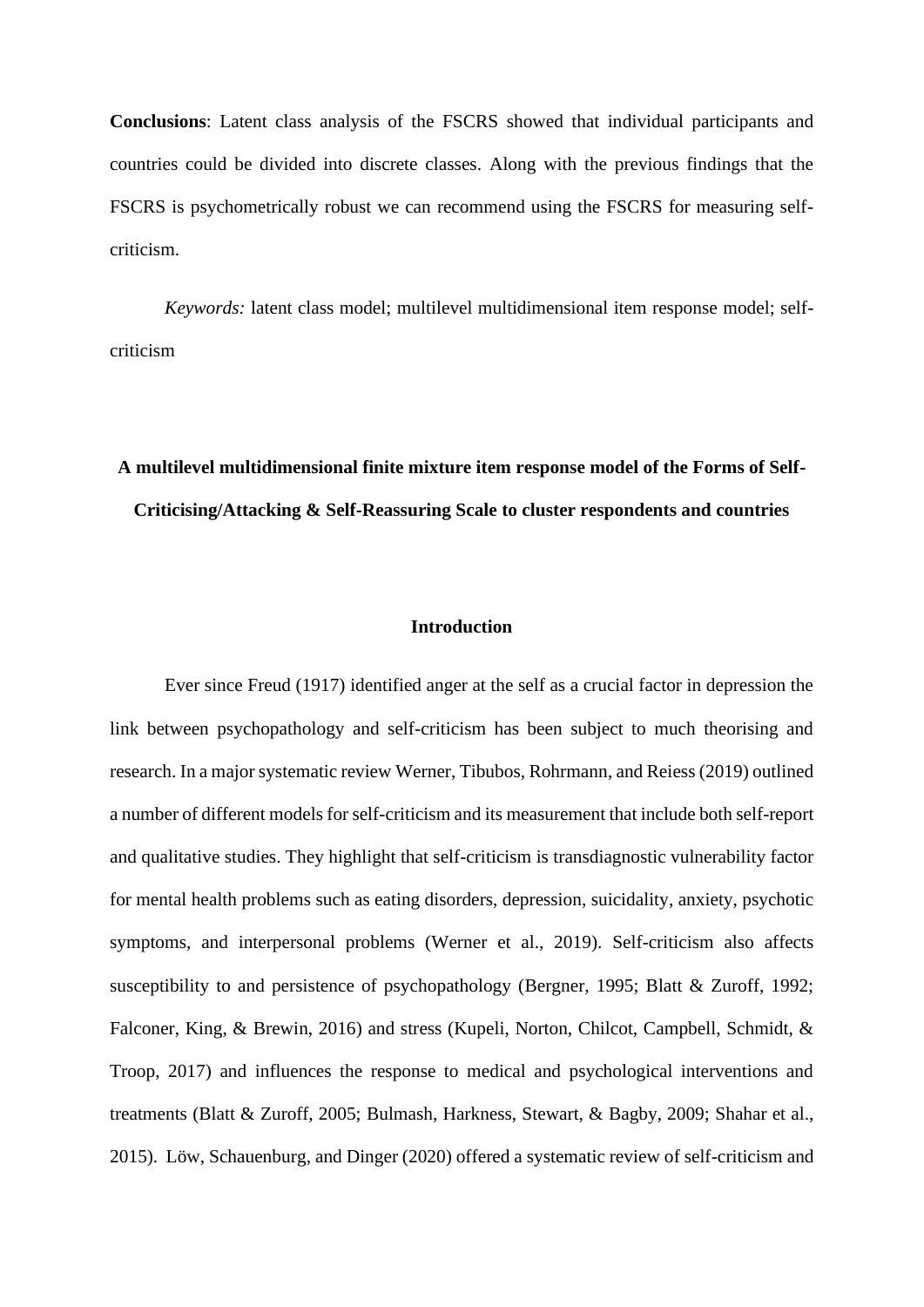psychotherapy outcome showing that the intensity of self-criticism is linked to poor outcome, highlighting the importance of improving psychotherapy for these individuals. For these and other reasons it is important to explore the psychometric properties of measures of selfcriticism.

There exist a number of self-report measures assessing self-criticism including: the Depressive Experiences Questionnaire (DEQ; Blatt, D'Afflitti, & Quinlan, 1976), the Levels of Self-Criticism Scale (LOSC; Thompson & Zuroff, 2004), the Forms of Self-Criticising/Attacking & Self-Reassuring Scale (FSCRS; Gilbert et al., 2004), the Self-Critical Rumination Scale (Smart, Peters, & Baer, 2016), and a scale assessing situational state selfcriticism, the Self-Compassion and Self-Criticism Scales (SCCS; Falconer, King, & Brewin, 2015). In a systematic review of measures of five scales of self-criticism, Rose and Rimes (2018) noted that many studies lacked methodological rigour but suggested that two scales, the Self-critical Rumination Scale (Smart Peters, Baer, 2015) and the FSCRS (Gilbert et al., 2004) were the most robust in terms of psychometric properties.

The FSCRS is unique in distinguishing between forms and functions of self-criticism. This is important because many psychological processes, e.g., anger, anxiety or caring behaviour, can have different forms and functions and will relate to social difficulties and mental health problems in different ways. Some individuals are self-critical because they experience failure and feel they should and could do better, which may be linked to perfectionism (Curran & Hill, 2019; Shahar, 2015), where others are not so much trying to improve but have a more self-hating attitude to self and wanting to get rid of aspects of the self (Gilbert et al., 2004). In a study of psychiatric patients, Castilho, Pinto-Gouveia, and Durate (2016) found that concerns of being inadequate and self-hating forms of self-criticism linked to psychopathology in different ways, with self-hating being particularly linked to shame.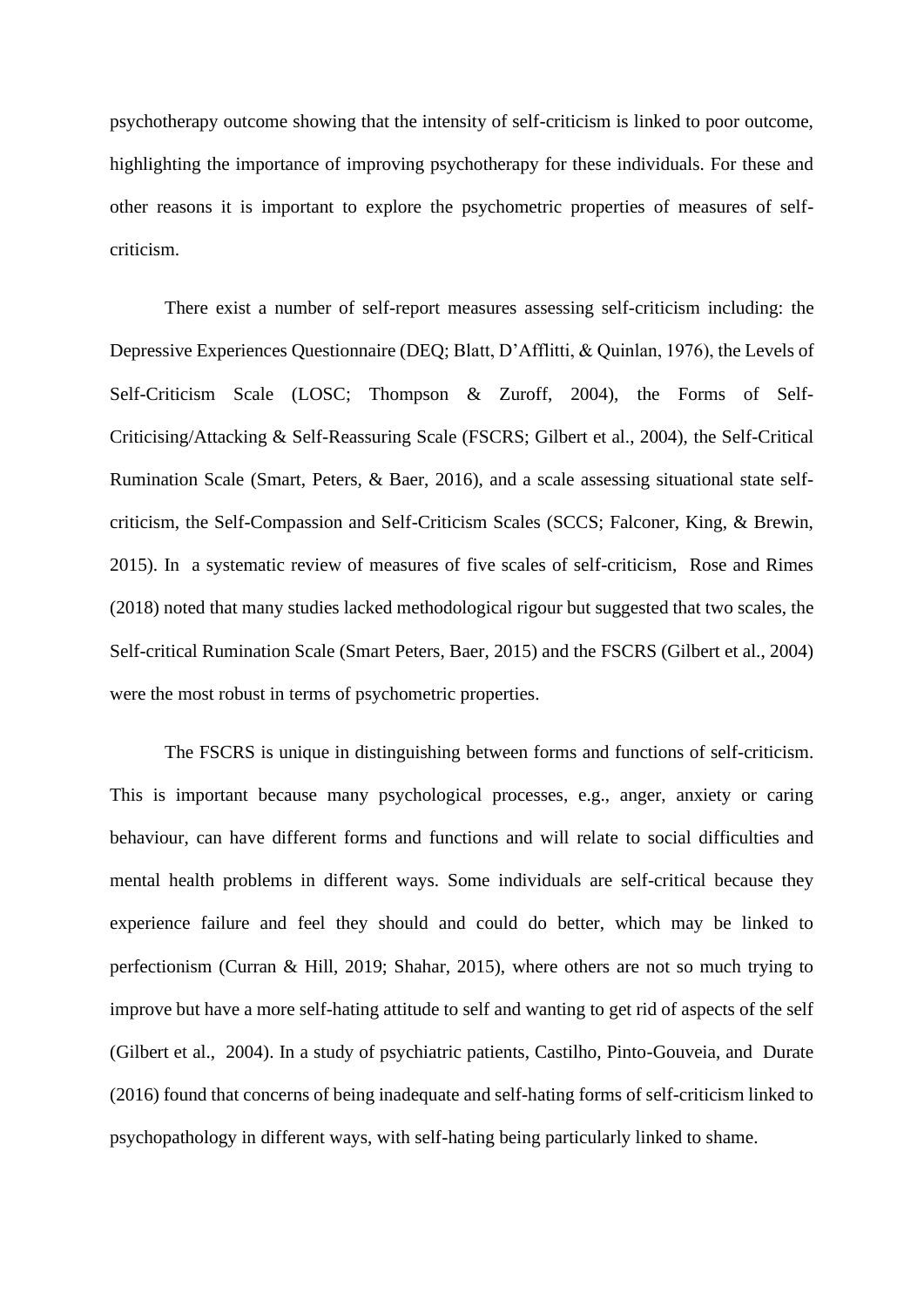Given the importance of these core processes underpinning vulnerability to mental health and other difficulties, a number of authors have argued there is a need for closer inspection of self-criticism across cultures (Lau, Chang, & Okazaki, 2010; Luyten & Blatt, 2013). Indeed, little is known about cross-cultural aspects of self-criticism. The main obstacle to performing cross-cultural research on self-criticism is the lack of invariant measurement tools with a stable factor structure. Therefore, any findings achieved without previous testing of scales' measurement invariance must be considered with caution. A measure of self-criticism which has been evaluated across cultures is the FSCRS which, as noted above, has been subjected to meta-analytic reviews. A number of studies have reported on the invariance (Halamová et al., 2019) and factor structure (Halamová et al., 2018) of the FSCRS using data from thirteen international samples. Thus, it is necessary to examine this scale further so more cross-cultural research on self-criticism is possible.

In order to advance knowledge of the performance of the FCSRS across cultures, we applied a multilevel mixture model to a multinational sample. Evidence of good fit for such a model would yield a valuable practical outcome – the knowledge of how many discrete classes there on the level of individuals and countries. For individuals, we will know how to discretize sum scores (i.e.,. how many cut-offs are to be used), and for countries, we can obtain important information on the magnitude of similarities and dissimilarities among them. An alternative modelling approach, the widely used multi-group structural equation model, faces well-known problems (Kim, Cao, Wang, & Nguyen, 2017) of how to establish scalar measurement invariance which is necessary for a meaningful comparison of latent means (or more precisely, to display acceptable fit of such a model with the data). On the other hand, a multilevel finite mixture model is very useful when the violation of exact invariance and potential clustering of groups is assumed due to measurement non-invariance, factor mean heterogeneity, or both (Kim et al., 2017). Because a multilevel finite mixture model estimates far fewer parameters than a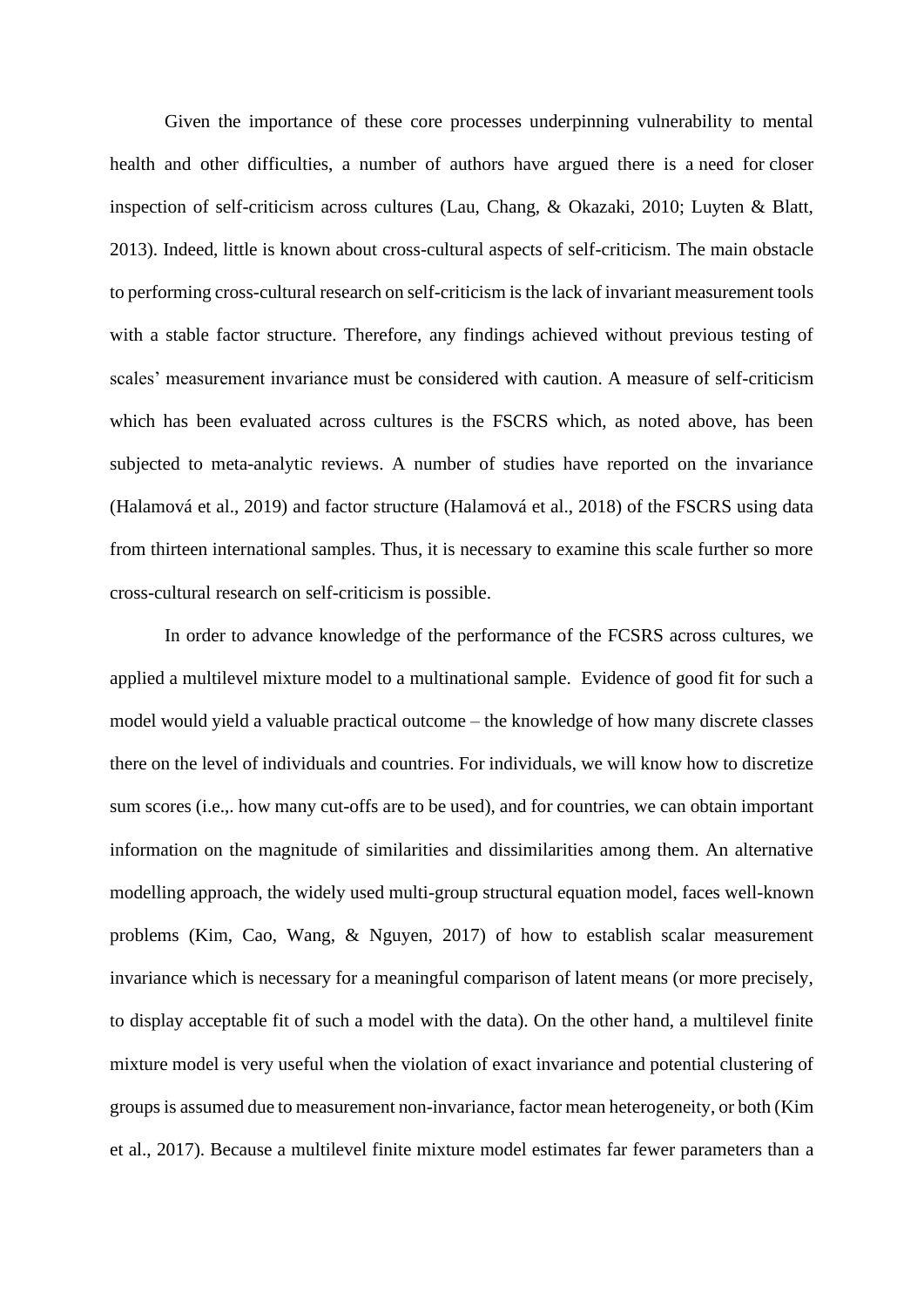multi-group structural equation model, it is also more parsimonious (Kim et al., 2017). One of the main advantages of the latent class analysis model is the fact that countries and persons are clustered in classes, and that within a class they are more similar than between classes: this method is able to resolve the problems of measurement non-invariance and factor mean heterogeneity in one unified approach.

All previous studies have assumed that self-criticism is a continuous latent ability (characteristic), and to our knowledge, there is no study investigating potential differences and heterogeneities among groups of respondents. Measurement invariance studies focus on the comparison of latent means across countries, but they cannot reveal in principle how many respondents in each country contribute to these differences. Ignoring this fact could lead to failing to notice that a small number of highly self-critical respondents could have approximately same impact on the latent factor mean as a large number of moderately selfcritical respondents. The assumption of a homogenous population with a continuous distribution of the latent ability that differs from another homogenous population with a continuous distribution of the latent ability with a higher (or lower) level might be untenable in practice. Latent class analysis could provide a more fine-grained picture how self-criticism is distributed within and across countries taking into account potential heterogeneity.

## **The aim of the research study**

The aim of this study was, therefore, to test the multilevel multidimensional finite mixture item response model of the FSCRS to cluster respondents and countries from thirteen samples  $(N = 7,714)$  and from twelve countries.

Our research hypotheses were as follows:

(1) We hypothesized that there would be at least five latent classes on the individual level. Our hypothesis was that they would approximately cover respondents with very low, moderately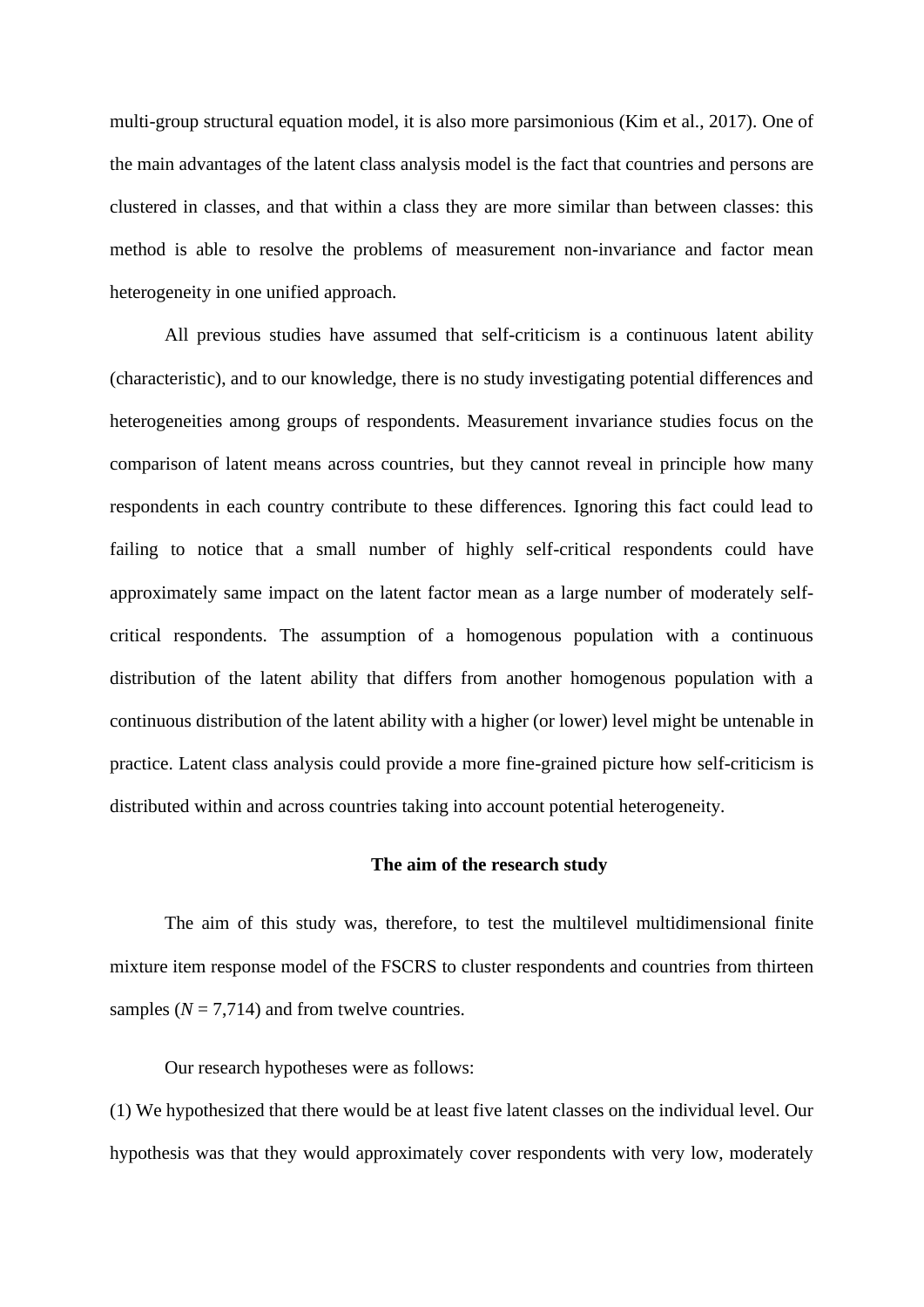low, neutral, moderately high, and very high levels of self-criticism. On the other hand, we did not expect more than nine latent classes on the individual level; having more than nine latent classes would erase the main advantage of latent class analysis, and a standard multilevel IRT model with the continuous distribution of latent ability would be more relevant.

(2) We hypothesized that there would be at least three latent classes on the country level. Our hypothesis was that they will approximately cover countries with low, medium, and high overall levels of self-criticism. On the other hand, we did not expect more than five latent classes on the country level, as having more than five latent classes for 13 units would provide no meaningful comparison.

(3) We hypothesized that the IRT model with different discriminations and different difficulties (graded response model) would better fit the data than more constrained one-parameter and rating scale models.

## **Materials and Methods**

## **Research sampling procedure**

Various methods were used to identify data on the FSCRS. Firstly we used Google Scholar to identify published studies by searching terms such as "the forms of selfcriticising/attacking & self-reassuring scale" or "FSCRS". We contacted the authors of studies that reported data on the FSCRS and comprised a nonclinical sample of 215 or more participants In addition, we searched the Compassionate Mind website [\(https://compassionatemind.co.uk/uploads/files/research-register-for-website.pdf\)](https://compassionatemind.co.uk/uploads/files/research-register-for-website.pdf) for unpublished research studies. Out of approximately 40 emails of invitations for collaboration, we obtained data for 13 non-clinical samples (Authors, 2018). Because self-criticism is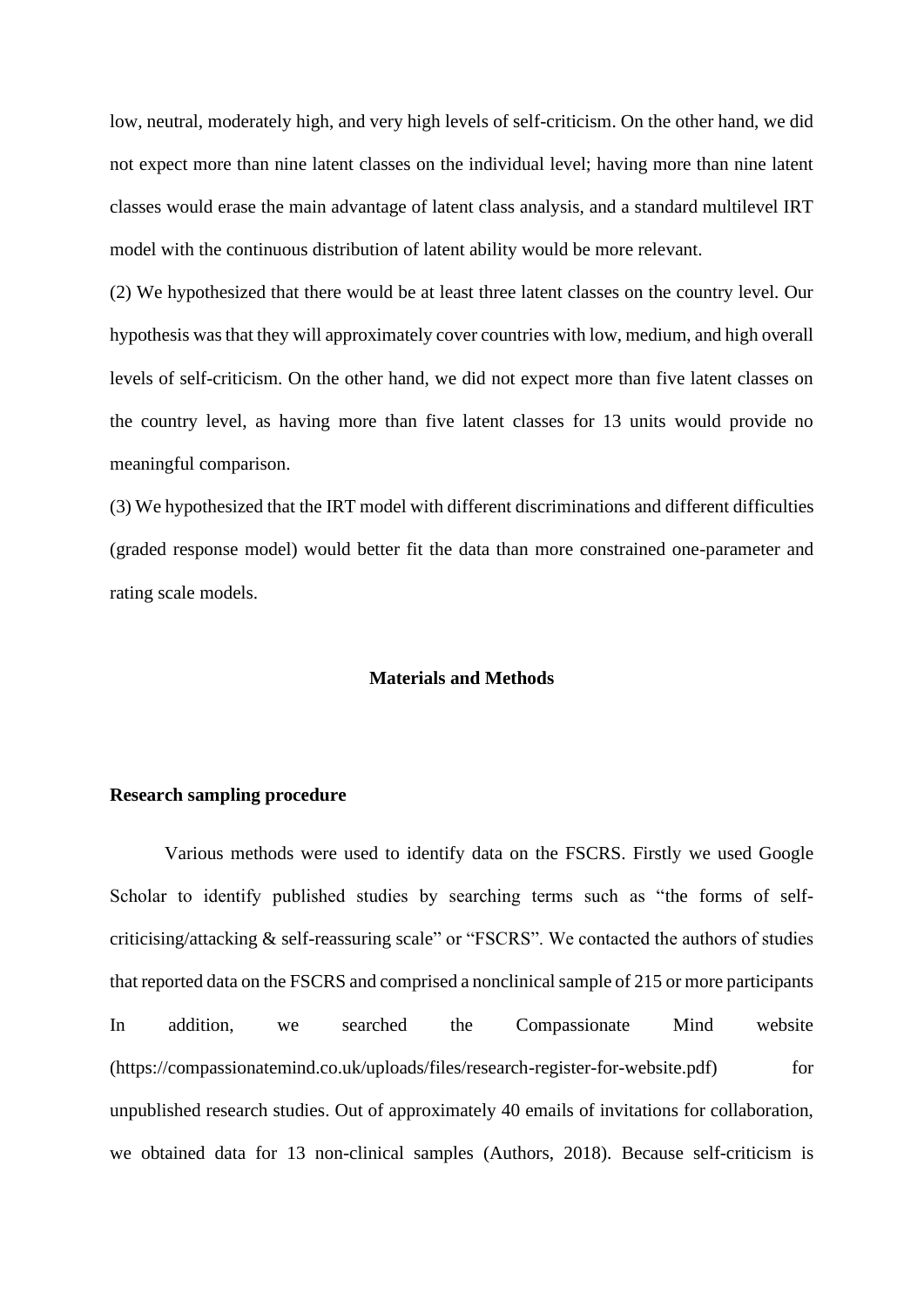clinically important issue, it is crucial to distinguish between clinical and non-clinical samples. This article is the first study clustering respondents and countries from non-clinical samples. In the subsequent second article we will compare clinical samples from different countries.

#### **Procedures for different samples**

To date, the FSCRS has been translated into 11 languages. The current study presenys data for eight versions of the FSCRS includingfive distinct English language samples from four different countries; Australia (*N* = 319; Blinded for review), Canada (*N* = 383; Hermanto & Zuroff, 2016; Hermanto & Zuroff, 2017; Zuroff, Sadikaj, Kelly, & Leybman, 2016), the United Kingdom 1 (*N* = 1,570; Kupeli et al., 2013), the United Kingdom 2 (*N* = 883; [Baião,](https://www.ncbi.nlm.nih.gov/pubmed/?term=Bai%C3%A3o%20R%5BAuthor%5D&cauthor=true&cauthor_uid=25492845) [Gilbert,](https://www.ncbi.nlm.nih.gov/pubmed/?term=Gilbert%20P%5BAuthor%5D&cauthor=true&cauthor_uid=25492845)  [McEwan, &](https://www.ncbi.nlm.nih.gov/pubmed/?term=McEwan%20K%5BAuthor%5D&cauthor=true&cauthor_uid=25492845) [Carvalho, 2015;](https://www.ncbi.nlm.nih.gov/pubmed/?term=Carvalho%20S%5BAuthor%5D&cauthor=true&cauthor_uid=25492845) Gilbert, Baldwin, Irons, Baccus, & Palmer, 2006; Gilbert, Durrant, & McEwan, 2006; Gilbert & Miles, 2000; Gilbert et al., 2002, 2004, 2005, 2012), and USA (*N* = 331; Gilbert et al., 2017). There were also data from studies using versions of the FSCRS translated to seven other languages including Chinese (*N* = 417; Yu, 2013), Dutch (*N* = 360; Sommers-Spijkerman, Trompetter, ten Klooster, Schreurs, Gilbert, & Bohlmeijer, 2017), German (*N* = 230; Krieger, Martig, van den Brink, & Berger, 2016; Krieger, personal communication), Hebrew ( $N = 476$ ; Shahar, Doron & Szepsenwol, 2015; Shahar, personal communication), Italian (*N* = 389; Petrocchi & Couyoumdjian, 2016), Japanese (*N* = 264; Kenichi, personal communication), Portuguese ( $N = 764$ ; Gilbert et al., 2017), and Slovak ( $N =$ 1,326; Halamová, Kanovský, & Pacúchová, 2017). Overall, data from 13 distinct nonclincal samples  $(N = 7,714)$  was used to test the FSCRS. All studies adherred with the ethical standards of the institutional and/or national research committee and with the 1964 Helsinki declaration and its later amendments or comparable ethical standards.

#### **Research instrument**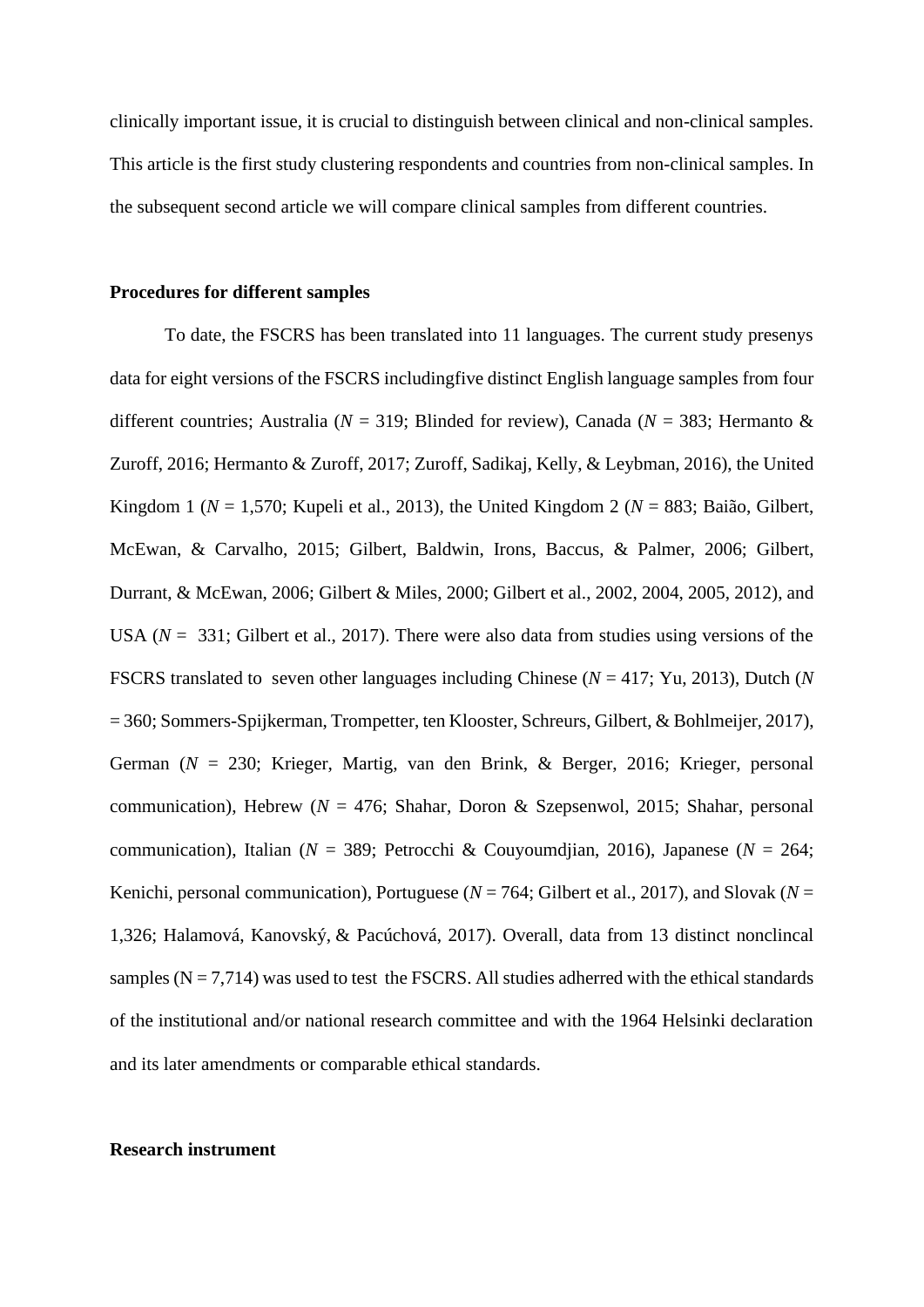**The Forms of Self-criticising/Attacking & Self-Reassuring Scale** (FSCRS; Gilbert et al., 2004) is a 22-item instrument, which was created to measure the forms and functions of self-criticism and contrast it with self-reassurance when things do not go as expected or hoped for. Participants use a 5-point Likert scale  $(1 = not at all like me; 5 = extremely like me)$ . The first of the three factors, Inadequate Self (IS), consists of nine items that capture experiences of a personal sense of inadequacy, and failure, for example: "There is a part of me that feels I am not good enough." The second factor, Hated Self (HS), has five items. It assesses destructive self-hatred, contempt, disgust, and desires to harm oneself. Items include: "I have a sense of disgust with myself." The contrasting third factor, Reassured Self (RS), has seven items, and captures the capacity for self-soothing, encouragement, support, and validation while experiencing negative events. Items include "I can still feel lovable and acceptable.". In general criticising oneself or being inadequate is linked to competitive drive and fear of inferiority (Gilbert et al., 2004). Self-hatred on the other hand is more pathogenic, typically linked to problems of early life trauma including abuse. Here the individual is not trying to improve themselves but to get rid of parts of themselves (Gilbert et al., 2004). We have to add that all items in the sub-domain self-reassurance were reverse scored to assure that this instrument will measure self-criticism.

## **Statistical models and data analyses**

This section is organized as follows. First, we will define a latent class (mixture) model for polytomous item responses with the Item Response Theory (IRT) parameterization (Bacci, Bartolucci & Gnaldi, 2014; Bartolucci, 2007). Second, we will present the extension and specify the model taking into account the multidimensional structure of the data (3 dimensions), and subsequently, we will present the extension and specify the multidimensional model taking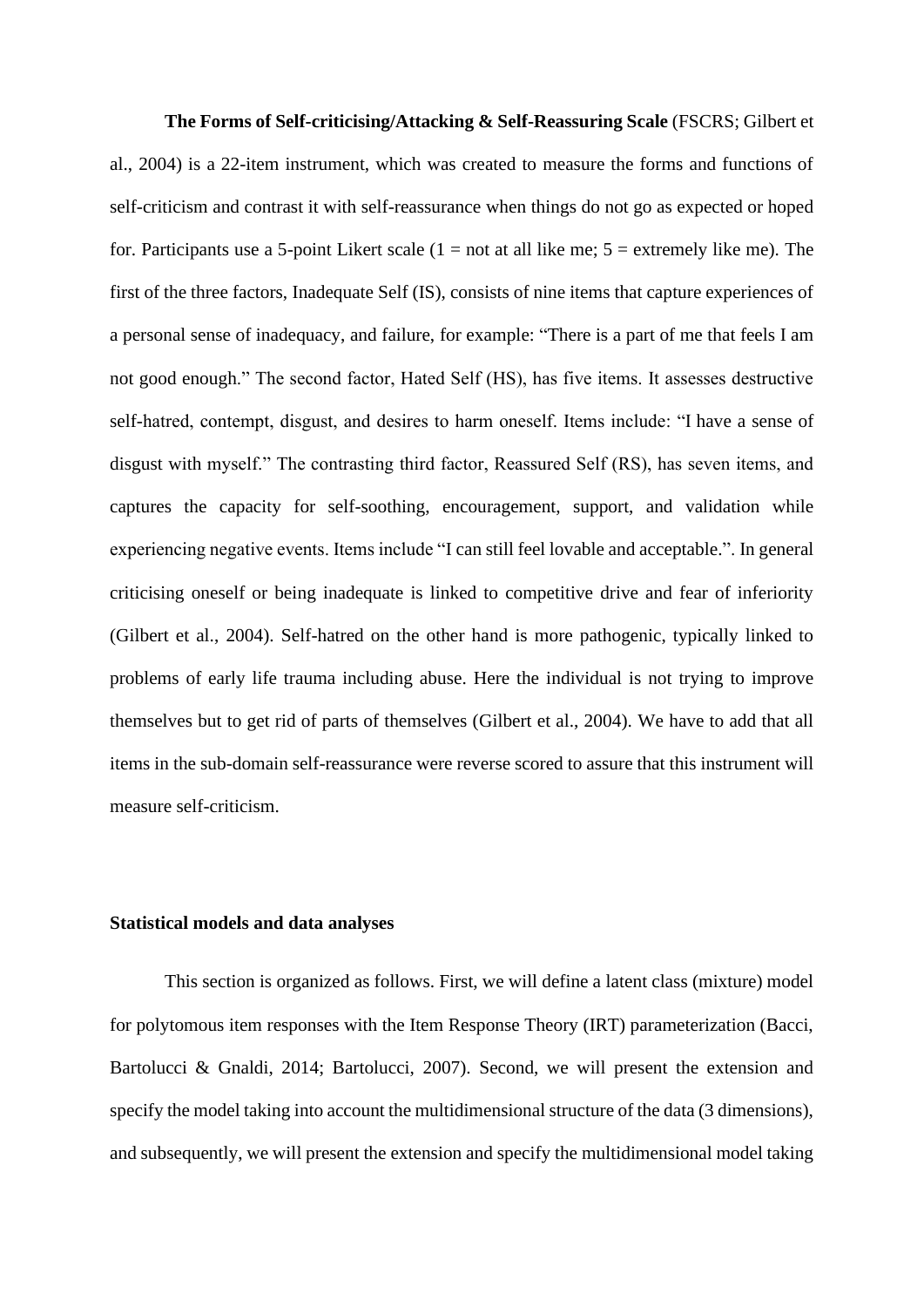into account the multilevel structure of the data (11 countries). Then we will provide criteria for model selection. Finally, we will briefly describe steps in our statistical analysis. Since our aim is to provide a practical guide rather than a very detailed mathematical specification, we will limit our explanation only to basic formulations leaving the exact mathematical expressions to the Electronic Supplementary Material (ESM).

## **(1) Unidimensional latent class IRT models.**

Following Bacci, Batolucci & Gnaldi (2014), let  $X_i$  denote the observed response variable for the *j*-th item of the analysed questionnaire, with  $j = 1, \ldots, r$ . This variable has  $l_j$ levels, indexed from 0 to *l<sup>j</sup>* − 1. In our case, we have 22 items of the FSCRS; each item is scored from 0 to 4 and therefore there are 5 levels, indexed from 0 to 4. In the unidimensional case, we define the probability that a respondent with latent trait (ability) level *θ* responds by category *x* to this particular item as:

$$
\lambda_{jx}(\theta) = p(X_j = x | \theta = \theta), x = 0, \dots, l_j - 1 \tag{1}
$$

Moreover, we define  $\lambda_i(\theta)$  as the probability vector  $(\lambda_i \rho(\theta), \ldots, \lambda_i, i_{i-1}(\theta))'$ . Now, we can specify the IRT model for polytomous responses:

$$
g_x[\lambda_j(\theta)] = \gamma_j(\theta - \beta_{jx}), j = 1, \ldots, r, x = 1, \ldots, l_j - 1 \qquad (2)
$$

where  $g_x(\cdot)$  is a specific link function for the category *x*, and  $\gamma_j$  and  $\beta_j$ <sub>*x*</sub> are IRT item parameters, usually called discrimination indices and difficulty levels. We will observe if the assumption that properly defined constraints on these parameters will result in differently parameterized IRT models.

We can have three different kinds of IRT specifications: a) the specific link function; b) constraints on discrimination parameters; c) constraints on difficulty parameters.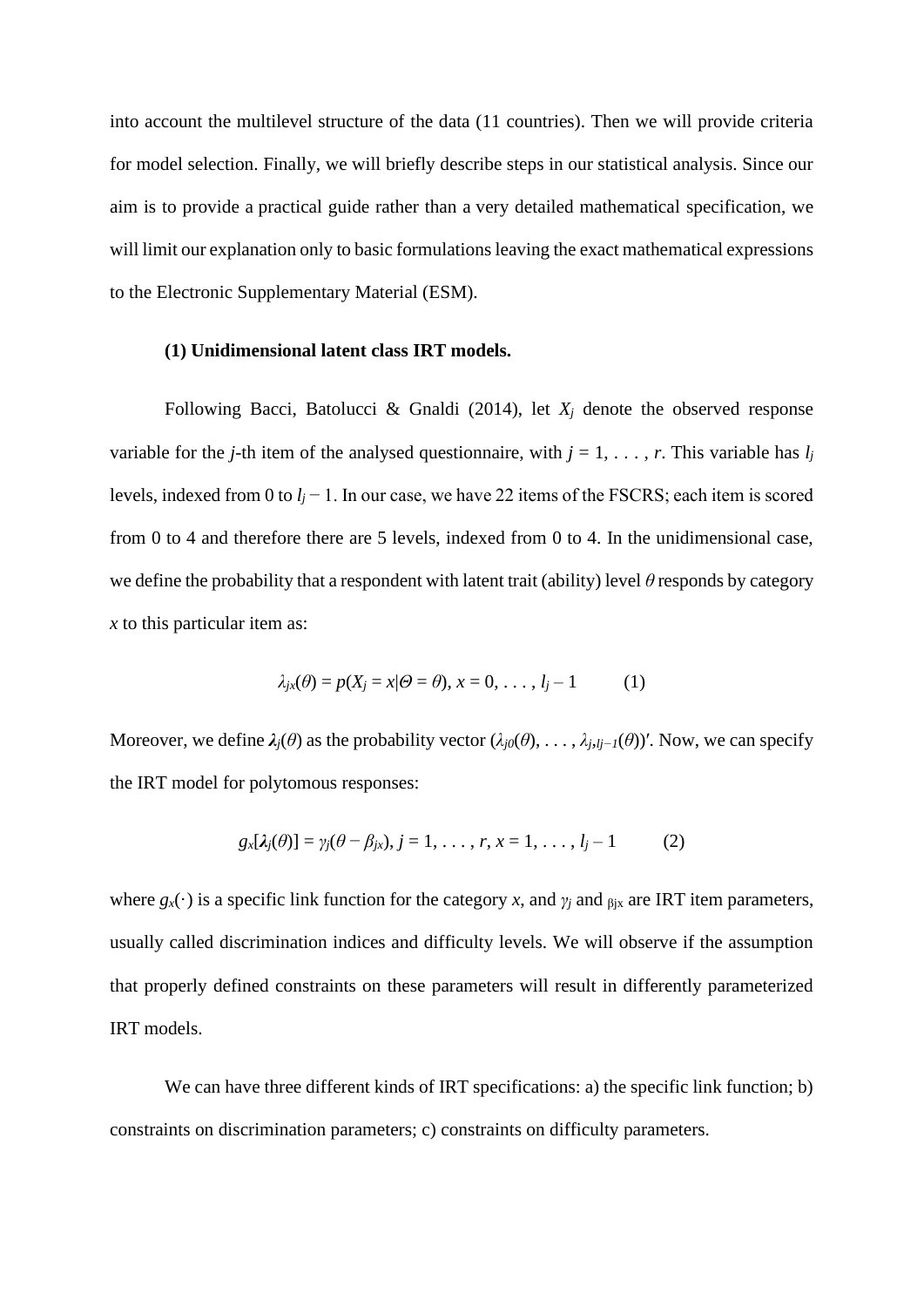*a) Type of link function.* As far as the link function is concerned, the most widely used IRT models are the graded response model with global logits (Bacci, Batolucci & Gnaldi, 2014; Samejima 1969), the generalized partial credit model with local logits (Bacci, Batolucci & Gnaldi, 2014; Muraki, 1992), and the continuation ratio model with sequential logits (Bacci, Batolucci & Gnaldi, 2014; Fienberg, 1980). See Electronic Supplementary Material, part ESM 2 for their mathematical formulations. Our instrument (FSCRS) is assumed to measure a continuous latent ability (self-criticism); therefore we will adopt the graded response (cumulative) model. It is of little interest to estimate the probability of answering adjacent categories, let alone the probability of a sequential process. The conclusion is that only the graded response models will be analyzed in this paper.

*b) Constraints on discrimination parameters.* We can specify two different types of IRT models based on constrained or unconstrained discrimination parameters. First, each item might discriminate differently from the other items, and all *γj* parameters are freely estimated. Second, all the items discriminate in the same way, that is,  $\gamma$ <sup>*j*</sup> = 1 for all items (the one-parameter graded response model).

*c) Constraints on item difficulty parameters.* Again, we can specify two different types of IRT models based on constrained or unconstrained versions. First, the difficulty parameters  $β$ <sub>*jx*</sub> are unconstrained and freely estimated. Second, the difficulty parameters  $β$ <sub>*jx*</sub> are constrained so that the distance between difficulty levels from category to category is the same for all items  $-\tau_x$  is the (same) difficulty of response category x for all *j* (the rating scale graded response model).

We can combine different constraints to obtain IRT models with very different parameterizations. For clarity, we reproduce in the Electronic Supplementary Material ESM 1a (slightly modified) Table 1 from Bacci, Batolucci, and Gnaldi (2014).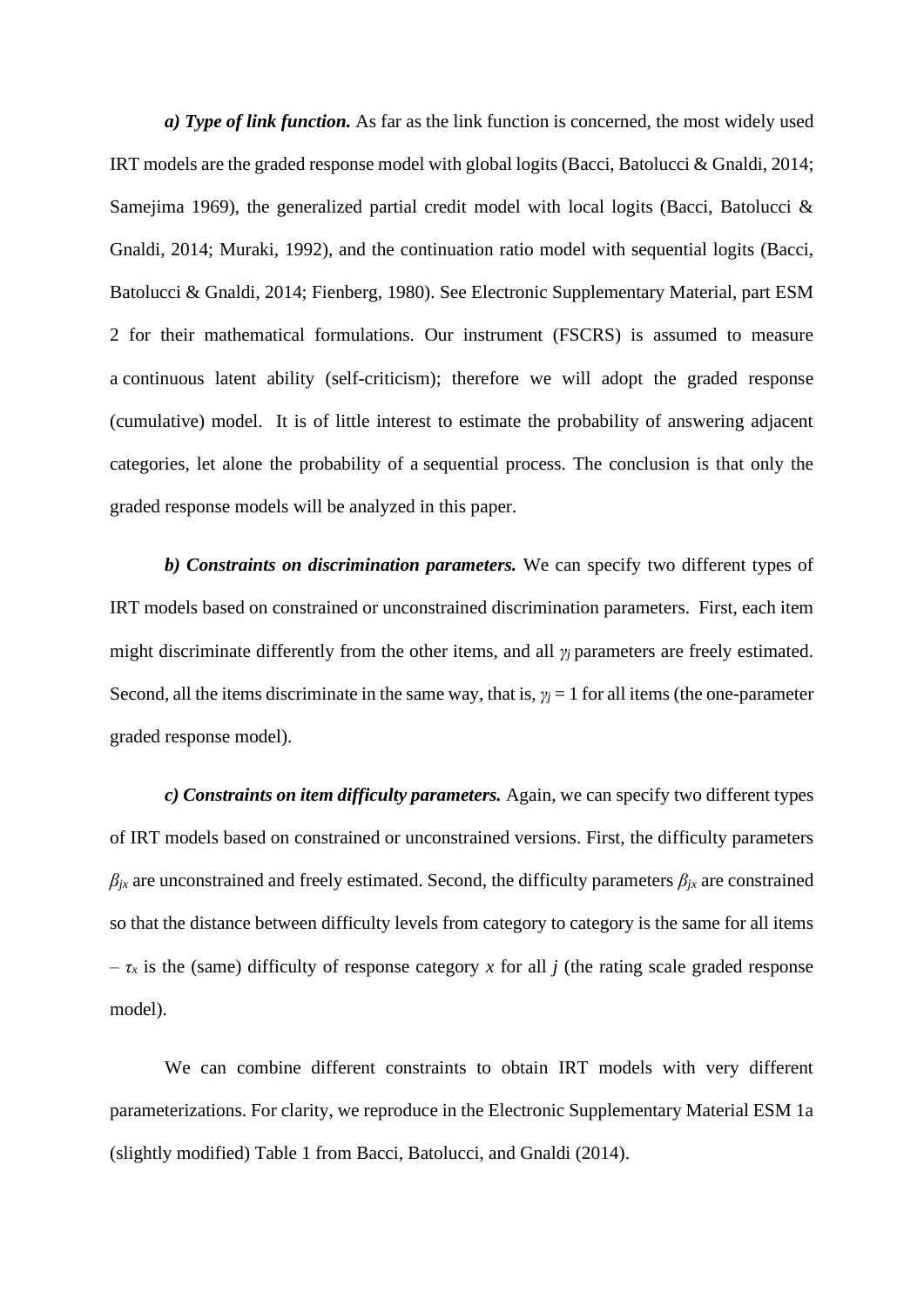#### **(2) Multidimensional latent class IRT models**

This unidimensional IRT model for polytomous responses can be easily extended to the multidimensional setting. Following Bacci, Batolucci, and Gnaldi (2014, chap. 3.1), let us define *s* as the number of different latent traits measured by the items,  $\boldsymbol{\Theta} = (\Theta_1, \dots, \Theta_s)'$  as a vector of latent variables corresponding to these latent traits, and  $\theta = (\theta_1, \dots, \theta_s)'$  as one of its possible realizations. This random vector *Θ* is assumed to have a discrete distribution with *k* support points, denoted by  $\xi_1, \dots, \xi_k$ , and probabilities  $\pi_1, \dots, \pi_k$ , with  $\pi_c = p(\mathbf{\Theta} = \xi_c)$ . In addition, let us define *δjd* to be a dummy variable equal to 1 if item *j* measures a latent trait of type *d* and to 0 otherwise, with  $j = 1, \ldots, r$  and  $d = 1, \ldots, s$ . Now we can redefine the equation (2) above as follows:

$$
g_x[\lambda_j(\theta)] = \gamma_j(\sum_{d=1}^s \delta_{jd} \theta_d - \beta_{jx}), j = 1, \ldots, r, x = 1, \ldots, l_j - 1 \qquad (3)
$$

Note that from the discreteness of the distribution of the random vector *Θ*, it immediately follows that the manifest distribution of  $X = (X_1, \ldots, X_r)'$  for all subjects in the *c*-th latent class is:

$$
p(\mathbf{x}) = p(\mathbf{X} = \mathbf{x}) = \sum_{c=1}^{k} p(\mathbf{X} = \mathbf{x} | \mathbf{\Theta} = \zeta_c) \pi_c
$$
 (4)

Of course, all possibilities of different IRT parameterizations (Table 1 above) apply for multidimensional IRT models as well, including the option to select a different link function. For the exact formulation of the multidimensional IRT model with global logits (the multidimensional graded response model), see Electronic Supplementary Material ESM 2a. We must add that some constraints on the parameters must be placed to ensure identifiability of models. It is required that one discriminant index is equal to 1 for each latent trait, and one difficulty parameter is equal to 0 for each latent trait.

## **(3) Multidimensional multilevel latent class IRT models**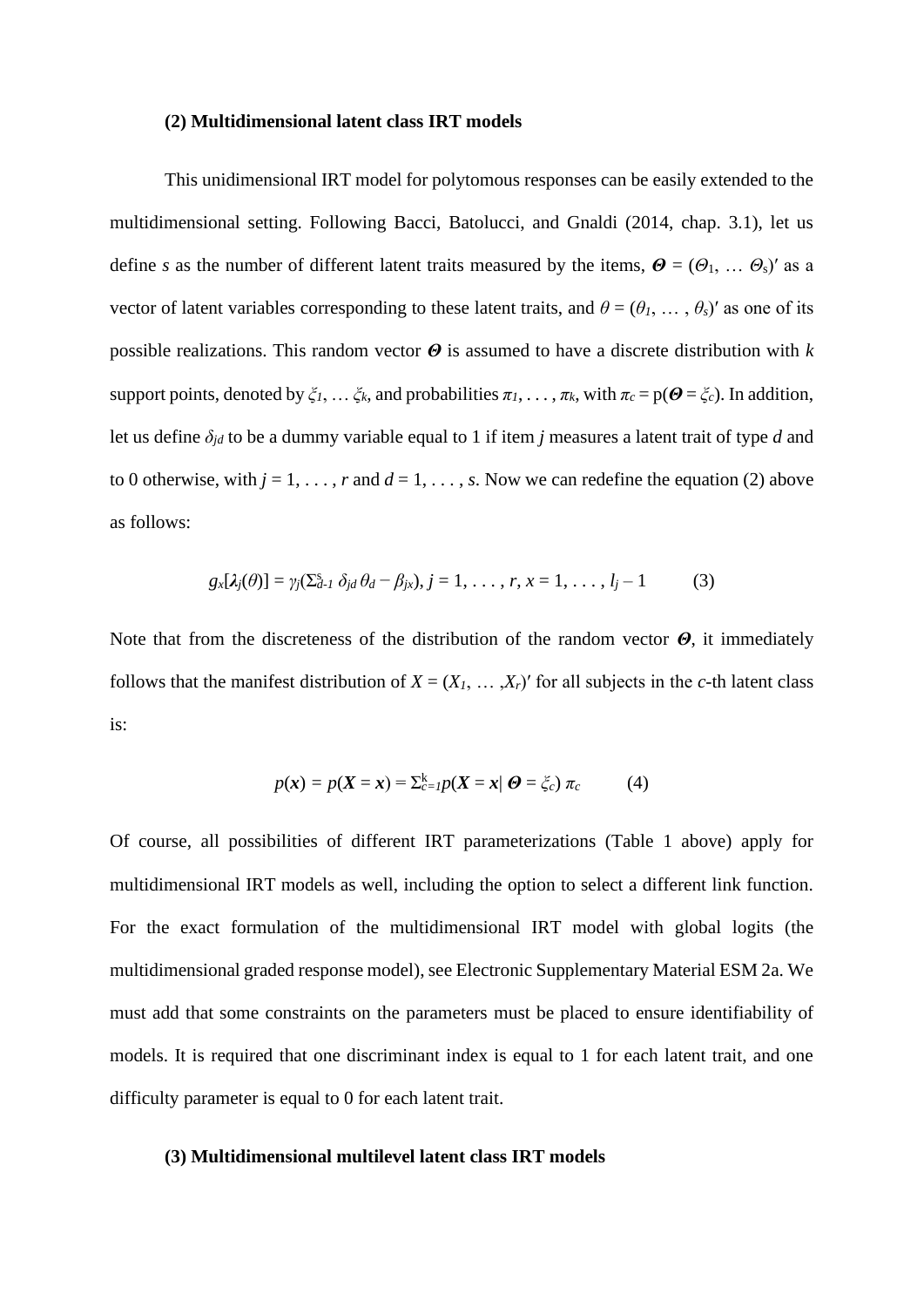The multilevel generalization assumes that responses are a multivariate dependent variable and their hierarchical structure is expressed by respondents (units on first level) who are nested in countries (units on second level). This second-level is in itself a discrete latent variable. To comply with previous work in this field (Bacci & Gnaldi, 2015) and to avoid any confusion concerning various indices, we rename and redefine all indices as follows (Bacci & Gnaldi, 2015, p. 931): *j* is the generic item  $(j = 1, ..., J)$ , *i* is a respondent or unit on first level of the latent class  $k$  ( $i = 1, ..., I$ ;  $k = 1, ..., K$ ),  $h$  is a country (or any group) or unit on second level of the latent class  $c$  ( $h = 1, \ldots, H$ ;  $c = 1, \ldots, C$ ), and  $Y_{ji}$  is the response to item *j* of respondent *i* which might assume *L* ordered categories (*l* = 0, … , *L*−1). We will also define the *D*-dimensional vector  $\mathbf{\Theta}^{(a)} = (\Theta^{(a)}_1, \dots, \Theta^{(a)}_D)$  of latent variables, one of its possible realizations being  $\theta^{(a)} = (\theta^{(a)}_1, \dots, \theta^{(a)}_D)$ , with a = 1 for units on first level units and a = 2 for units on second level units.  $Θ^{(1)}$  has support points  $ξ^{(1)}_k = (ξ^{(1)}_k1, \dots, ξ^{(1)}_kD)'$  and corresponding weight  $π^{(1)}_k$ , with  $k = 1, \ldots, K(\pi^{(1)}_k > 0, \Sigma_k \pi^{(1)}_k = 1)$ , and  $\Theta^{(2)}$  has support points  $\xi^{(2)}_c = (\xi^{(2)}_c, \ldots, \xi^{(2)}_c)$ , corresponding weight  $\pi^{(2)}_c$ , with  $c = 1, ..., C(\pi^{(2)}_c > 0, \Sigma_c \pi^{(2)}_c = 1)$ . Finally,  $\lambda_j(\theta) = (\lambda_{j0}(\theta), ...,$  $\lambda_{j,L-1}(\theta)$ , with  $\theta = (\theta^{(1)}\theta^{(2)})$  and  $\lambda_{jl}(\theta) = p(Y_{ji} = l | \theta)$ . Now, the multidimensional multilevel IRT model is framed as follows:

$$
g_{\mathcal{Y}}(\lambda_j(\boldsymbol{\theta})) = \gamma_j \left( \sum_{d=1}^D \delta_{jd} (\xi^{(1)}{}_{kd} + \xi^{(2)}{}_{cd}) - \beta_{il} \right) \tag{5}
$$

where  $j = 1, \ldots, J$ ;  $k = 1, \ldots, K$ ;  $c = 1, \ldots, C$ ,  $\gamma_j$  is the discrimination index for item *j*,  $\beta_{jl}$  is the difficulty of item *j* and cut-off point  $l$  ( $l$  = 1, …,  $L$  –1), and  $\delta_{jd}$  is an indicator variable assuming value 1 if item *j* measures dimension (or latent trait)  $d$  ( $d = 1, \ldots, D$ ), and 0 otherwise. Additionally, in equation (5),  $\zeta^{(1)}_k$  and  $\zeta^{(2)}_k$  are the random effects of first- and second-level, or more specifically *ξ (1) kd* represents the value of the latent variable corresponding to latent trait *d* for a respondent who belongs to first-level latent class *k*, whereas  $\zeta^{(2)}_{cd}$  is the value of the latent variable corresponding to latent trait *d* for a country (group) belonging to second-level latent class *c*.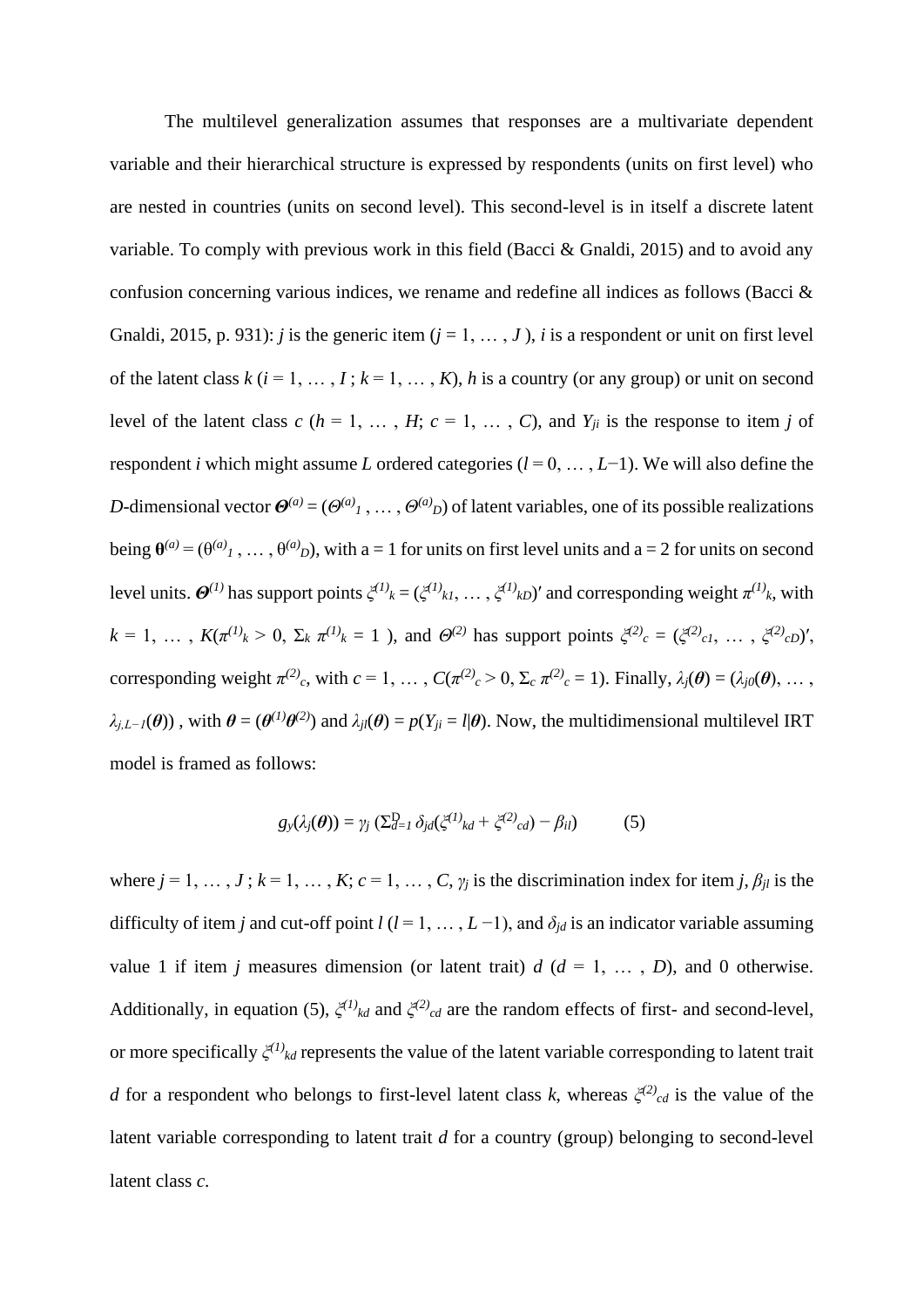Each latent variable has a discrete distribution, characterised by a finite number of support points (or mixture components) *ξ* and related mass probabilities *π*. Each support point *ξ* identifies a latent class of individuals; individuals belonging to the same latent class share the same level of the latent variable. Standardized support points are directly comparable with particular locations in a continuous latent ability from a standard IRT model.

We should add that, in this formula, weights  $\pi^{(1)}_k$  and  $\pi^{(2)}_c$  do not depend on observable covariates, and therefore  $\pi^{(1)}_k = p(\mathcal{O}^{(1)} = \xi^{(1)}_k)$  and  $\pi^{(2)}_c = p(\mathcal{O}^{(2)} = \xi^{(2)}_c)$ . This means that respondents (or countries) come from *K* (or *C*) latent classes which are homogenous in terms of the characteristics measured by the questionnaire (self-criticism). This model could be extended to include covariates, but we will not pursue this issue further here (see Bacci & Gnaldi, 2015 for such an extension).

For the sake of brevity, we will not provide here either a matrix formulation, or mathematical description of the class of estimation procedures employed to fit models, expected maximised (EM) estimation algorithms (Bacci, Batolucci & Gnaldi, 2014; Bartolucci, 2007; Vermunt, 2003, 2008 for details).

### **(4) Criteria of model selection**

The key issue in any latent class analysis is to select the best fitting model, especially the number of latent classes on both levels. Various methods have been proposed, all of them based on the log likelihood function (for a review see McLachlan & Peel, 2000). They can be broadly divided into two categories: parsimony-based (information criteria) or testing-based (likelihood-ratio tests). We will not discuss all their advantages and disadvantages, but rather focus on summarising the most frequently used approach to justify our procedure of model selection.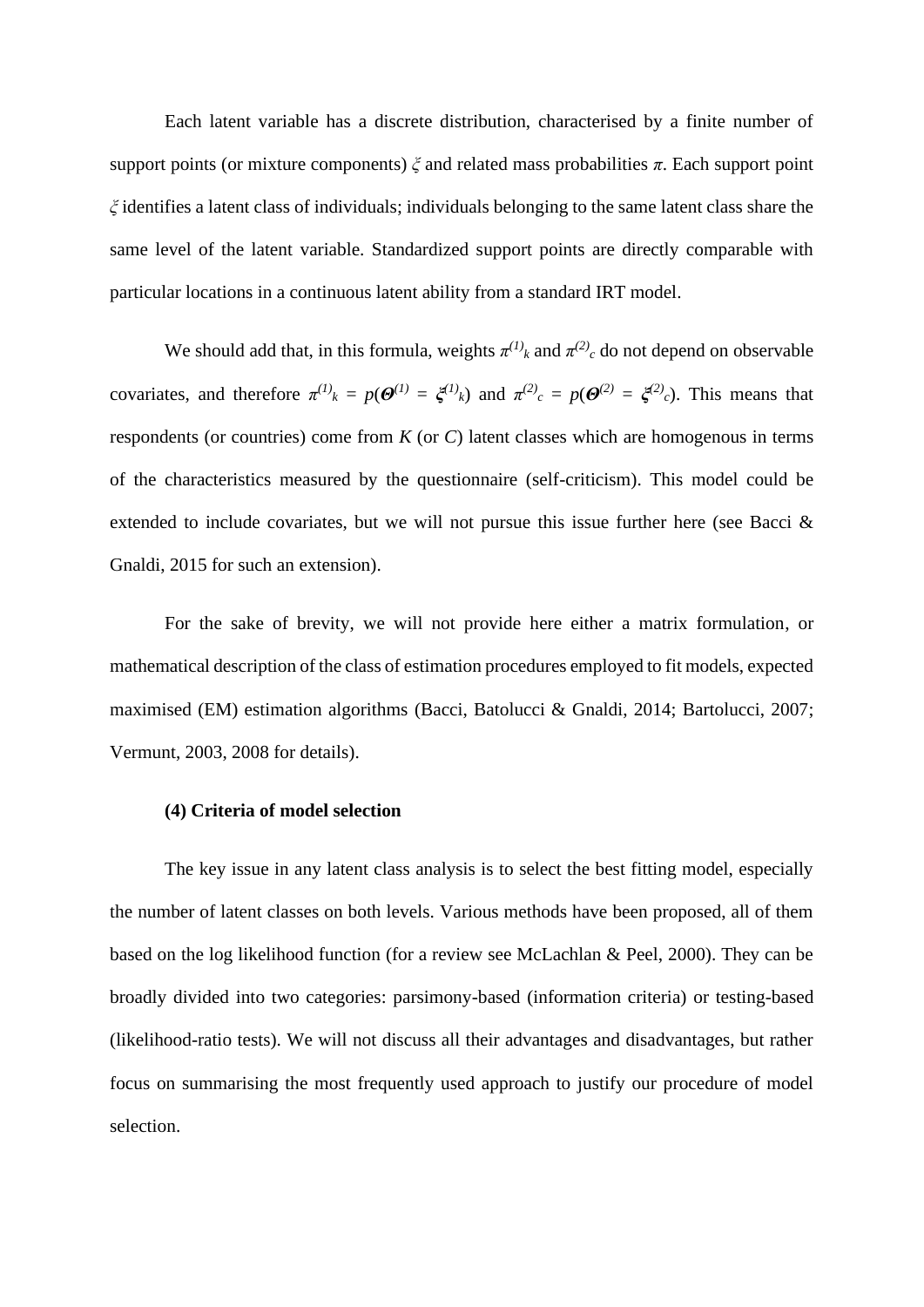Likelihood-ratio tests are widely used, but their main problem for finite mixture models is that the parameter vector lies on the boundary of the parameter space under the null hypothesis. The usual asymptotic null distribution of the likelihood-ratio test statistics is therefore not valid (Melnykov & Maitra, 2010). A recently proposed procedure (Maitra & Melnykov, 2010) to overcome this issue is not yet implemented in any available statistical software; therefore we refrain from using the likelihood-ratio testing. On the other hand, of the two most frequently used information criteria, Akaike Information Criterion (AIC) typically substantially overestimates the number of classes (Melnykov & Maitra, 2010, p. 88), while Bayes-Schwarz Information Criterion (BIC) has been shown to demonstrate good performance (Keribin, 2000). However, these come with two caveats: first, the BIC tends to underestimate the number of components of a model when sample sizes are small (Melnykov & Maitra, 2010, p. 88). Fortunately, the sample size used in this article is large enough to minimise this issue. Second, to obtain a meaningful comparison of model fit from one model structure to another, improvements in BIC should be substantive to provide strong evidence; Kass and Raftery (1996) recommend differences greater than 10. To summarise, we will use the BIC for model selection, but only differences greater than 10 will be regarded as constituting strong evidence in favour of the respective model.

#### **(5) Statistical procedure**

We used R package for the statistical analysis, multiLCIRT package (Bartolucci, Bacci, & Gnaldi, 2014).

(a) Descriptive statistics will be provided, namely distributions of the FSCRS item responses (raw percentage frequencies for each item category) and descriptives of raw scores of all three sub-dimensions (Inadequate Self, Reassured Self, Hated Self) of the FSCRS for each country.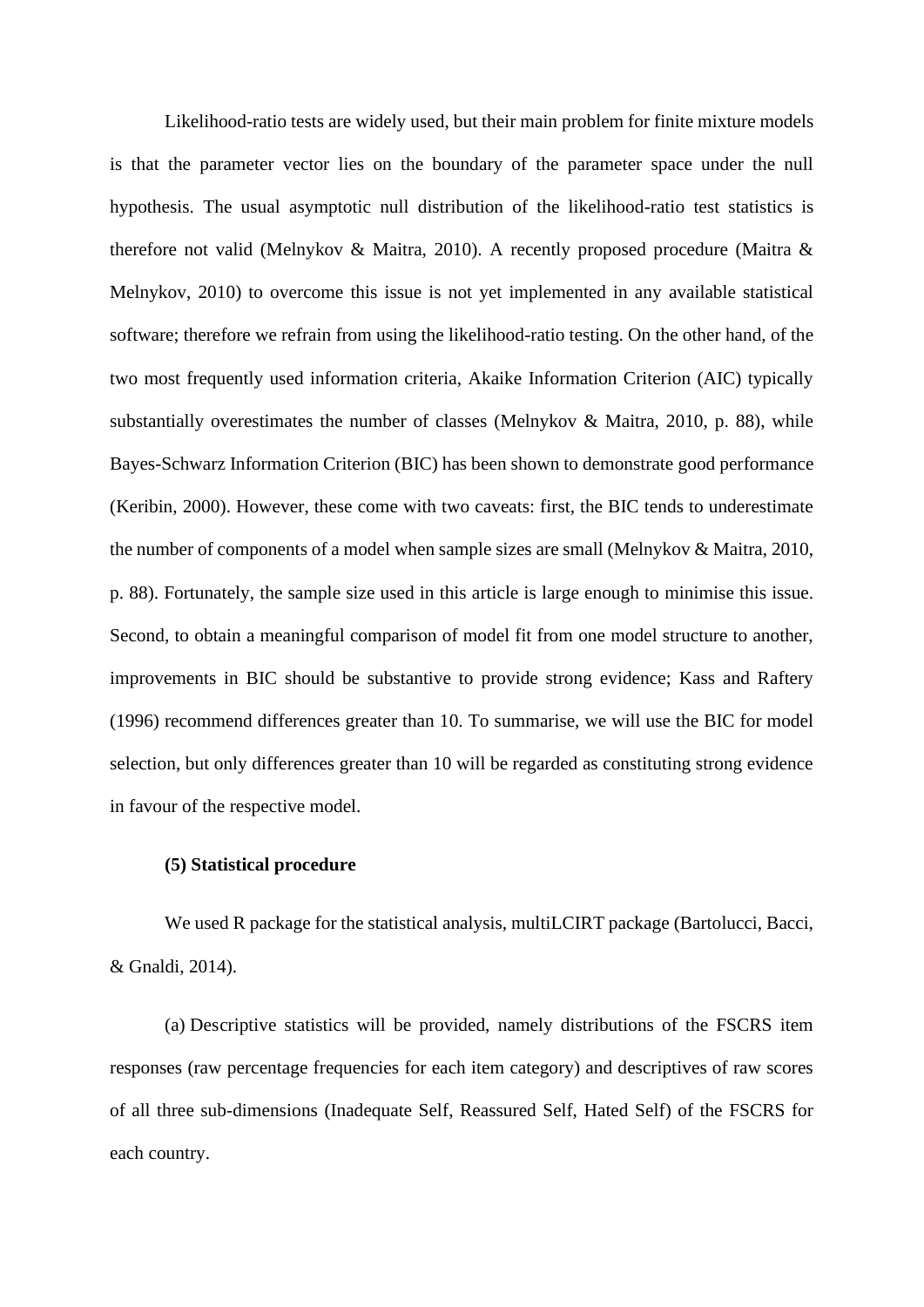(b) Selection of the optimal number *k* of latent classes on the level of respondents: Following recommendations in Bacci, Bartoucci and Gnaldi (2014, chap. 4.2.2), we will adopt the standard latent class model, characterized by one dimension for each item; therefore, no choice on the item parameterization is required. We note that we will not test the dimensionality of the FSCRS; it is known that this instrument is three-dimensional, and we will rely on this previous knowledge (Gilbert et al., 2004). Second, we will not test the fit of models with different logit link functions: we have justified theoretically the choice of the global logits (Graded Response Model). Our procedure will consist of fitting models with increasing numbers of latent classes and stopping this procedure when the value of BIC of the tested model is greater (and not lower) than the value of the previously tested model. We will also stop this procedure when the value of BIC of the tested model is less than 10 lower than the value of the previously tested model. In both cases, the previously tested model will be retained.

A crucial problem with standard latent class models is the multimodality of the likelihood function, i.e., their tendency to find a local, rather than global, maximum point. In order to avoid such an outcome, we will repeat the estimation process by randomly varying the starting values of the model parameters, in other words, repeating the procedure of testing as a whole with random starting values. Values of log-likelihood, number of parameters, and BIC will be reported, and the final model with the optimal number *k* of latent classes (the smallest BIC value) will be specified.

(c) Selection of the item discriminating and difficulty parameterization: This step consists of the choice of the possible constraints on the discriminating and difficulty parameters (see above, Table 1). Four different types of model (with *k* latent classes specified in the previous step) will be fitted by combining free or constrained *γ<sup>j</sup>* parameters with free or constrained  $\beta_{ix}$  parameters. Again, the final model with the optimal IRT parameterization (the smallest BIC value) will be specified.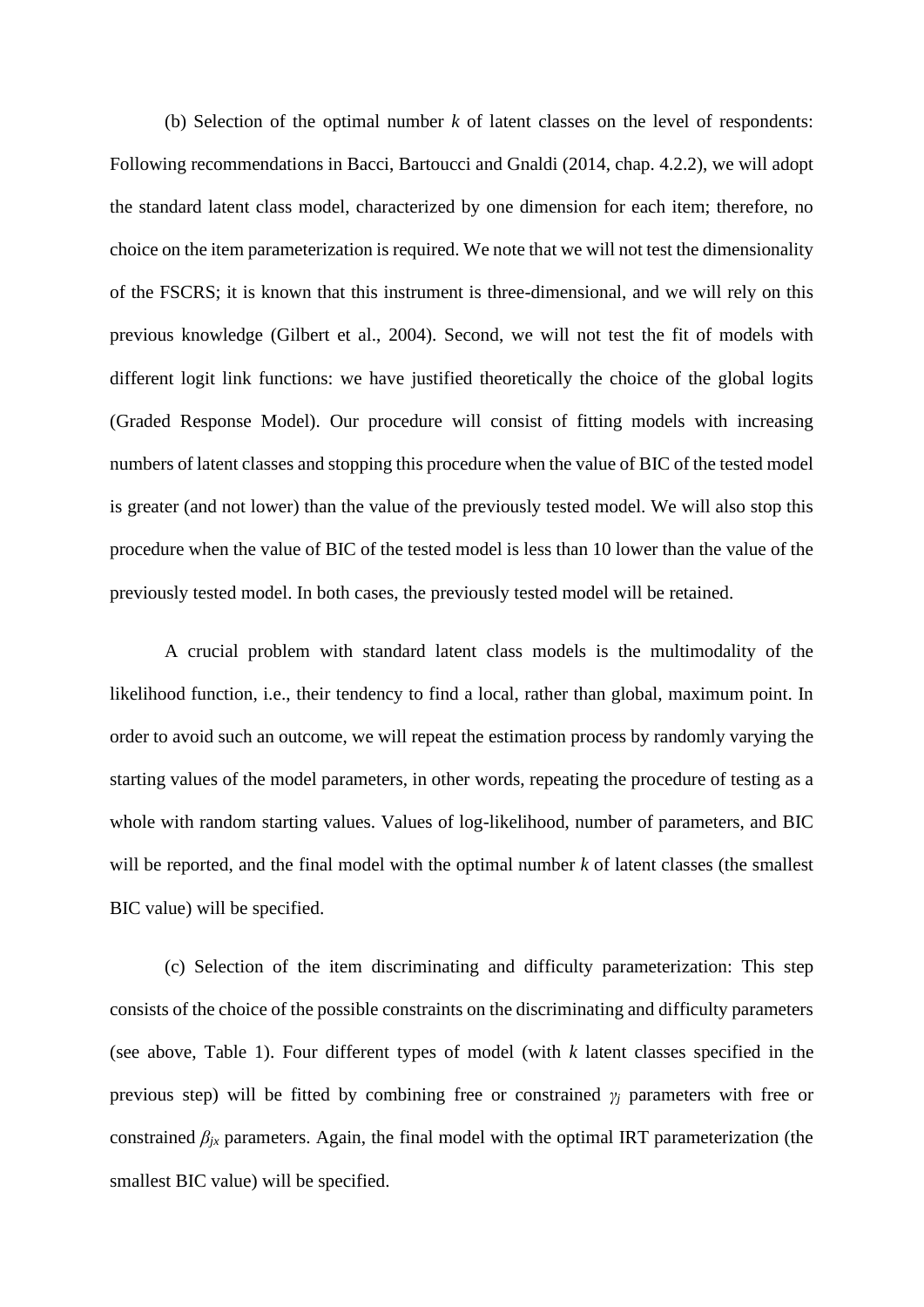(d) Selection of the optimal number *u* of latent classes on the level of countries: Again, our procedure will consist of fitting three-dimensional models (parameterized in accordance with the best fitting model from the previous step) with increasing numbers of latent classes on the level of countries (starting with the model with an appropriate number of latent classes based on the level of respondents), and stopping this procedure when the value of BIC of the tested model will be greater (and not lower) than the value of the previously tested model. We will also stop this procedure when the value of BIC of the tested model is less than 10 lower than the value of the previously tested model. In both cases, the previously tested model will be retained.

(e) Interpretation and visualization of estimated parameters of the final model: We will report support points and weights (membership in latent classes) for each latent class, both on the level of respondents and countries. Note that to ensure the identifiability of models, one discriminant index was set to 1 for each latent trait, and one difficulty parameter was set to 0 for each latent trait. However, it is possible to express estimates of the model parameters under the alternative identifiability constraint; the latent abilities on the level of respondents could be standardized (with mean 0 and variance 1). As a consequence, all parameters are more easily and directly interpretable in the IRT context; for example, it would be possible to compare standardized support points of finite mixture models with parameters of classical IRT models with continuous latent abilities. Moreover, the standardized latent abilities on the level of respondents will enable us to obtain the distribution of the estimated average abilities for all latent classes on the level of countries; having the standardized latent abilities on the level of respondents, we can easily compute the mean values for each class of countries, taking into account the weights of each respondents' latent class. We will therefore report the standardized support points on the respondents' level, the estimated average abilities for all latent classes on the level of countries, together with their weights (membership in latent classes), and their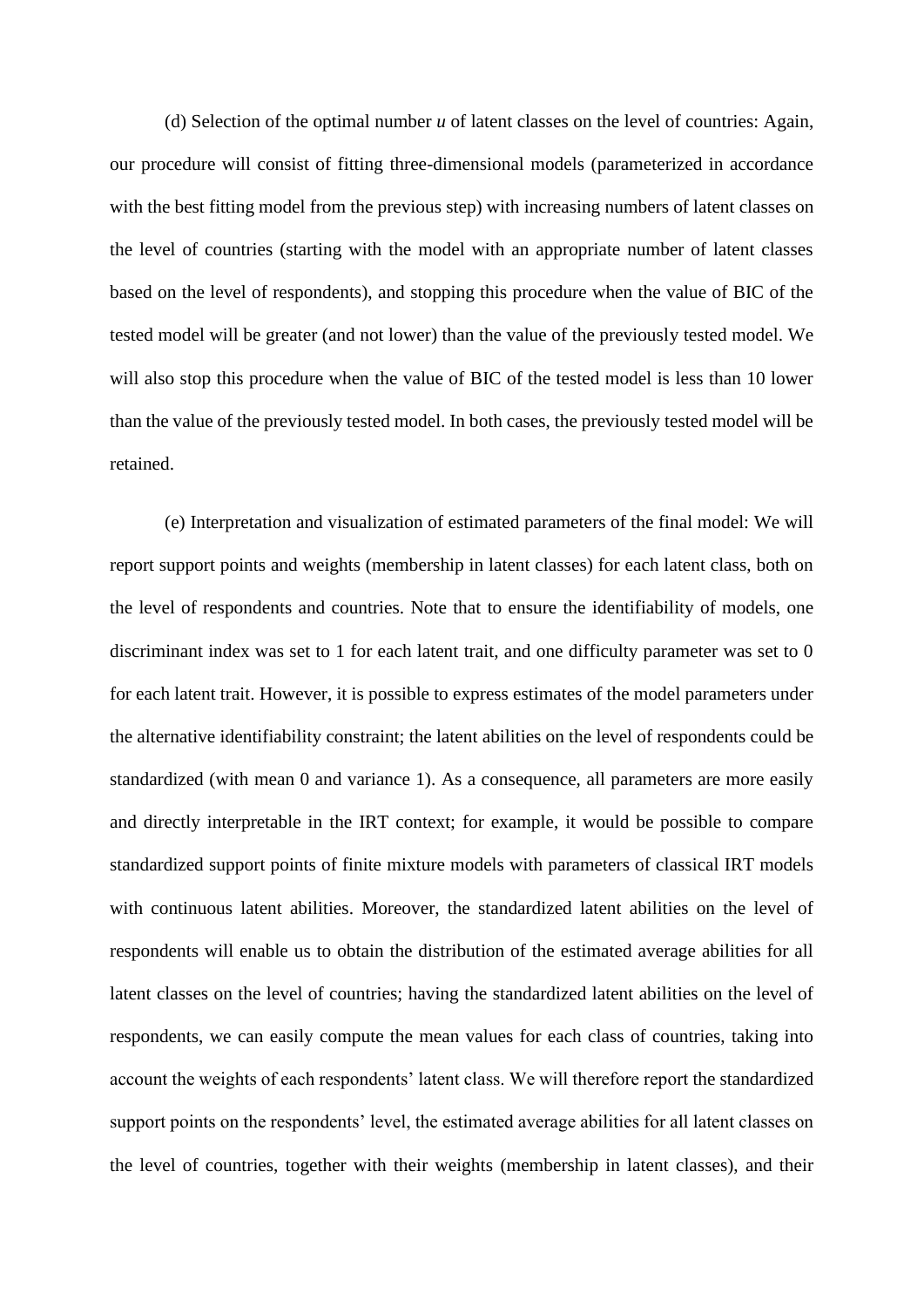visualization. All IRT parameters for each item (standardized discrimination and difficulty indices) will also be reported.

#### **Results**

(1) Descriptives: after inspecting the distribution of the FSCRS item responses (i.e., raw percentage frequencies, see Table ESM 1b in the Electronic Supplementary Material) and raw scores of sub-dimensions of the FSCRS pooled across countries (see Table ESM 1c in the Electronic Supplementary Material), we can clearly see that responses are hugely skewed to the right (positive skewness), especially for the Hated Self sub-dimension. We note again that responses for the sub-dimension Reassured Self were reverse-scored. This result justifies the use of the logistic (non-linear item-response theory) method because the observed distribution cannot be approximated by a multivariate normal distribution.

(2) Selection of the optimal number *k* of latent classes on the level of respondents: after fitting a series of standard LC models for detecting the optimal number (k) of latent classes on the level of respondents, we can conclude that models with deterministic outputs suggest  $k = 8$ (Table 1). However, after re-fitting these models with random inputs to rule out the possibility that the likelihood function has reached a local rather than global maximum, we had to modify such a conclusion; models with random starting values suggest  $k = 7$ . This outcome underlines the importance of careful checking of fitted models to avoid relying on biased results. We will therefore retain the model with 7 latent classes on the level of respondents.

## **Table 1 about here**

(3) Selection of the item discriminating and difficulty parameterization: After fitting four three-dimensional models with different IRT parameterizations, it is clear that the most complex model (the Graded Response Model [GRM] with freely estimated discriminations and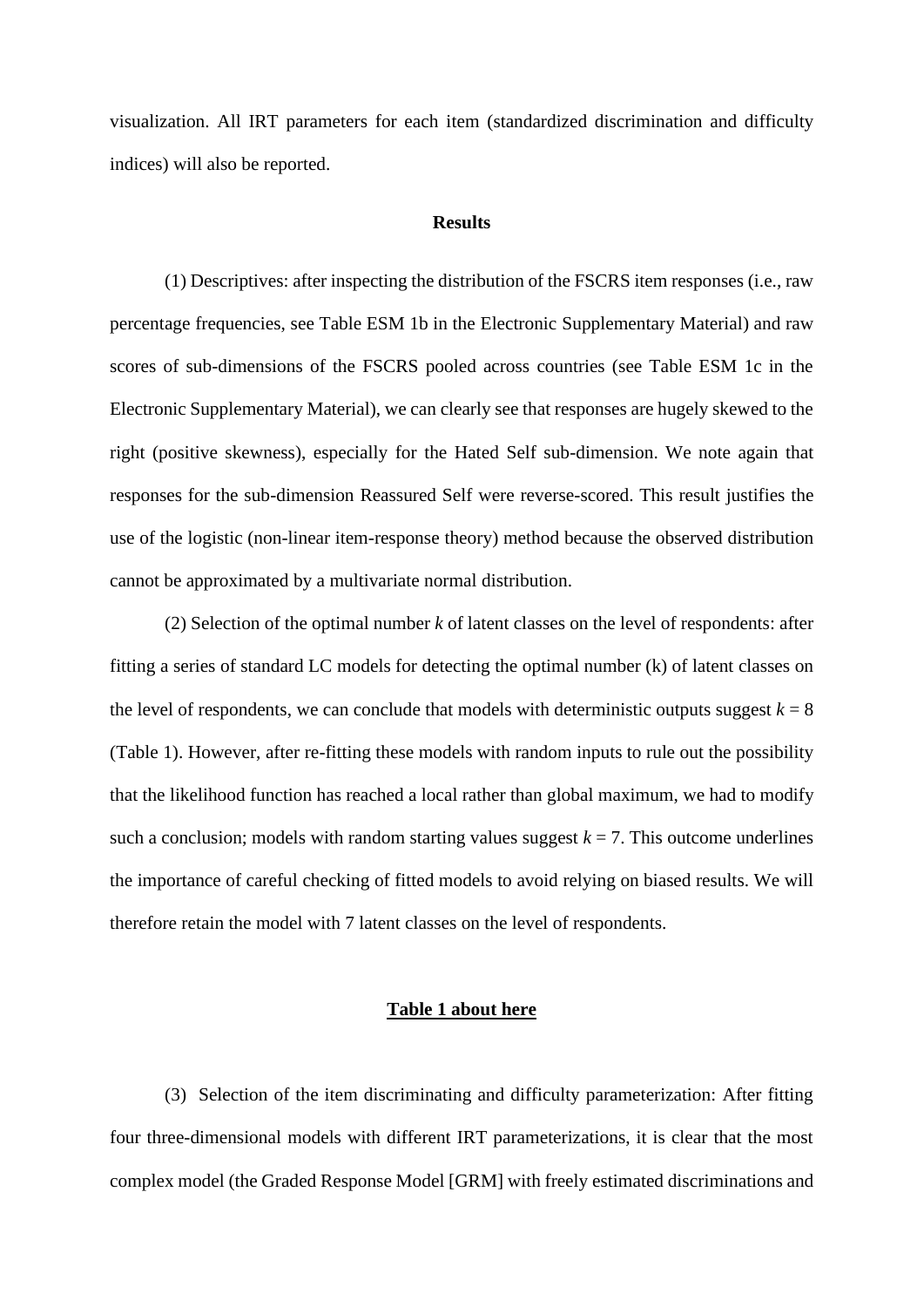unconstrained difficulties) fits the data better than its alternatives (Table 2). We will continue with this model in our subsequent testing.

## **Table 2 about here**

(4) Selection of the optimal number *u* of latent classes on the level of countries: After fitting a series of three-dimensional GRM models with increasing number of latent classes on the level of countries, we can observe that the model with 5 latent classes is the best option (Table 3).

### **Table 6 about here**

(5) Parameters of the final model: In Table 4, the values of standardized support points and weights (membership in latent classes) for each latent class on the level of respondents are reported (see previous section for the justification of the standardization procedure). These results reflect the positive skewness in responses; the membership in the first 3 latent classes is 45%, whereas the membership in the last 3 latent classes is only 37% (see Figure 1). This figure displays the position of support points for individual respondents on the scale of the latent ability (x-axis), and percentage of respondents in each latent class (y-axis). Furthermore, in the sub-dimension Hated Self, only 3 support points (and corresponding latent classes) have negative values of latent ability (self-criticism) in comparison to 4 support points in the subdimension Inadequate Self. This agrees with the theoretical assumption that the Inadequate Self is relatively sensitive to low levels of latent Inadequate Self, whereas the Hated Self is relatively more sensitive to high levels of Hated Self (with potential clinical implications). Support points (and latent classes) of the sub-dimension Hated Self include more highly self-critical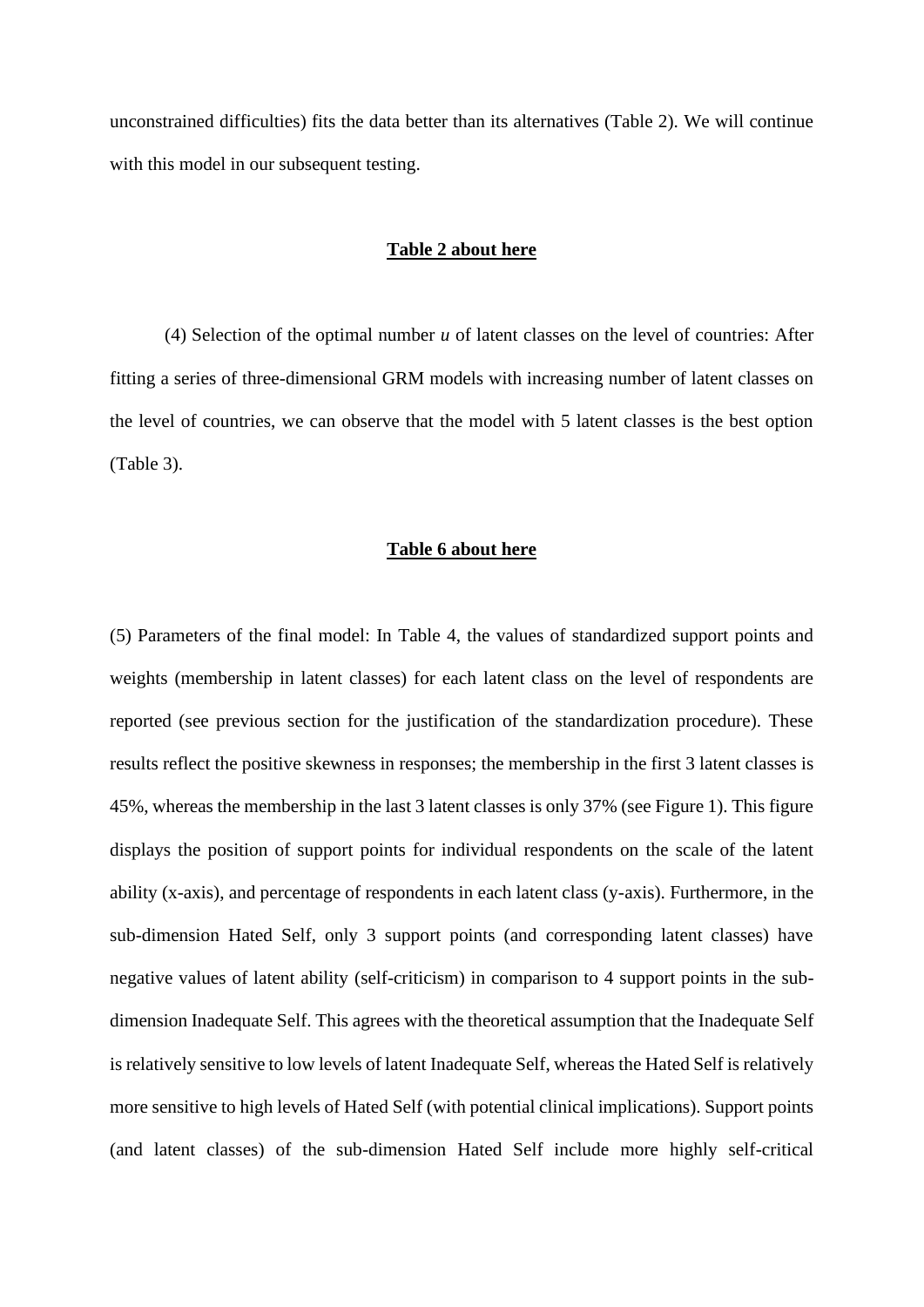respondents than support points of the sub-dimension Inadequate Self. This is clearly reflected in IRT parameters as well (see Table ESM 1d in the Electronic Supplementary Material): difficulty indices (thresholds) for the sub-dimension Hated Self are clearly shifted to higher values of the latent ability (self-criticism) which means that endorsing the higher levels of observed responses requires higher levels of the latent ability. Note that responses in the subdimension Reassured Self were reverse-scored, so support points in this sub-dimension follow the same scaling.

#### **Tables 4 about here**

## **Figure 1 about here**

Table 5 summarizes estimated average abilities, weights and membership for all latent classes on the level of countries. Also, on this level, the distribution is clearly positively skewed to the right see Figure 2. This figure displays the position of support points for countries on the scale of the latent ability (x-axis), and the percentage of respondents in each latent class (y-axis) on the level of countries. If we inspect the membership of a particular country, the less selfcritical class consists of participants from Portugal and Israel (class 1), and the most self-critical classes are composed of participants from Taiwan (class 4) and Japan (class 5).

## **Table 5 about here**

**Figure 2 about here**

## **Discussion**

In this study we tested the multilevel multidimensional finite mixture item response model of the Forms of Self-Criticising/Attacking & Self-Reassuring Scale to cluster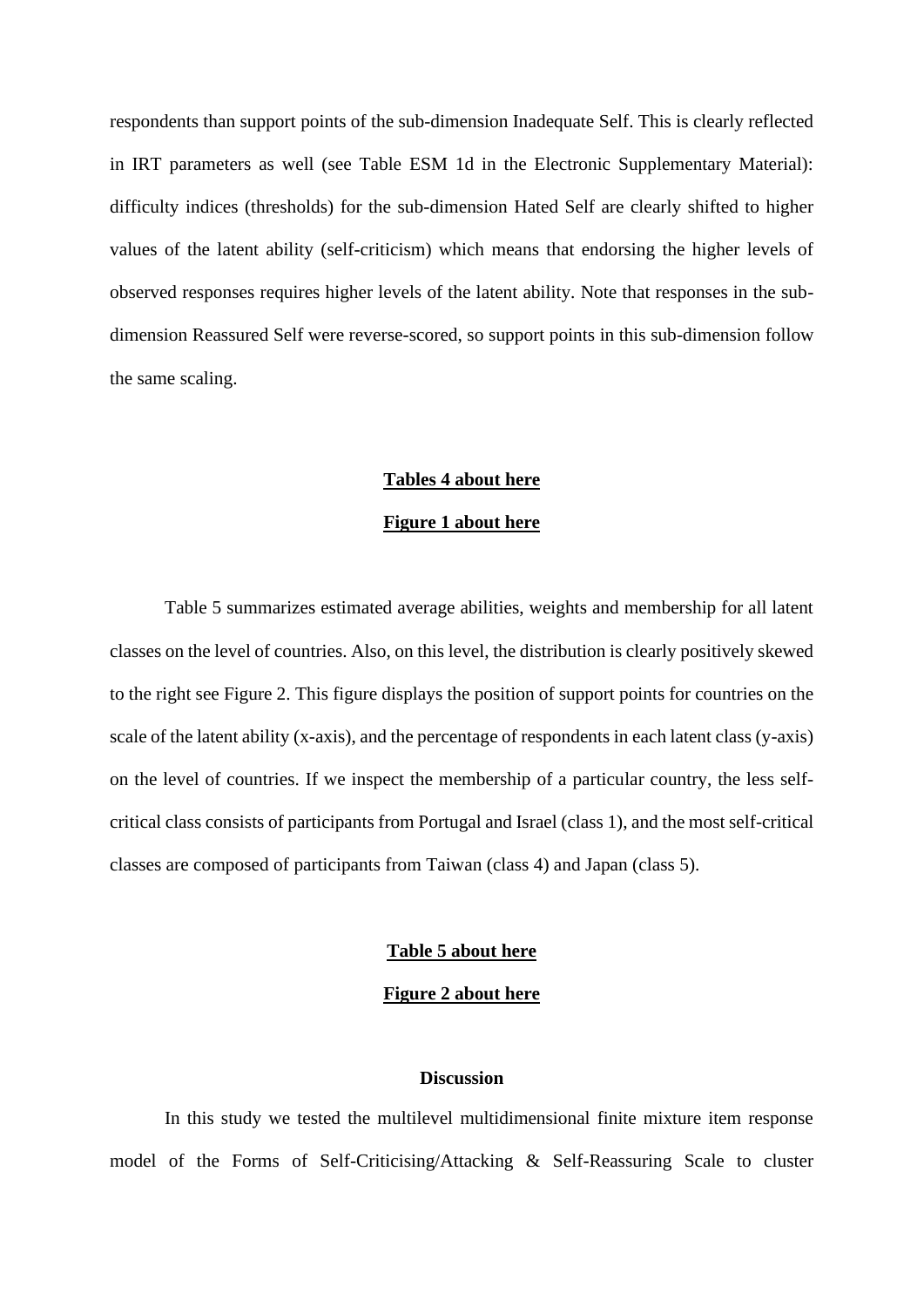respondents and countries. We analysed the relationships between observed characteristics and the latent trait at the different levels (individuals and countries), and across different dimensions of FSCRS.

Results showed that respondents' scores were dependent on unobserved (latent class) individual and countries membership and multidimensional structure of the instrument, and justified the use of a multilevel multidimensional finite mixture item response model in comparative psychological assessment. However, a very important question is if latent classes on the individual level and on the country level are meaningfully different classes, or are they merely an arbitrary discretization of a continuum which fits the data? This question is very difficult to answer without including covariates which could predict membership in latent classes (both on the individual and on country level), e.g., gender and age differences, social status, childhood experiences. In fact, we cannot speculate about the sources and causes of the heterogeneity without such data and models, but we do think that these latent classes are not arbitrary; patterns of responses which assign individuals into latent classes are systematic and are probably driven by yet unknown sets of social and psychological sources. Further research is required to resolve this problem.

According to the findings, there are some items of the FSCRS which discriminate better than others. Related to Hated self, items 10 ("I have a sense of disgust with myself") and 22 ("I do not like being me") have the best discriminations while items 15 ("I call myself names") discriminates less well. However, in terms of difficulties, all items from the Hated Self subscale are clearly more informative about highly self-critical participants compared with items form the Inadequate Self sub-scale. This may be partly because self-hatred represents a more pathogenic form of self-criticism and is linked to shame (Castilho et al., 2016).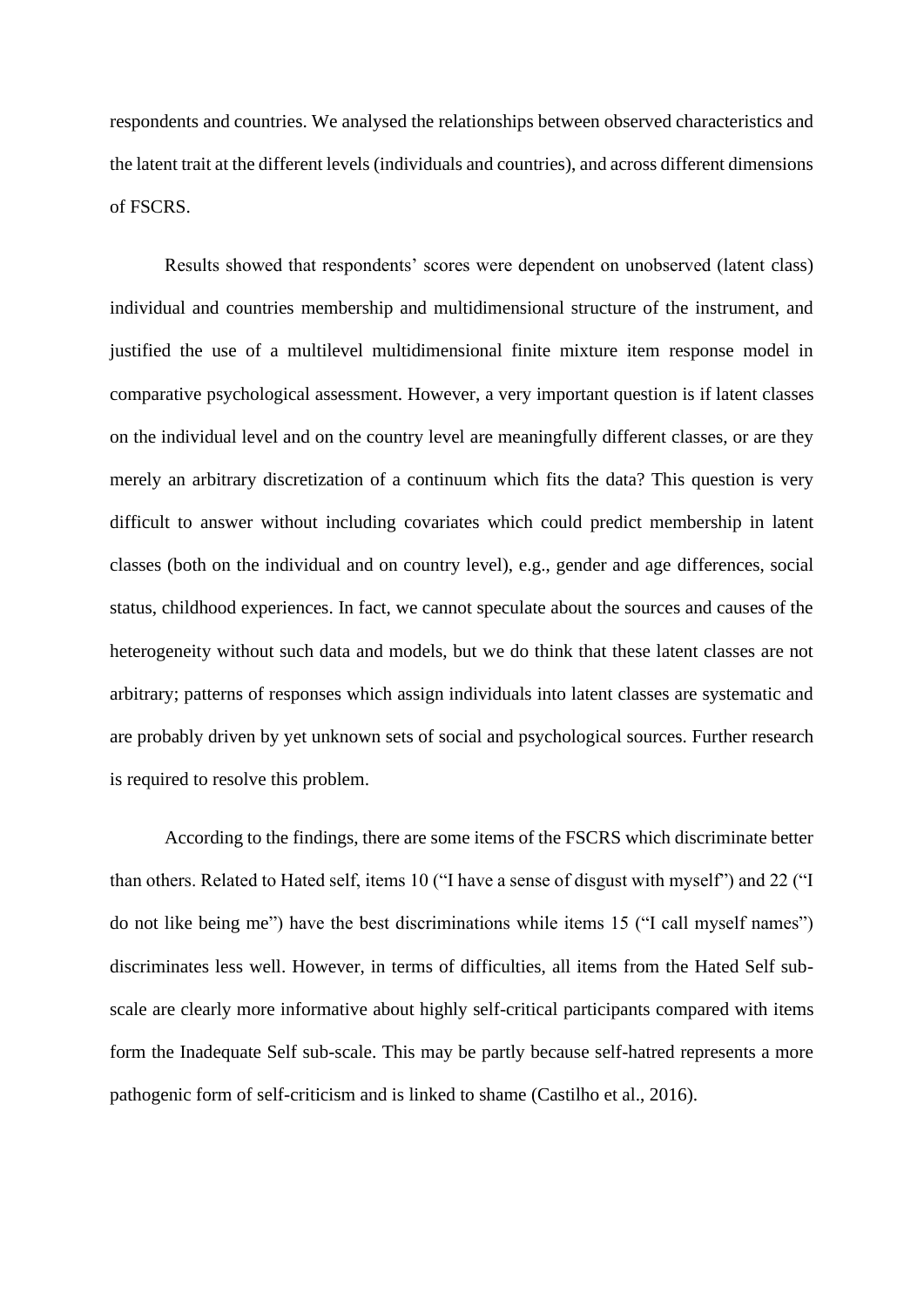Items from the Inadequate Self sub-scale provide balanced information across the whole range of the latent ability (self-criticism). Therefore, they are informative of participants with high, low as well as average levels of self-criticism. The best discriminating items from the Inadequate Self sub-scale are items 7 (I feel beaten down by my own self-critical thoughts) and 6 (There is a part of me that feels I am not good enough) and the worst is item 18 (I think I deserve my self-criticism).

All items from the Reassured Self sub-scale have low discriminations in comparison with items form the Inadequate and Hated Self sub-scales. The Reassured Self sub-scale has low discrimination specifically on the latent trait of (reversed) self-reassurance. This may be because the items in this sub-scale were reverse scored and the content of the items is positively phrased. It may also mean that self-reassurance is not the opposite of self-criticism on a unipolar continuum. Although self-reassurance can be an antidote for self-criticism it operates through completely different neurophysiological systems to those of self-criticism (Longe, Maratos, Gilbert, Evans, Volker, Rockliffe, & Rippon, 2010).

As high self-criticism is strongly linked to psychopathology (Werner et al., 2019), the distribution of self-criticism is positively skewed as various forms of psychopathology are. Consequently, the most self-critical people (class 6 and 7 combined is 18.9%) are less common in the general population than the least self-critical people (class 1 and 2 combined is 33.7%).

Similar to the findings of Halamová et al. (2019), participants from Japan are the most self-critical, followed by Taiwan, while the least self-critical participants are from Israel and Portugal. In addition to their findings, in this article we found that there are 5 classes of countries according to their level of self-criticism and 7 classes of participants according to their level of self-criticism. In the future these could be used for diagnostic purposes; at the level of individuals, each sub-score for the particular dimension could be discretized into 7 classes and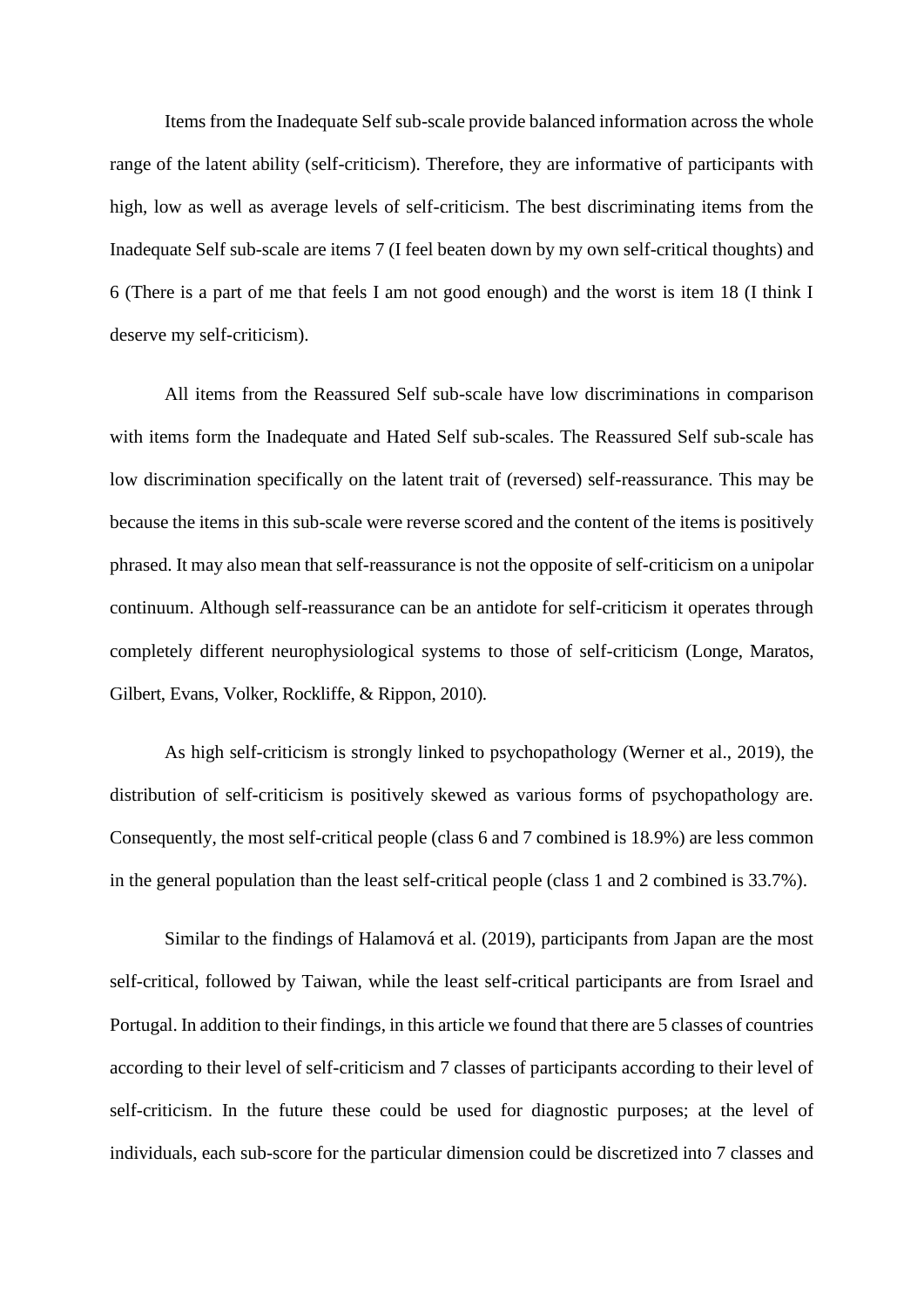norms for individuals should be created and used taking into account this latent class structure. For example, it would be inadvisable to distinguish sub-scores from any sub-dimension into "highly self-critical", "average", or "low self-critical" individuals without taking into account weighting (see Table 7); e.g., "lowest self-critical group" (class 1) should contain only around 11% of individuals, and "highest self-critical" group (class 7) only around 5% of respondents. Secondly, we should be careful when comparing sum scores from different countries. If countries do not belong to the same latent class, such comparisons are not warranted and could be biased, because measurement invariance is not guaranteed.

## **Limitations**

The main limitation of this research study is our sampling. Most of the samples were convenience samples, largely consisting of college students. Therefore, the results are not representative of the involved nationalities.

In addition, our model is unable to provide an explanation for why individuals belong to their respective latent classes. This important limitation is a consequence of the fact that our model did not include any covariates predicting membership in latent classes, for example, gender and age differences, social and economic status, childhood maltreatment, experience with meditation. However, further systematic international research with an unified set of covariates is required to answer questions concerning the sources of the cross-cultural heterogeneity of self-criticism. This would also be a meaningful future research direction with useful implications.

## **Conclusion**

In conclusion, the FSCRS is a well-designed self-report measure with good discrimination of highly self-critical participants. Therefore, we can recommend using the FSCRS for measuring self-criticism. From the practical point of view, Inadequate and Hated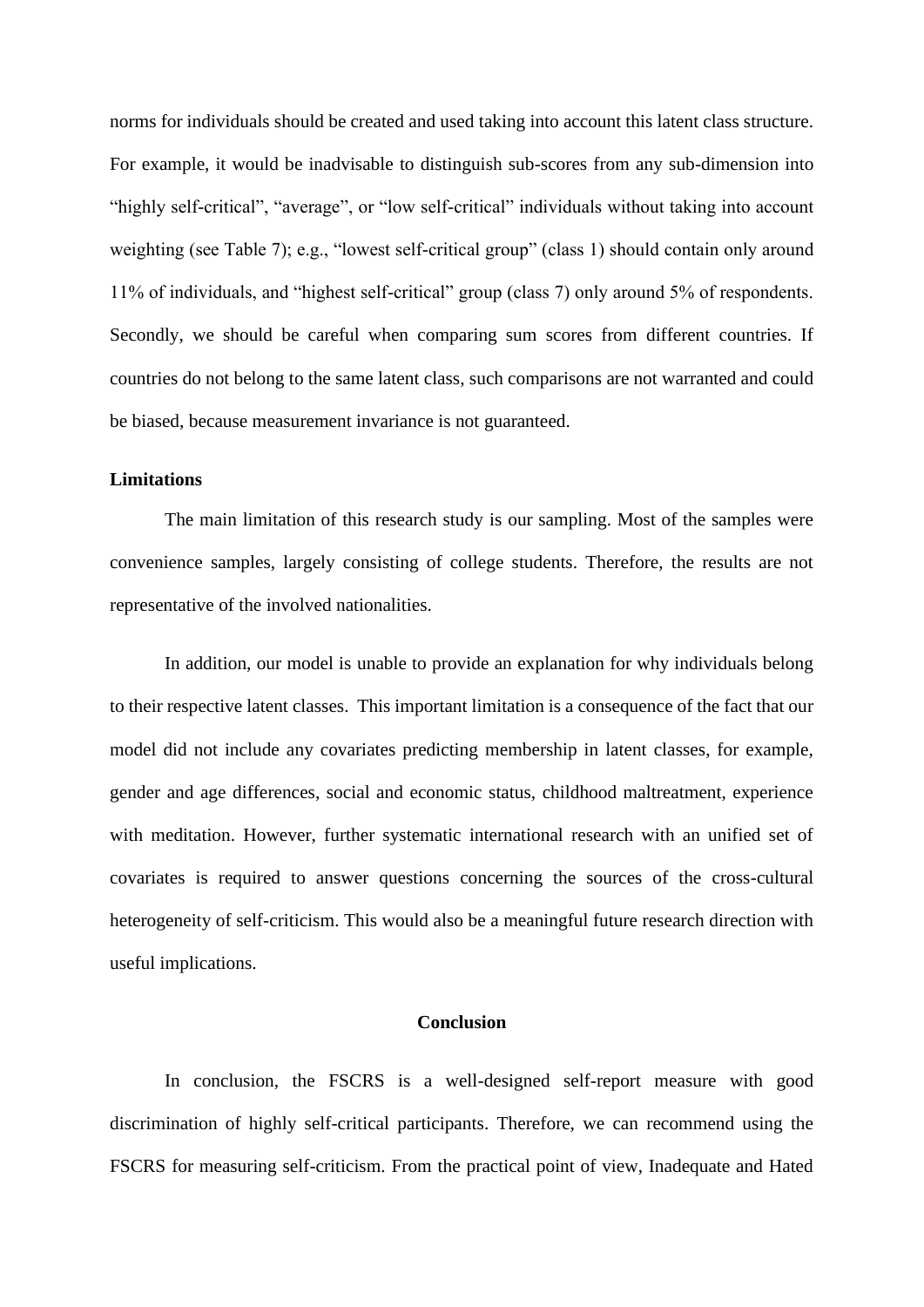Self are functionally different and certainly have different distributions. Our results go also in contradiction of the suggestion of some that Inadequate and Hated Self should or may be combined into a global self-criticism score (Halamová et al, 2018).

#### **References**

- Bacci, S., Bartolucci, F., & Gnaldi, M. (2014). A class of Multidimensional Latent Class IRT models for ordinal polytomous item responses. *Communications in Statistics-Theory and Methods,* 43(4), 787-800. doi: 10.1080/03610926.2013.827718
- Bacci, S. & Gnaldi, M. (2015). A classification of university courses based on students' satisfaction: an application of a two-level mixture item response model. *Quality & Quantity,* 49(3), 927-940. doi: 10.1007/s11135-014-0101-0
- [Baião, R.](https://www.ncbi.nlm.nih.gov/pubmed/?term=Bai%C3%A3o%20R%5BAuthor%5D&cauthor=true&cauthor_uid=25492845)[, Gilbert, P.](https://www.ncbi.nlm.nih.gov/pubmed/?term=Gilbert%20P%5BAuthor%5D&cauthor=true&cauthor_uid=25492845), [McEwan, K.](https://www.ncbi.nlm.nih.gov/pubmed/?term=McEwan%20K%5BAuthor%5D&cauthor=true&cauthor_uid=25492845), & [Carvalho,](https://www.ncbi.nlm.nih.gov/pubmed/?term=Carvalho%20S%5BAuthor%5D&cauthor=true&cauthor_uid=25492845) S. (2015). Forms of Self-Criticising/ Attacking & Self-Reassuring Scale: Psychometric properties and normative study. *[Psychology and](https://www.ncbi.nlm.nih.gov/pubmed/25492845)  [Psychotherapy](https://www.ncbi.nlm.nih.gov/pubmed/25492845)*, 88(4), 438-52. doi: 10.1111/papt.12049
- Bartolucci, F. (2007). A class of multidimensional IRT models for testing unidimensionality and clustering items. *Psychometrika,* 72:141–157. doi: 10.1007/s11336-005-1376-9
- Bartolucci, F., Bacci, S., & Gnaldi, M. (2014). MultiLCIRT: An R package for multidimensional latent class item response models. *Computational Statistics & Data Analysis,* 71, 971-985. doi: 10.1080/03610926.2013.827718
- Bergner, R.M (1995). *Pathological self-criticism: Assessment and treatment*. New York: Springer.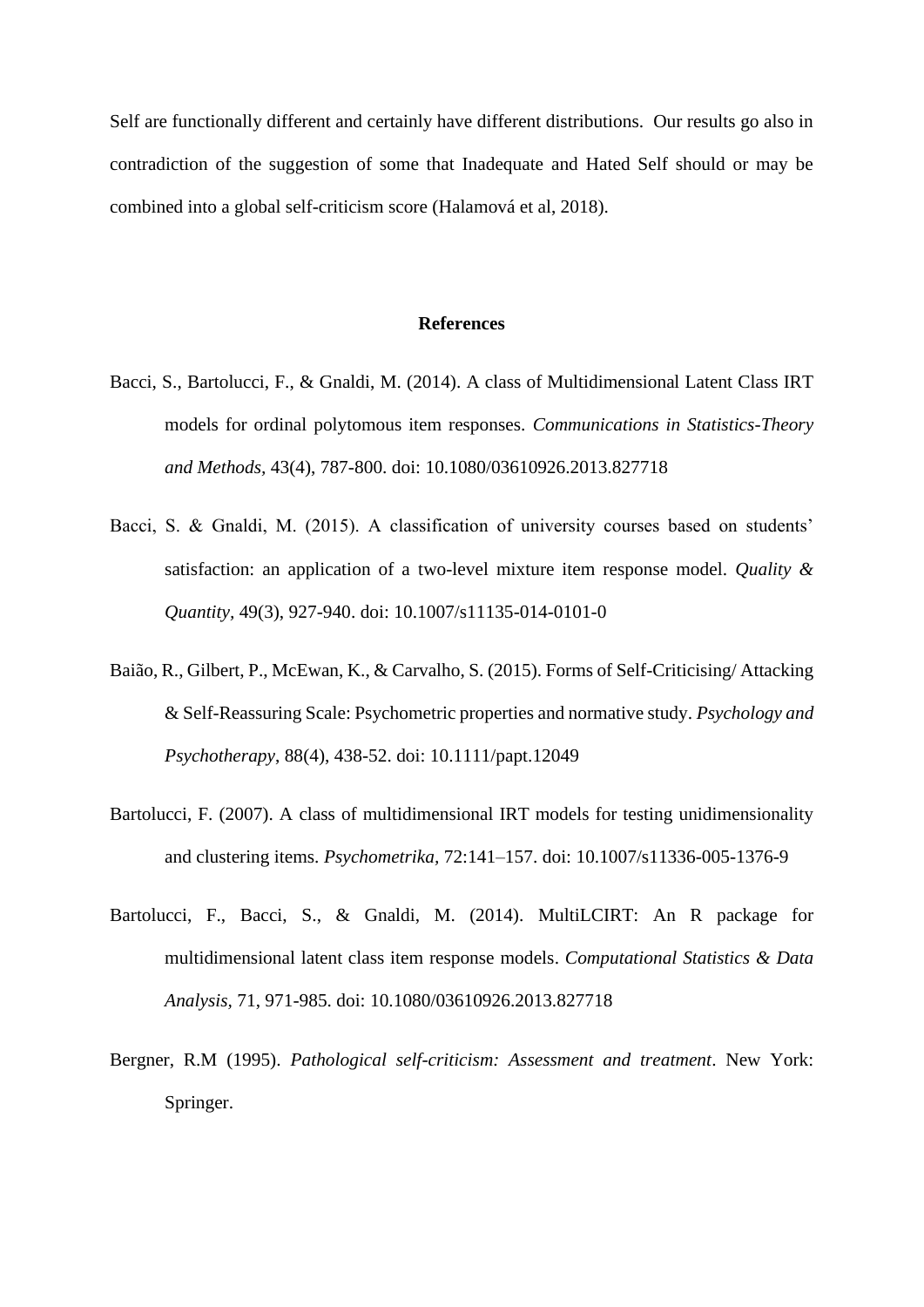- Blatt, S. J., D'Afflitti, J. P., & Quinlan, D. M. (1976). The Depressive Experiences Questionnaire. Unpublished manuscript, Yale University, New Haven, CT. Blatt*,* S. J., & Zuroff*,* D. C. (1992)*.* Interpersonal relatedness and self-definition: Two prototypes for depression.*Clinical Psychology Review*, 12, 527–562. doi: 10.1016/0272-7358(92)90070-O
- Blatt, S. J., & Zuroff, D. C. (2005). Empirical evaluation of the assumptions in identifying evidence based treatments in mental health. *Clinical Psychology Review*, 25, 459–486. doi: [10.1016/j.cpr.2005.03.001](https://doi.org/10.1016/j.cpr.2005.03.001)
- Bulmash, E., Harkness, K. L., Stewart, J. G., & Bagby, R. M. (2009). Personality, stressful life events, and treatment response in major depression. *Journal of Consulting and Clinical Psychology,* 77, 1067–1077. doi:10.1037/a0017149
- Castilho, P., Pinto‐Gouveia, J., & Duarte, J. (2017). Two forms of self-criticism mediate differently the shame–psychopathological symptoms link. *Psychology and Psychotherapy: Theory, Research and Practice*, *90*(1), 44-54. doi:10.1111/papt.12094
- Curran, T., & Hill, A. P. (2019). Perfectionism is increasing over time: A meta-analysis of birth cohort differences from 1989 to 2016. *Psychological Bulletin*, *145*(4), 410. doi:10.1037/bul0000138
- Falconer, C.J., King, J.A., & Brewin, C.R. (2015). [Demonstrating mood repair with a](http://dx.doi.org/10.1111/papt.12056)  [situation-based measure of self-compassion and self-criticism.](http://dx.doi.org/10.1111/papt.12056) *Psychology and psychotherapy*. 88(4), 351-65.
- Fienberg, S. E. (1980). *The analysis of cross-classified categorical data.* Cambridge, MA: The MIT Press.
- Gilbert, P., Allan, S., Brough, S., Melley, S., & Miles, J. N. V. (2002). Relationship of anhedonia and anxiety to social rank, defeat and entrapment. *Journal of Affective Disorders*, 71, 141–151. doi:10.1016/S0165-0327(01)00392-5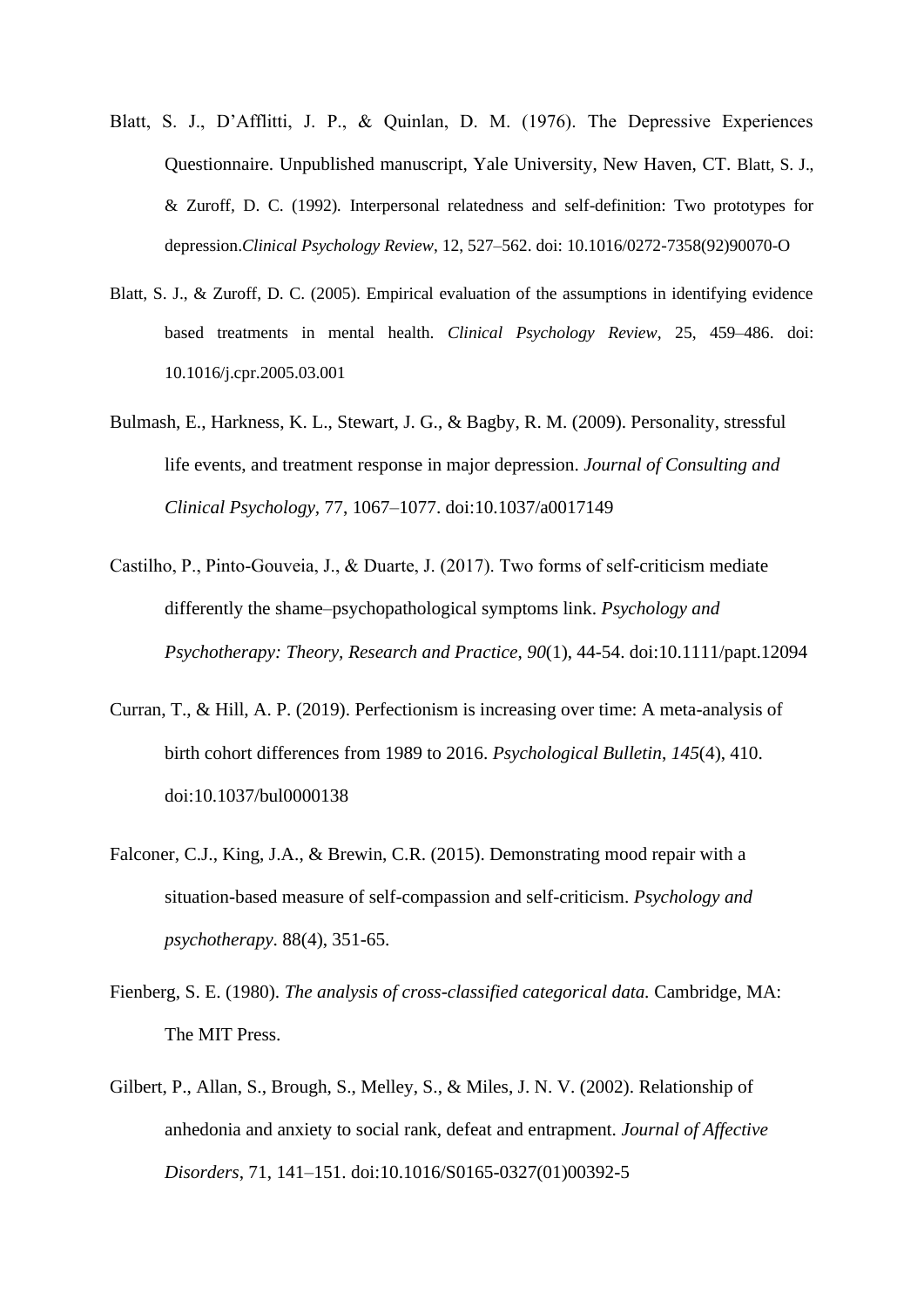- Gilbert, P., Baldwin, M.W., Irons, C., Baccus, J.R., & Palmer, M. (2006). Self-criticism and self-warmth: An imagery study exploring their relation to depression. *Journal of Cognitive Psychotherapy*, 20, 183-200.
- Gilbert, P., Cheung, M., Irons, C., & McEwan, K.(2005). An exploration into depressionfocuseda nd anger-focused rumination in relation to depression in a student population. *Behavioural and Cognitive Psychotherapy*, 33, 273–283. doi:10.1017/S1352465804002048
- Gilbert, P., Clark, M., Hempel, S., Miles, J.N.V., & Irons, C. (2004). Criticising and reassuring oneself: An exploration of forms, styles and reasons in female students. *British Journal of Clinical Psychology*, 43, 31-50.
- Gilbert, P., Durrant, R., & McEwan, K. (2006). Investigating relationships between perfectionism, forms and functions of self-criticism, and sensitivity to put-down. *Personality and Individual Differences*, 41, 1299–1308. doi:10.1016/j.paid.2006.05.004
- Gilbert, P., & Miles, J. N. V. (2000). Sensitivity to social put-down: Its relationship to perceptions of social rank, shame, social anxiety, depression, anger and self-other blame. *Personality and Individual Differences*, 29, 757–774. doi:10.1016/S0191- 8869(99)00230-5.
- Halamová, J., Kanovský, M., Gilbert, P., Troop, N., Zuroff, D., Hermanto, N., Petrocchi, N., Sommers-Spijkerman, M., Kirby, J., Shahar, B., Krieger, T., Matos, M., Asano, K., Yu, F., Basran, J., & Kupeli, N. (2018). The factor structure of the Forms of Self-Criticising/ Attacking & Self-Reassuring Scale in thirteen populations. *Journal of Psychopathology and Behavioral Assessment, 40*(4), 736-751. doi:10.1007/s10862- 018-9686-2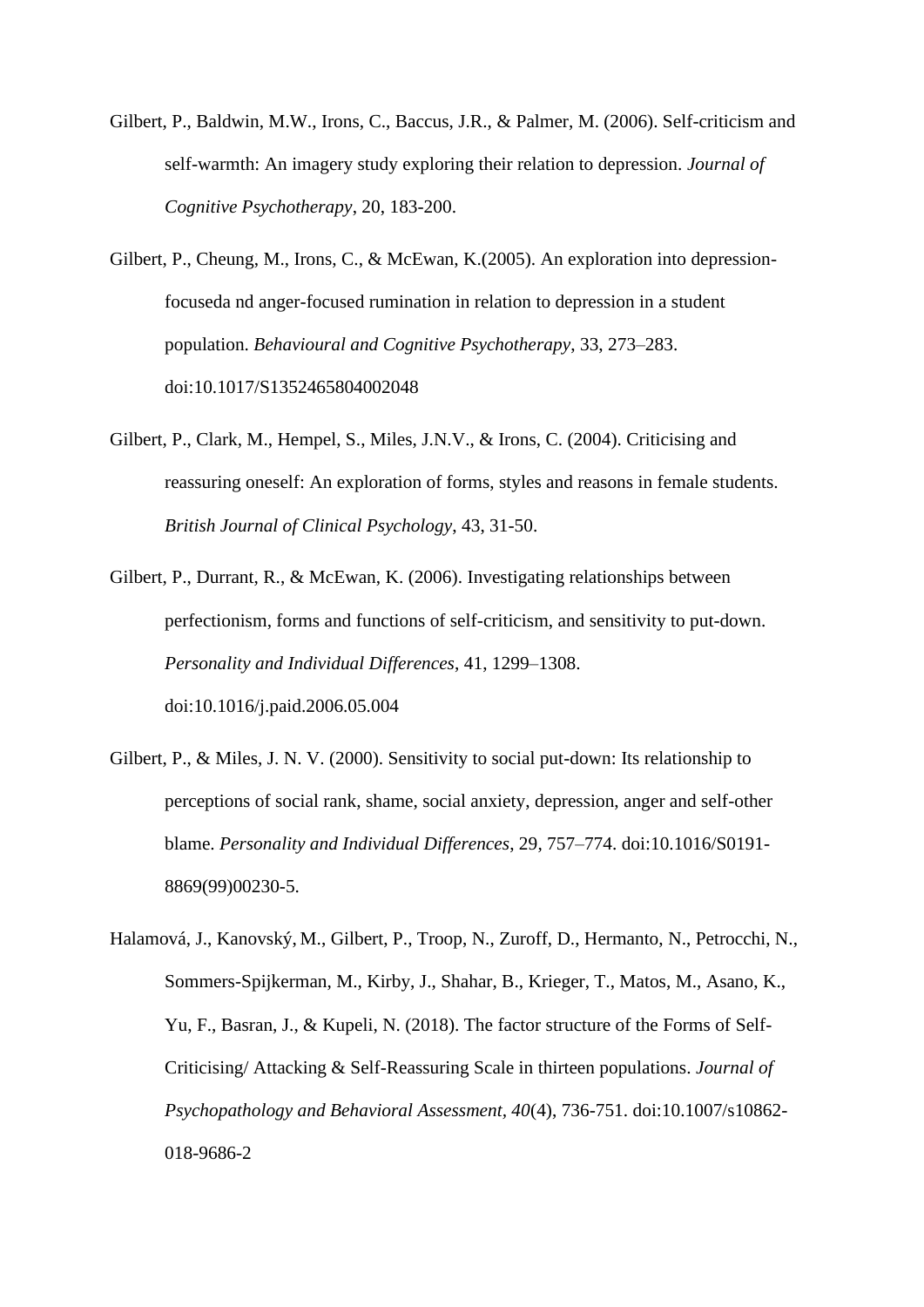- Halamová, J., Kanovský, M., Gilbert, P., Kupeli, N., Troop, N., Zuroff, D., Petrocchi, N., Hermanto, N., Sommers-Spijkerman, M., Kirby, J., Shahar, B., Krieger, T., Matos, M., Asano, K., Yu, F., & Basran, J. (2019). Multiple Group IRT Measurement Invariance Analysis of the Forms of Self-Criticising/Attacking and Self-Reassuring Scale in Thirteen International Samples. *Journal of Rational-Emotive & Cognitive-Behavior Therapy.* Online first publication. doi:10.1007/s10942-019-00319-1
- Halamová, J., Kanovský, M., & Pacúchová M. (2017). Robust psychometric analysis and factor structure of the Forms of Self–criticizing/Attacking and Self–reassuring Scale. *Československá psychologie.* 4, 456-471.
- Hermanto, N. & Zuroff, D. Ch. (2016). The social mentality theory of self-compassion and self-reassurance: The interactive effect of care-seeking and caregiving, *The Journal of Social Psychology*, 156(5), 523-535. doi: 10.1080/00224545.2015.1135779
- Hermanto, N., & Zuroff, D. (2017). Experimentally enhancing self-compassion: Moderating effects of trait care-seeking and perceived stress. *The Journal of Positive Psychology,* 8, 1-10. [doi:10.1080/17439760.2017.1365162](http://dx.doi.org/10.1080/17439760.2017.1365162)
- Kass, R. E. & Raftery, A. E.(1995). Bayes factors. *Journal of the American Statistical Association,* 90, 773–795. doi: 10.1080/01621459.1995.10476572
- Kim, E. S., Cao, C., Wang, Y. & Nguyen, D. T. (2017). Measurement Invariance Testing with Many Groups: A Comparison of Five Approaches. *Structural Equation Modeling: A Multidisciplinary Journal,* 24, 4, 524-544, doi:10.1080/10705511.2017.1304822
- Keribin, C. (2000). Consistent estimation of the order of finite mixture models. *Sankhyā: The Indian Journal of Statistics,* Series A (1961-2002), 62 (1)*,* 49-66. Retrieved from http://www.jstor.org/stable/25051289, 10/09/2019.

Krieger, T., Martig, D. S., van den Brink, E., & Berger, T. (2016). Working on self-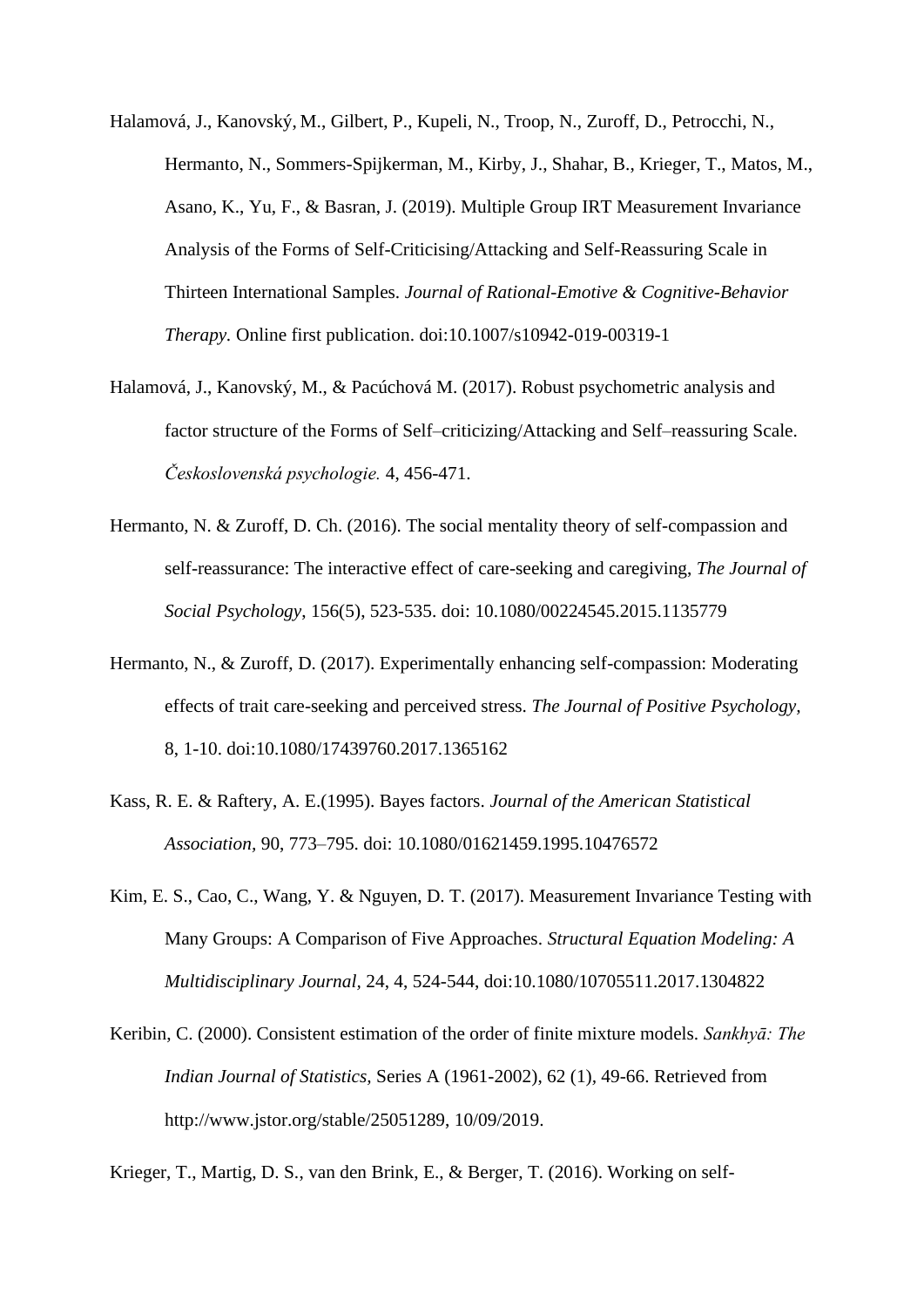compassion online: A proof of concept and feasibility study. *Internet Interventions, 6*, 64-70.

- Kupeli, N., Chilcot, J., Schmidt, U. H., Campbell, I. C., & Troop, N. A. (2013). A confirmatory factor analysis and validation of the Forms of self-criticism/reassurance scale. *British Journal of Clinical Psychology*, 52(1), 12-25.
- Kupeli, N., Norton, S., Chilcot, J., Campbell, I.C., Schmidt, U.H., & Troop, N.A. (2017). Affect systems, changes in body mass index, disordered eating and stress: An 18 month longitudinal study in women. *Health Psychology and Behavioral Medicine*, 5:1, 214-228, DOI:10.1080/21642850.2017.1316667
- Lau, A. S., Chang, D. F., & Okazaki, S. (2010). Methodological challenges in treatment outcome research with ethnic minorities. Cultural Diversity and Ethnic Minority Psychology, 16, 573–580. doi:10.1037/a0021371.
- Longe, O., Maratos, F.A., Gilbert, P., Evans, G., Volker, F., Rockliffe, H., & Rippon, G. (2010). Having a word with yourself: Neural correlates of self-criticism and self-reassurance. *NeuroImage, 49*, 1849-1856. doi:10.1016/j.neuroimage.2009.09.019Löw, C. A., Schauenburg, H., & Dinger, U. (2020). Self-criticism and psychotherapy outcome: A systematic review and meta-analysis. *Clinical Psychology Review*, *75*, 101808. doi:10.1016/j.cpr.2019.101808
- Luyten, P., & Blatt, S. J. (2013). Interpersonal relatedness and self definition in normal and disrupted personality development: Retrospect and prospect. *American Psychologist*, 68, 172–183. doi:10.1037/a0032243
- Maitra, R. & Melnykov, V. (2010). Assessing significance in finite mixture models. *Statistics Publications,* Technical Report, 10-01, Department of Statistics, Iowa StateUniversity. https: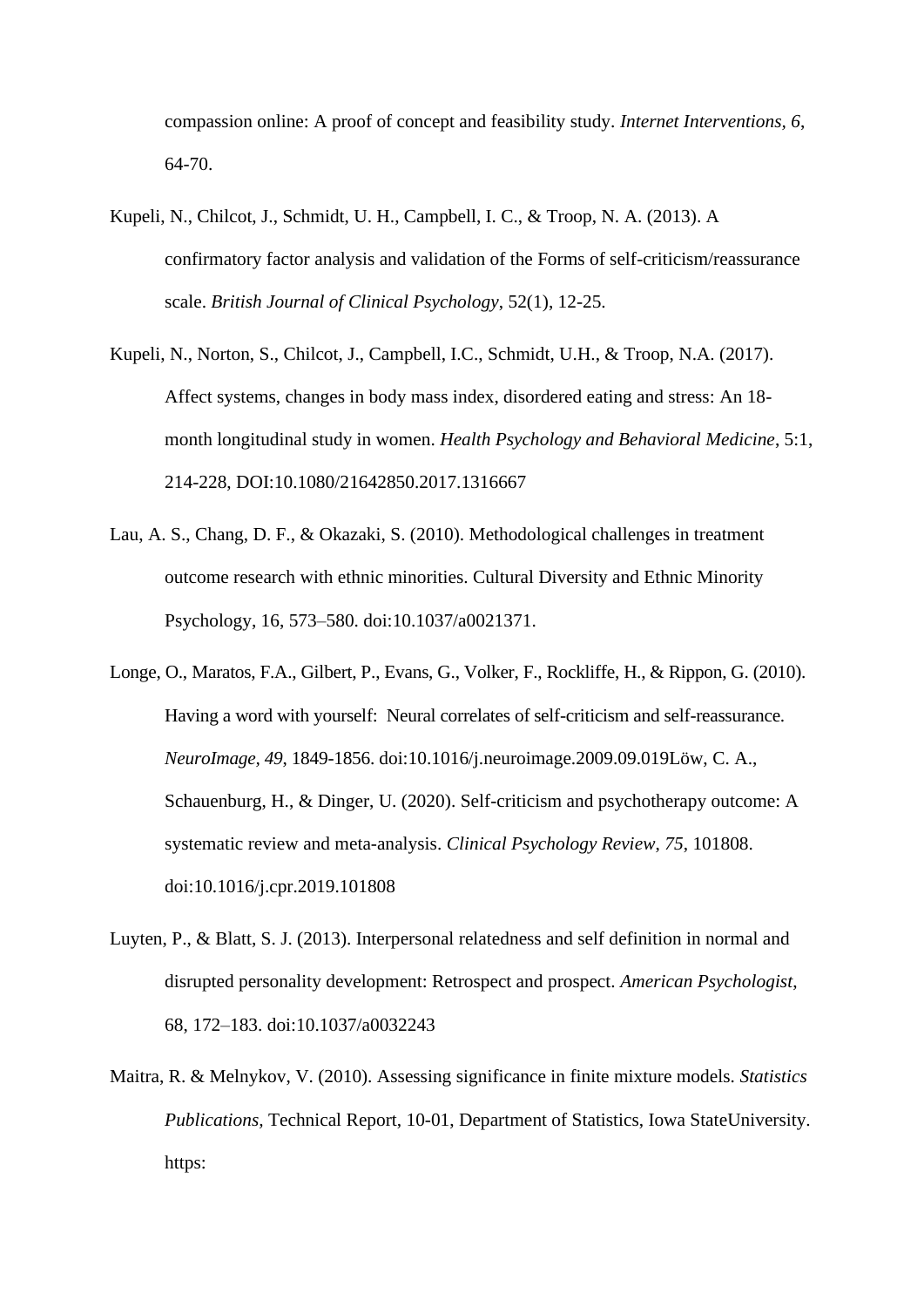https://lib.dr.iastate.edu/cgi/viewcontent.cgi?article=1069&context=stat\_las\_pubs, Retrieved 10/09/2019.

- Melnykov, V. & Maitra, R. (2010). Finite mixture models and model-based clustering. *Statistics Surveys,* 4, 80-116, doi: 10.1214/09-SS053
- Muraki, E. (1992). A generalized partial credit model: application of an EM algorithm. *Applied Psychological Measurement,* 16, 159–176. doi: 10.1002/j.2333- 8504.1992.tb01436.x
- [Petrocchi,](http://guilfordjournals.com/author/Petrocchi%2C+Nicola) N., & [Couyoumdjian,](http://guilfordjournals.com/author/Couyoumdjian%2C+Alessandro) A. (2016). The impact of gratitude on depression and anxiety: the mediating role of criticizing, attacking, and reassuring the self. *Self and Identity,* 15(2), 191-205.
- R Core Team (2015). R: A language and environment for statistical computing. *R Foundation for Statistical Computing.* Vienna, Austria. URL http://www.R-project.org/
- Rose, A. V. & Rimes, K. A. (2018). Self-criticism self-report measures: Systematic review. *Psychology and Psychotherapy*, 91(4), 450-489. doi: 10.1111/papt.1217
- Samejima, F. (1969). Estimation of ability using a responsepattern of graded scores. *Psychometrika,* 34 (Suppl 1, Monograph 17), 1-97. doi: 10.1007/BF03372160
- Shahar, B., Doron, G., & Szepsenwol, O. (2015). Childhood maltreatment, shame-proneness, and self-criticism in social anxiety disorder: A sequential mediational model. *Clinical Psychology and Psychotherapy,* 22, 570–579*.*
- Shahar, G. (2015). *Erosion: The Psyhopathology of Self-Criticism*. New York: Oxford University Press.
- Smart, L. M., Peters, J. R., & Baer, R. A. (2016). Development and validation of a measure of self-critical rumination. *Assessment*, *23*(3), 321-332. doi: 10.1177/1073191115573300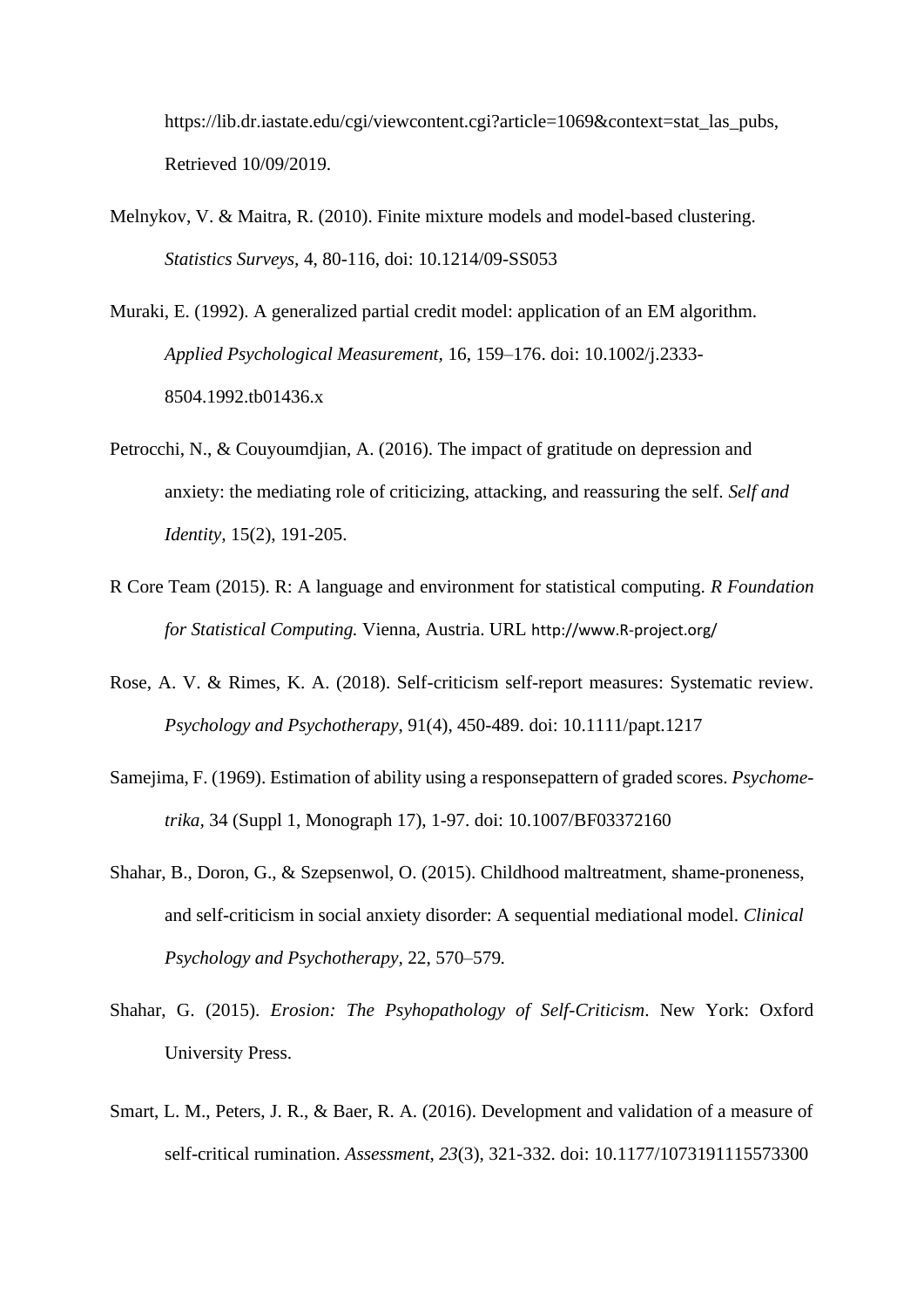- Sommers-Spijkerman, M. P. J., Trompetter, H. R., ten Klooster, P. M., Schreurs, K. M. G., Gilbert, P. & Bohlmeijer, E. T. (2017). Development and Validation of the Forms of Self-Criticising/attacking and Self-Reassuring Scale - Short Form. *Psychological Assessment*. Forthcoming.
- Thompson, R., & Zuroff, C. (2004). The Levels of Self-Criticism Scale: comparative selfcriticism and internalized self-criticism. *Personality and individual differences*, 36(2), 419-430.
- Vermunt, J. K. (2003). Multilevel latent class models. *Sociological Methodology,* 33, 213– 239, doi: 10.1111/j.0081-1750.2003.t01-1-00131.x
- Vermunt, J.K.: Multilevel latent variable modeling: an application in education testing. *Austrian Journal of Statistics,* 37, 285–299, doi: 10.17713/ajs.v37i3&4.309
- Werner, A. M., Tibubos, A. N., Rohrmann, S., & Reiss, N. (2019). The clinical trait selfcriticism and its relation to psychopathology: A systematic review–Update. *Journal of Affective Disorders*, *246*, 530-547. doi:10.1016/j.jad.2018.12.069
- Yu, F. Y.. (2013).The Relationship among Self-Criticism, Self Compassion, Rumination Response Style, and Depression.Unpublished M.A. thesis, Chung Yuan Christian University, Taiwan.
- Zuroff, D. C., Sadikaj, G., Kelly, A. C., & Leybman, M. J. (2016). Conceptualizing and measuring self-criticism as both a personality trait and a personality state. *Journal of Personality Assessment*, *98*(1), 14-21. [doi: org/10.1080/00223891.2015.1044604](http://dx.doi.org/10.1080/00223891.2015.1044604)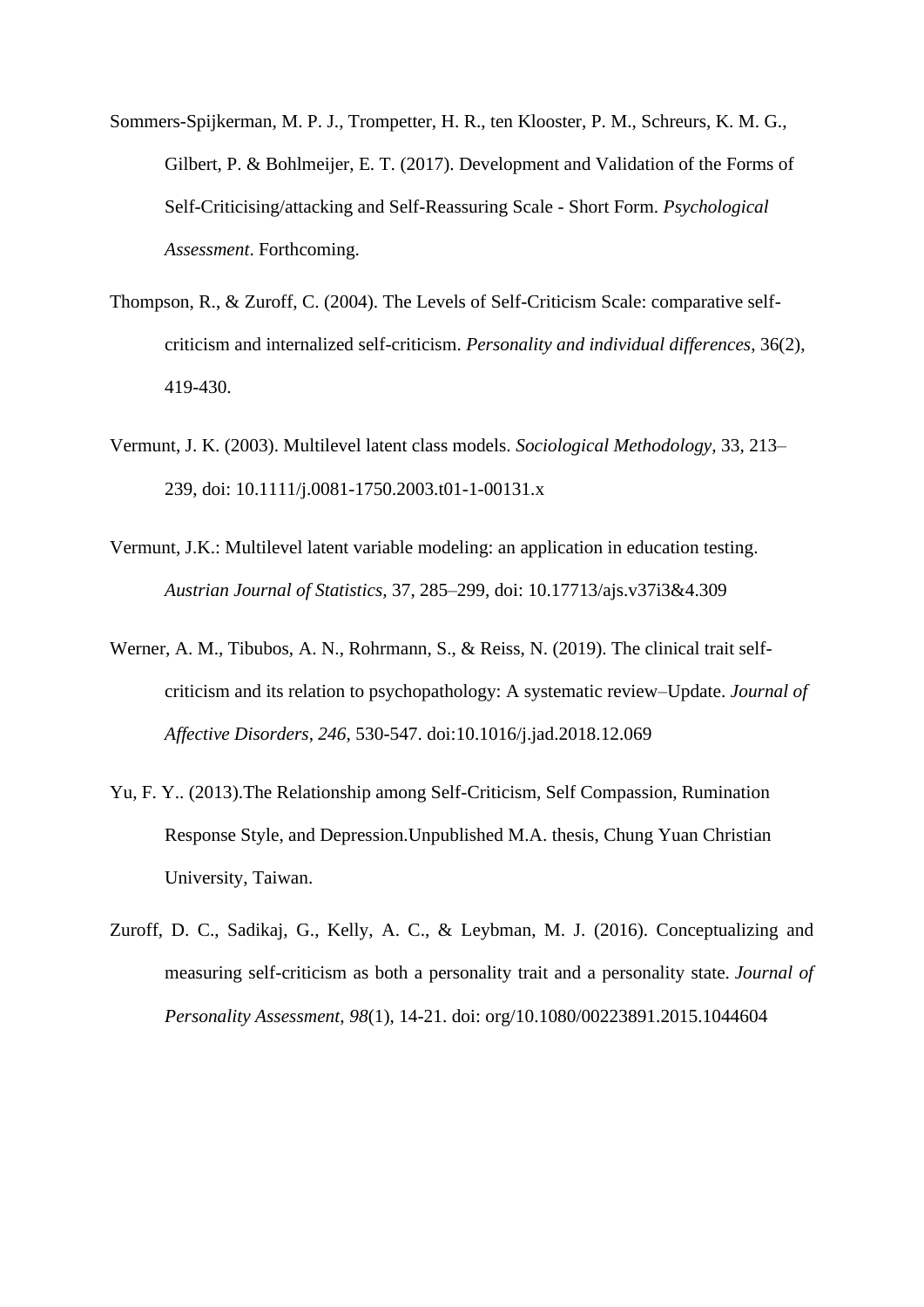# **Tables and Figures**

|                  |             | Deterministic input |             |             | Random input |             |
|------------------|-------------|---------------------|-------------|-------------|--------------|-------------|
| $\boldsymbol{k}$ | logLik      | # par               | $BIC$ (min) | logLik      | # par        | $BIC$ (min) |
|                  | $-242856.7$ | 88                  | 486501.1    | $-242856.7$ | 88           | 486501.1    |
| 2                | $-221477.3$ | 177                 | 444539.0    | $-221477.3$ | 177          | 444539.0    |
| 3                | $-213941.1$ | 266                 | 430263.2    | $-213941.1$ | 266          | 430263.2    |
| 4                | $-210670.3$ | 355                 | 424518.2    | $-210670.3$ | 355          | 424518.2    |
| 5                | $-208307.7$ | 444                 | 420589.5    | $-208307.7$ | 444          | 420589.5    |
| 6                | $-207111.6$ | 533                 | 418993.9    | $-206719.3$ | 533          | 418890.2    |
| 7                | $-206616.3$ | 622                 | 418800.1    | $-206650.0$ | 622          | 418070.8    |
| 8                | $-206195.5$ | 711                 | 418755.1    | $-206399.1$ | 711          | 419911.6    |
| 9                | $-206385.8$ | 800                 | 419932.3    |             |              |             |

*Standard LC models for detecting the optimal number (k) of latent classes on the level of respondents*

## Table 2

Table 1

*IRT item parameterization selection for the three-dimensional model with 7 latent classes*

| Model      | logLik      | # par | $BIC$ (min) |
|------------|-------------|-------|-------------|
| <b>GRM</b> | $-208621.0$ | 131   | 418414.6    |
| RS-GRM     | $-209726.2$ | 68    | 420061.1    |
| 1P-GRM     | $-209763.0$ | 112   | 420528.4    |
| 1P-RS-GRM  | $-210480.3$ | 49    | 421399.2    |

## Table 3

*Multilevel graded response finite mixture models with 7 latent classes for detecting the optimal number (u) of latent classes on the level of countries*

| logLik      | # par | $BIC$ (min) |
|-------------|-------|-------------|
| $-208621.0$ | 131   | 418414.6    |
| $-208473.5$ | 138   | 418182.3    |
| $-208308.1$ | 145   | 417914.0    |
| $-208175.3$ | 152   | 417711.2    |
| $-208106.2$ | 159   | 417635.6    |
| $-208189.9$ | 166   | 417865.7    |
|             |       |             |

Table 4

*Standardized support points and membership for 7 latent classes (respondents)*

| Dimension             | Class 1  | Class 2  | Class 3  | Class 4  | Class 5 | Class 6 | Class 7 |
|-----------------------|----------|----------|----------|----------|---------|---------|---------|
| Inadequate Self       | $-1.497$ | $-1.270$ | $-0.257$ | $-0.157$ | 0.793   | 1 1 1 7 | 2.263   |
| <b>Reassured Self</b> | $-1.860$ | $-0.717$ | $-0.223$ | $-0.059$ | 0.761   | 1.147   | 2.116   |
| <b>Hated Self</b>     | $-1.480$ | $-1.264$ | $-0.445$ | 0.249    | 0.529   | 1.185   | 2.330   |
| Membership            | 11.16%   | 12.55%   | 21.20%   | 17 92%   | 18.21%  | 14.37%  | 4.59%   |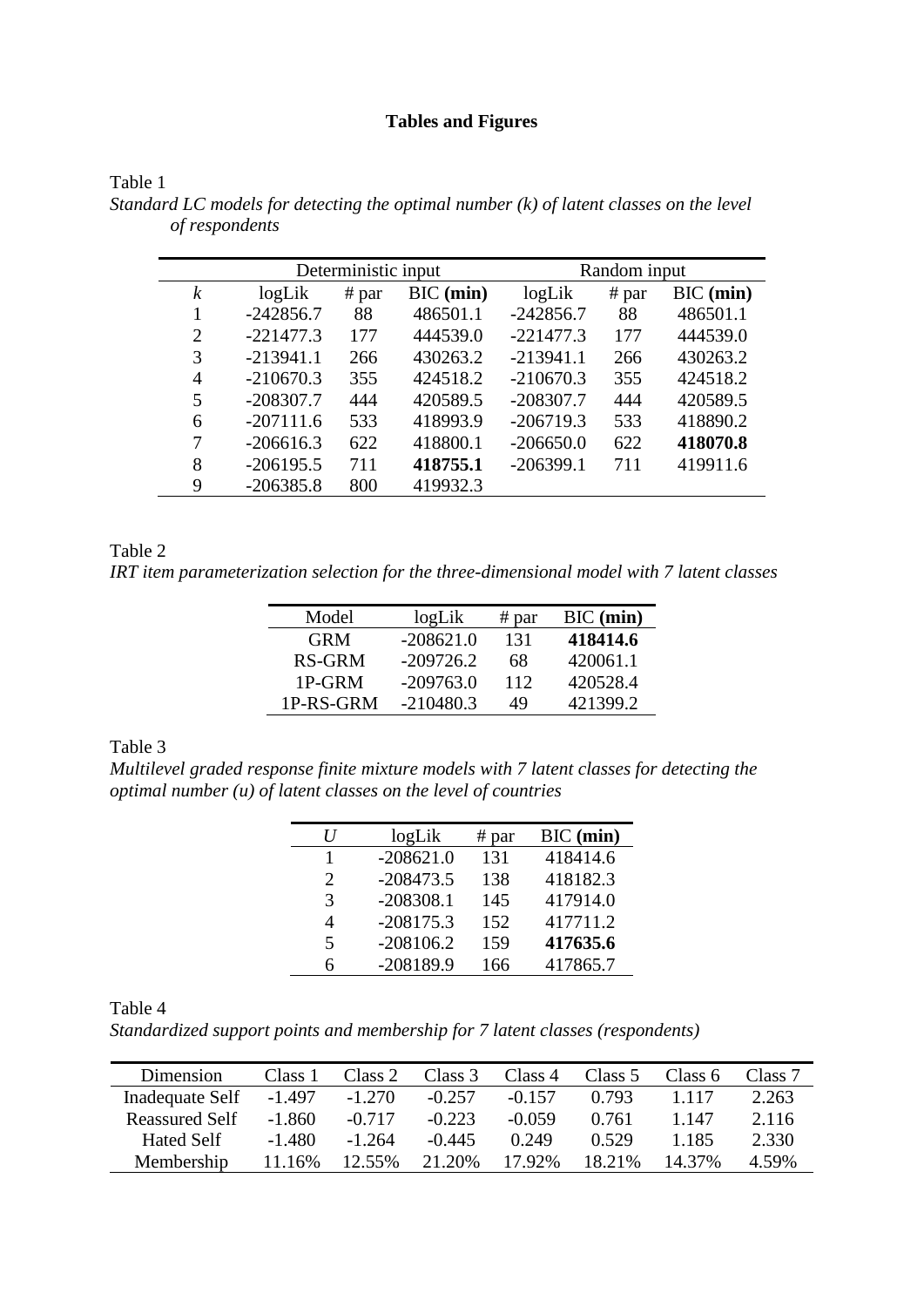Table 5 *Estimated average abilities, weights and membership for all latent classes on the level of countries*

|                | Class 1  | Class 2                | Class 3           | Class 4    | Class 5 |
|----------------|----------|------------------------|-------------------|------------|---------|
| Support points | $-0.195$ | $-0.035$               | 0.026             | 0.082      | 0.378   |
| Membership     | 16.06%   | 43.36%                 | 31.76%            | 5.41%      | 3.41%   |
| Countries      | ISR, POR | CAN, ITA, NL, SVK, UK2 | AUS, CH, UK1, USA | <b>TAI</b> | JAP     |

*Note.* AUS Australia (N = 319); CAN Canada (N = 380) ; CH Switzerland (N = 230) ; ISR Israel (N = 475); ITA Italy (N = 393); JAP Japan  $(N = 263)$ ; NL Netherlands (N = 363); POR Portugal (N = 764); SVK Slovakia (N = 1,326); TAI Taiwan (N = 417); UK1 United Kingdom 1 (N = 1570); UK2 United Kingdom 2 (N = 883) and USA (N = 331).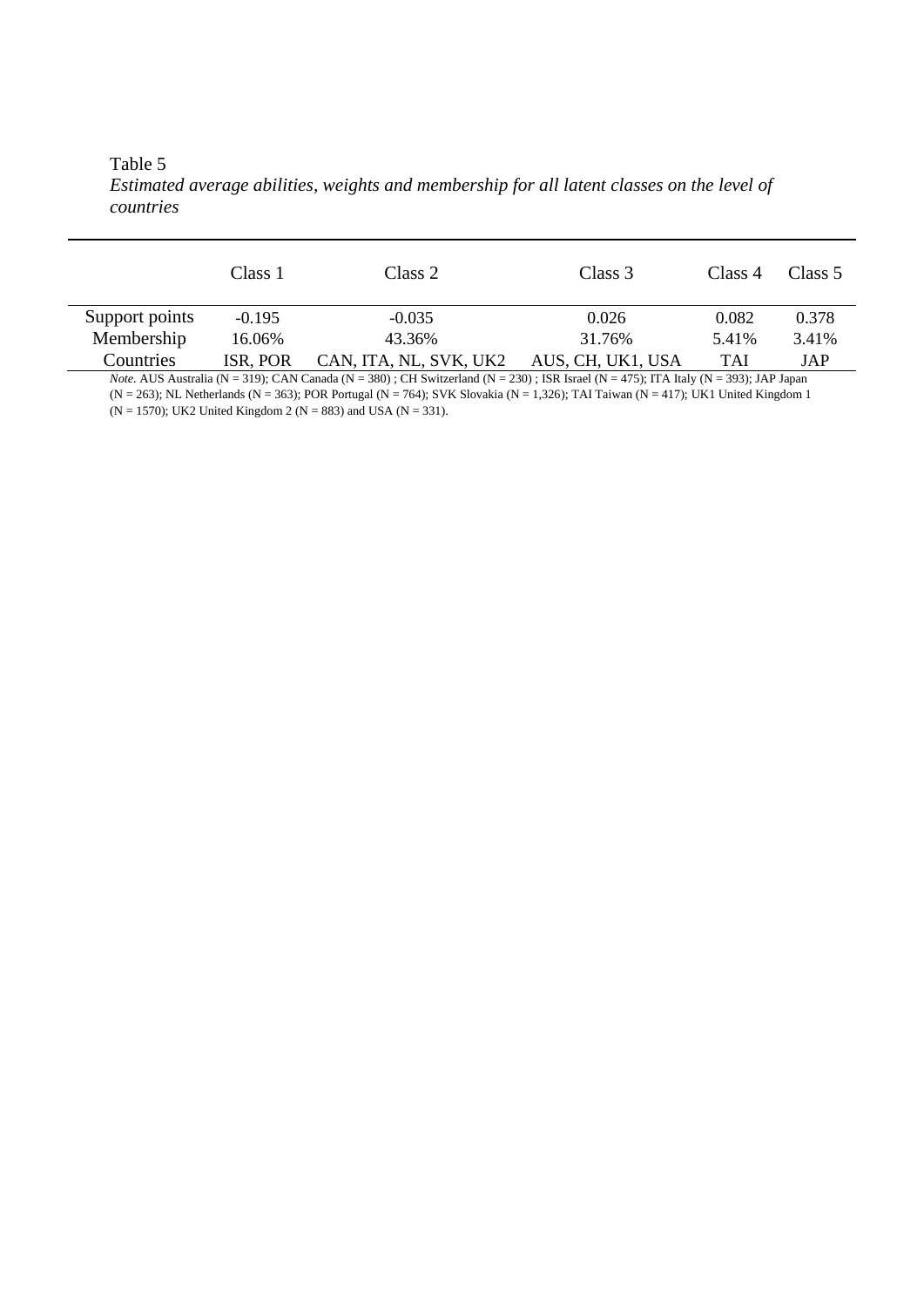

*Figure 1.* Standardized support points and weights for sub-dimensions of the FSCRS on the level of respondents.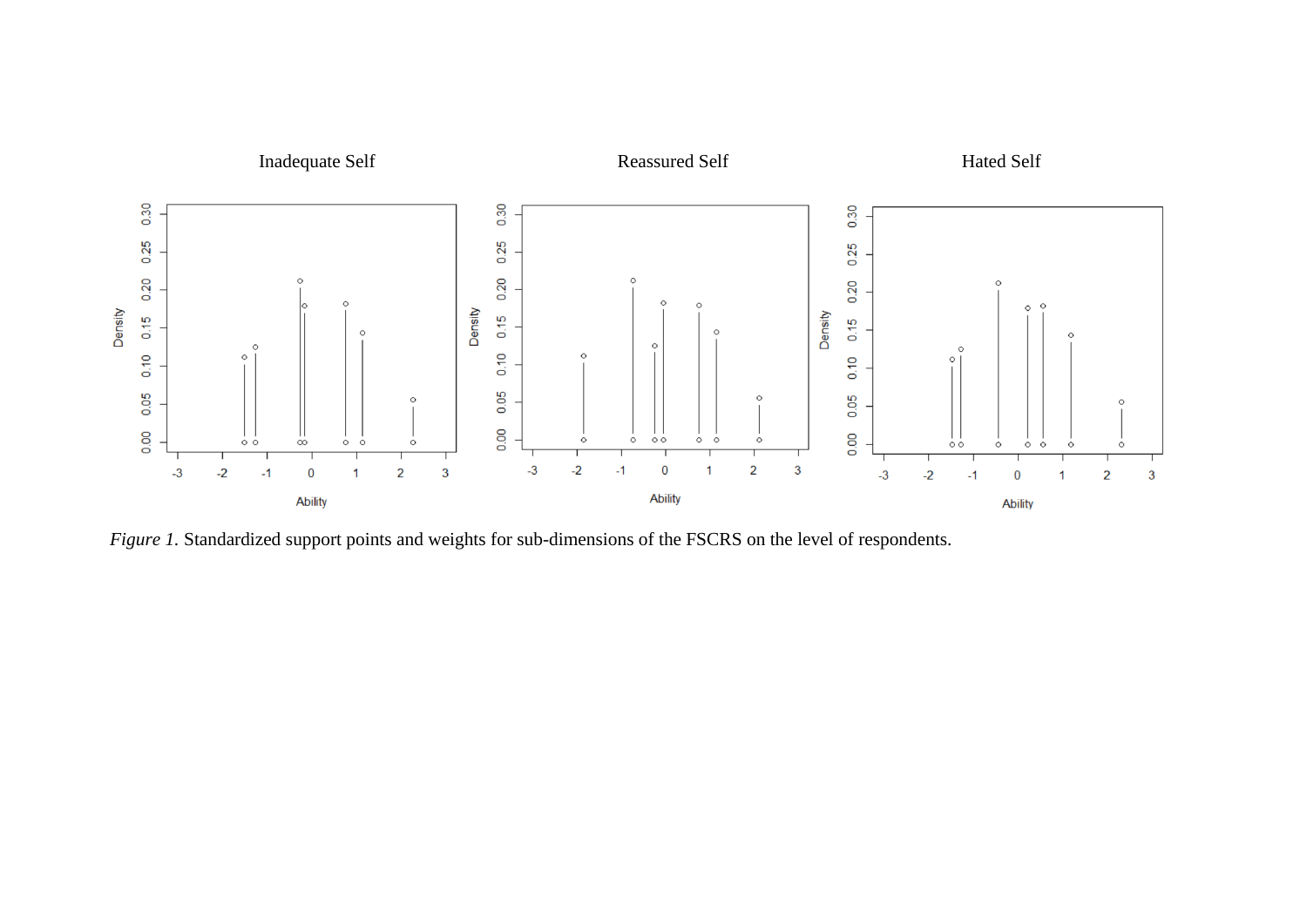

*Figure 2.* Average values of latent ability and weights on the level of countries.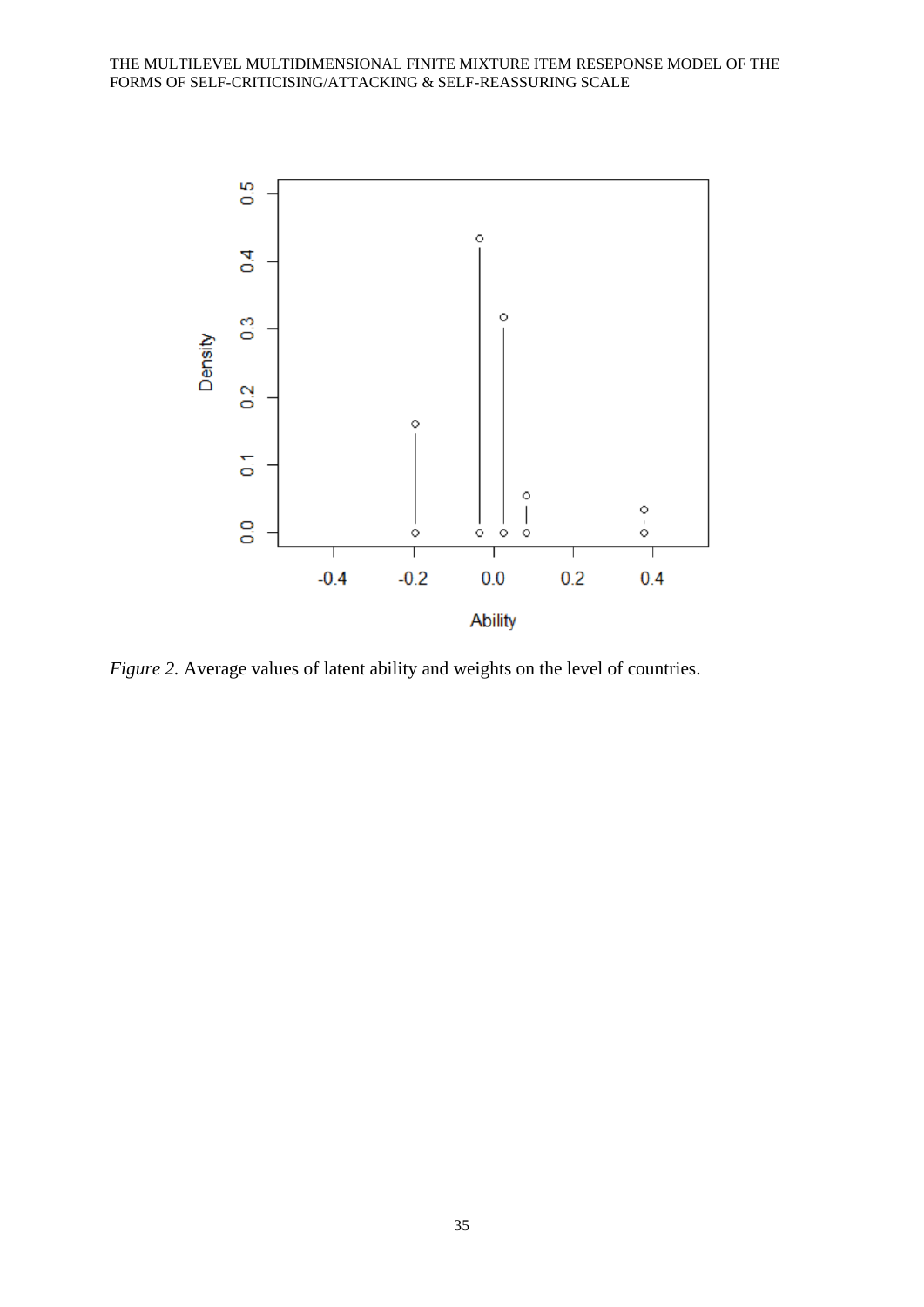# **Electronic Supplementary material**

*ESM 1: Tables*

*ESM 1a. List of unidimensional IRT models for ordinal polytomous responses with constraints on the discrimination indices, and constraints on the difficulty levels.*

| discrimination indices | difficulty levels | parameterization                          | model         |
|------------------------|-------------------|-------------------------------------------|---------------|
| free                   | free              | $\gamma_i(\theta-\beta_{ix})$             | <b>GRM</b>    |
| free                   | constrained       | $\gamma_i[(\theta - (\beta_i + \tau_x))]$ | <b>RS-GRM</b> |
| constrained            | free              | $\theta - \beta_{ix}$                     | 1P-GRM        |
| constrained            | constrained       | $\theta - (\beta_i + \tau_x)$             | 1P-RS-GRM     |

*ESM 1b. Distribution of the FSCRS item responses (raw percentage frequencies)*

| Item                   |                  |              | Response category |      |                |       |
|------------------------|------------------|--------------|-------------------|------|----------------|-------|
| <b>Inadequate Self</b> | $\overline{0}$   | $\mathbf{1}$ | $\overline{2}$    | 3    | $\overline{4}$ | Total |
| 1                      | 13.7             | 26.1         | 24.5              | 23.2 | 12.5           | 100.0 |
| $\overline{c}$         | 14.9             | 26.5         | 21.0              | 24.4 | 13.2           | 100.0 |
| $\overline{4}$         | 23.9             | 29.8         | 21.9              | 17.3 | 7.1            | 100.0 |
| 6                      | 13.7             | 24.2         | 20.8              | 25.7 | 15.6           | 100.0 |
| 7                      | 25.9             | 26.4         | 21.1              | 17.3 | 9.3            | 100.0 |
| 14                     | 15.2             | 29.0         | 23.5              | 21.0 | 11.3           | 100.0 |
| 17                     | 19.4             | 29.2         | 23.0              | 18.9 | 9.5            | 100.0 |
| 18                     | 13.7             | 26.1         | 27.7              | 23.4 | 9.1            | 100.0 |
| 20                     | 12.2             | 19.1         | 21.4              | 27.1 | 20.2           | 100.0 |
| Mean                   | 17.0             | 26.3         | 22.7              | 22.0 | 12.0           | 100.0 |
| <b>Reassured Self</b>  | $\overline{0}$   | $\mathbf{1}$ | $\overline{2}$    | 3    | $\overline{4}$ | Total |
| 3                      | 14.2             | 36.2         | 27.8              | 16.6 | 5.2            | 100.0 |
| 5                      | 8.3              | 22.8         | 30.1              | 27.6 | 11.2           | 100.0 |
| 8                      | 32.0             | 35.3         | 19.7              | 9.5  | 3.5            | 100.0 |
| 11                     | 26.9             | 37.0         | 22.0              | 10.7 | 3.4            | 100.0 |
| 13                     | 13.7             | 28.1         | 28.6              | 20.7 | 8.9            | 100.0 |
| 16                     | 8.8              | 25.2         | 32.9              | 24.1 | 9.0            | 100.0 |
| 19                     | 34.7             | 35.2         | 19.7              | 8.4  | 2.0            | 100.0 |
| 21                     | 26.8             | 36.7         | 23.0              | 10.2 | 3.3            | 100.0 |
| Mean                   | 20.6             | 32.1         | 25.5              | 16.0 | 5.8            | 100.0 |
| <b>Hated Self</b>      | $\boldsymbol{0}$ | 1            | $\overline{2}$    | 3    | $\overline{4}$ | Total |
| 9                      | 70.5             | 13.0         | 7.4               | 5.2  | 3.9            | 100.0 |
| 10                     | 57.1             | 19.7         | 11.2              | 7.7  | 4.3            | 100.0 |
| 12                     | 56.0             | 23.2         | 13.1              | 5.4  | 2.3            | 100.0 |
| 15                     | 48.0             | 22.7         | 14.3              | 10.1 | 4.9            | 100.0 |
| 22                     | 56.1             | 22.4         | 11.4              | 6.1  | 4.0            | 100.0 |
| Mean                   | 57.5             | 20.2         | 11.5              | 6.9  | 3.9            | 100.0 |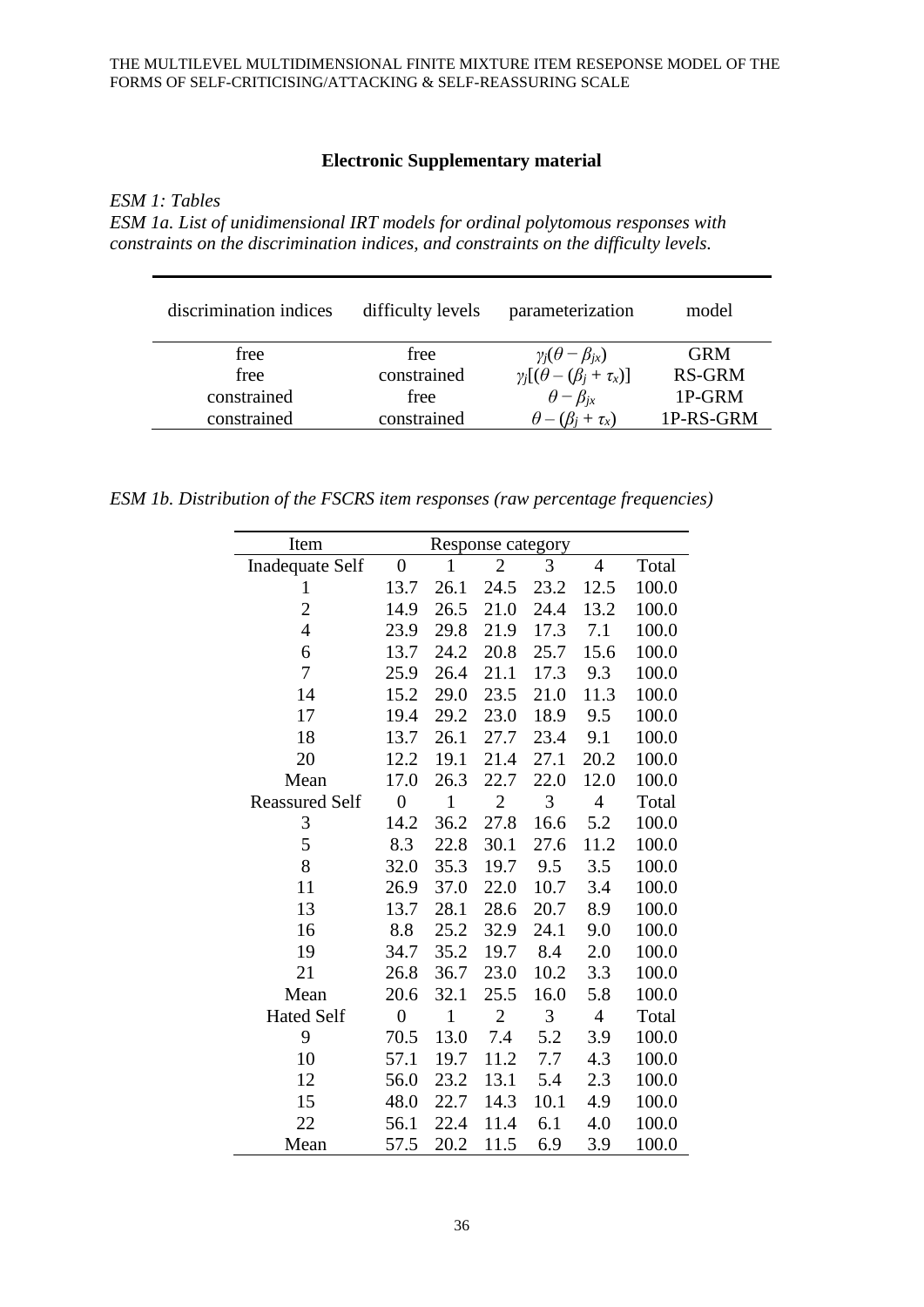|                 |       | Inadequate Self |    |       | <b>Reassured Self</b> |    |      | <b>Hated Self</b> |                |
|-----------------|-------|-----------------|----|-------|-----------------------|----|------|-------------------|----------------|
| Country         | M     | <b>SD</b>       | Md | M     | <b>SD</b>             | Md | M    | <b>SD</b>         | Md             |
| <b>AUS</b>      | 15.61 | 9.00            | 15 | 12.76 | 7.02                  | 12 | 3.42 | 4.12              | $\overline{2}$ |
| <b>CAN</b>      | 17.99 | 8.17            | 18 | 11.41 | 5.96                  | 11 | 3.18 | 3.58              | $\overline{2}$ |
| <b>CH</b>       | 17.97 | 8.54            | 18 | 15.36 | 7.63                  | 15 | 4.72 | 4.32              | $\overline{4}$ |
| <b>ISR</b>      | 12.25 | 7.68            | 11 | 10.33 | 6.35                  | 9  | 1.75 | 2.97              | $\overline{0}$ |
| <b>ITA</b>      | 15.20 | 7.77            | 15 | 12.14 | 5.70                  | 12 | 3.25 | 3.56              | $\overline{2}$ |
| <b>JAP</b>      | 24.13 | 6.25            | 25 | 15.48 | 5.73                  | 16 | 9.57 | 4.47              | 10             |
| <b>NL</b>       | 14.70 | 7.16            | 14 | 10.50 | 5.43                  | 10 | 2.93 | 3.65              | $\overline{2}$ |
| <b>POR</b>      | 13.33 | 7.66            | 13 | 11.99 | 6.09                  | 11 | 2.55 | 3.39              | 1              |
| <b>SVK</b>      | 17.02 | 7.46            | 16 | 11.56 | 5.77                  | 11 | 4.70 | 3.82              | $\overline{4}$ |
| <b>TAI</b>      | 19.88 | 5.92            | 20 | 11.31 | 4.80                  | 11 | 5.49 | 3.72              | 3              |
| UK1             | 17.66 | 8.97            | 17 | 13.79 | 6.75                  | 13 | 4.06 | 4.84              | $\overline{2}$ |
| UK <sub>2</sub> | 17.71 | 8.29            | 18 | 11.76 | 5.76                  | 11 | 3.86 | 4.58              | $\overline{2}$ |
| <b>USA</b>      | 15.68 | 8.19            | 15 | 13.48 | 6.88                  | 14 | 3.86 | 4.25              | $\overline{2}$ |
| Total           | 16.72 | 8.32            | 16 | 12.34 | 6.30                  | 12 | 3.97 | 4.32              | 3              |

*ESM 1c. Descriptives of raw scores of sub-dimensions of the FSCRS*

*Note.* M = Mean; SD = Standard Deviation; Md = Median; AUS Australia (N = 319); CAN Canada (N = 380) ; CH Switzerland (N = 230) ; ISR Israel (N = 475); ITA Italy (N = 393); JAP Japan (N = 263); NL Netherlands (N = 363); POR Portugal (N = 764); SVK Slovakia (N = 1,326); TAI Taiwan (N = 417); UK1 United Kingdom 1 (N = 1570); UK2 United Kingdom 2 (N = 883) and USA (N = 331).

*ESM 1d. Standardized discrimination and difficulties indices*

| Item                  | Discriminations |              | Difficulties / Thresholds |       |                |
|-----------------------|-----------------|--------------|---------------------------|-------|----------------|
| Inadequate Self       |                 | 1            | $\overline{2}$            | 3     | 4              |
| T                     | 2.163           | $-1.331$     | $-0.307$                  | 0.476 | 1.472          |
| $\overline{2}$        | 2.263           | $-1.266$     | $-0.272$                  | 0.398 | 1.405          |
| $\overline{4}$        | 1.444           | $-1.048$     | 0.162                     | 1.066 | 2.297          |
| 6                     | 2.275           | $-1.319$     | $-0.364$                  | 0.290 | 1.271          |
| 7                     | 2.384           | $-0.783$     | 0.079                     | 0.783 | 1.625          |
| 14                    | 1.722           | $-1.391$     | $-0.190$                  | 0.646 | 1.714          |
| 17                    | 1.768           | $-1.146$     | $-0.025$                  | 0.798 | 1.832          |
| 18                    | 1.316           | $-1.701$     | $-0.371$                  | 0.752 | 2.217          |
| 20                    | 1.369           | $-1.789$     | $-0.726$                  | 0.140 | 1.341          |
| <b>Reassured Self</b> |                 | 1            | $\overline{2}$            | 3     | $\overline{4}$ |
| 3                     | 1.440           | $-1.779$     | $-0.049$                  | 1.161 | 2.525          |
| 5                     | 1.142           | $-2.616$     | $-0.940$                  | 0.437 | 2.131          |
| 8                     | 1.927           | $-0.721$     | 0.538                     | 1.462 | 2.408          |
| 11                    | 1.740           | $-0.962$     | 0.440                     | 1.472 | 2.552          |
| 13                    | 1.939           | $-1.591$     | $-0.344$                  | 0.688 | 1.770          |
| 16                    | 1.656           | $-2.095$     | $-0.657$                  | 0.577 | 1.885          |
| 19                    | 1.266           | $-0.759$     | 0.777                     | 2.048 | 3.536          |
| 21                    | 1.360           | $-1.083$     | 0.471                     | 1.711 | 2.983          |
| <b>Hated Self</b>     |                 | $\mathbf{1}$ | $\overline{2}$            | 3     | $\overline{4}$ |
| 9                     | 1.562           | 0.784        | 1.417                     | 1.969 | 2.663          |
| 10                    | 2.167           | 0.223        | 0.896                     | 1.457 | 2.204          |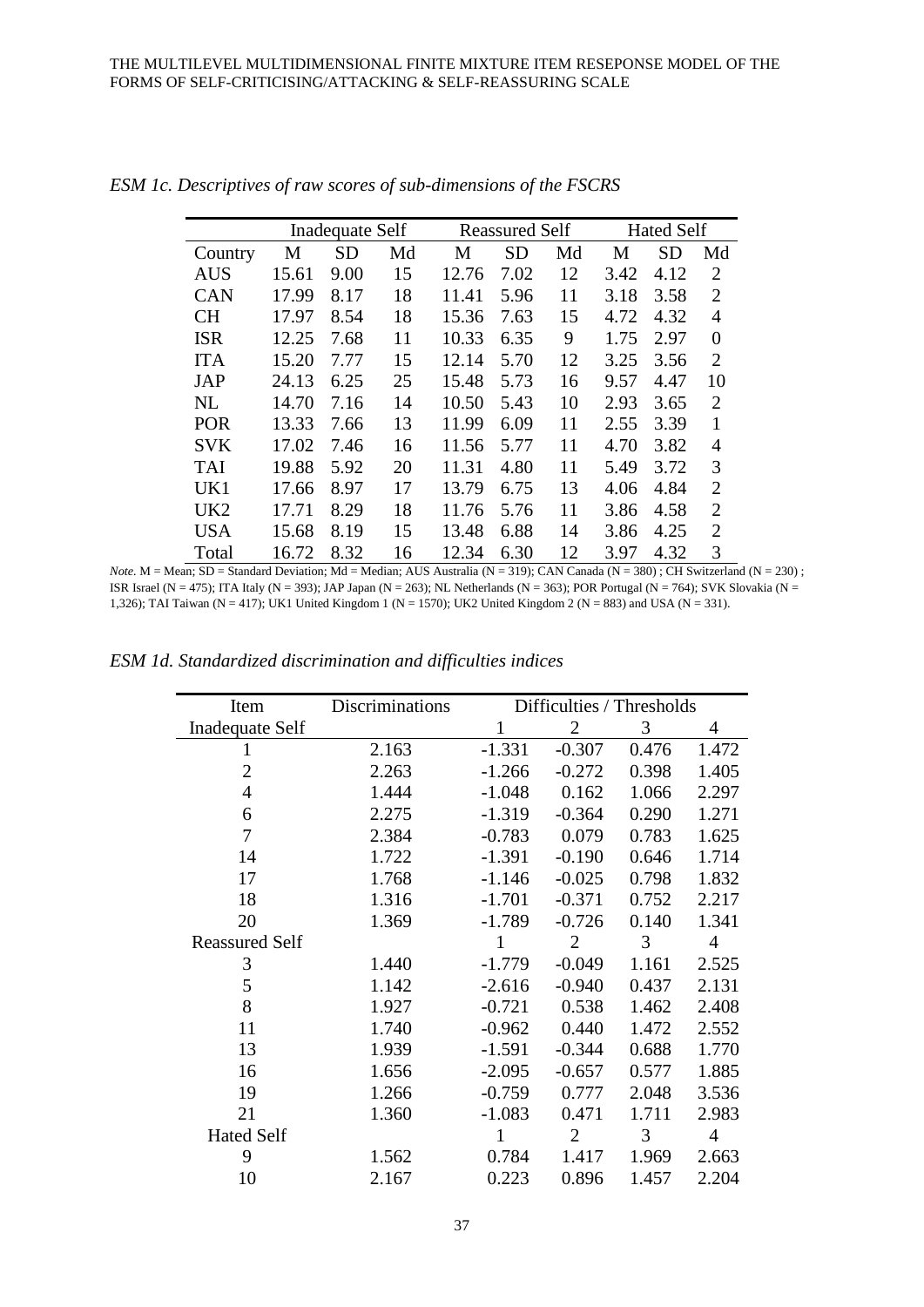| $\mathbf{1}^{\prime}$ | 1.648 |       | $0.225$ $1.153$ $2.048$ $2.958$  |  |
|-----------------------|-------|-------|----------------------------------|--|
|                       | 1.382 |       | $-0.092$ $0.820$ $1.604$ $2.674$ |  |
|                       | 2.231 | 0.207 | 0.978 1.587 2.228                |  |

#### *ESM 2.* Mathematical formulations

*ESM 2a.* Global (cumulative) logits (or graded response model), originally proposed by Samejima (1969), see Bacci, Bartolucci & Gnaldi (2014), chap. 2:

$$
g_x[\boldsymbol{\lambda}_j(\boldsymbol{\theta})] = \log \frac{\lambda_{x|\theta}^{(j)} + \cdots + \lambda_{l_j-1|\theta}^{(j)}}{\lambda_{0|\theta}^{(j)} + \cdots + \lambda_{x-1|\theta}^{(j)}} = \log \frac{p(X_j \geq x|\theta)}{p(X_j < x|\theta)}, \quad x = 1, \ldots, l_j - 1
$$

and its multidimensional extension (Bacci, Bartolucci & Gnaldi 2014, chap. 3.1, Eq. 7):

$$
\log \frac{p(X_j \geq x | \Theta = \theta)}{p(X_j < x | \Theta = \theta)} = \gamma_j \left( \sum_{d=1}^s \delta_{jd} \theta_d - \beta_{jx} \right), \quad x = 1, \dots, l_j - 1
$$

*ESM 2b.* Local (adjacent categories) logits (generalized partial credit model), originally proposed by Muraki (1992), see Bacci, Bartolucci & Gnaldi (2014), chap. 2:

$$
g_x[\boldsymbol{\lambda}_j(\theta)] = \log \frac{\lambda_{x|\theta}^{(j)}}{\lambda_{x-1|\theta}^{(j)}} = \log \frac{p(X_j = x | \theta)}{p(X_j = x - 1 | \theta)}, \quad x = 1, \ldots, l_j - 1
$$

*ESM 2c.* continuation ratio logits (sequential model), originally proposed by Fienberg (1980), see Bacci, Bartolucci & Gnaldi (2014), chap. 2:

$$
g_x[\boldsymbol{\lambda}_j(\theta)] = \log \frac{\lambda_{x+1|\theta}^{(j)} + \cdots + \lambda_{l_j-1|\theta}^{(j)}}{\lambda_{x|\theta}^{(j)}} = \log \frac{p(X_j > x | \theta)}{p(X_j = x | \theta)}, \quad x = 1, \ldots, l_j - 1
$$

*ESM 3.* R-codes

*# installing R-packages and preparing data* # we assume that dataframe named "data" is downloaded, with the first column named *"country" which identifies membership in a group (country). Further, we assume that all items are coded with the first value (category) set at 0.*

install.packages("MultiLCIRT") library(MultiLCIRT)

*# data preparation*  $n = nrow(data)$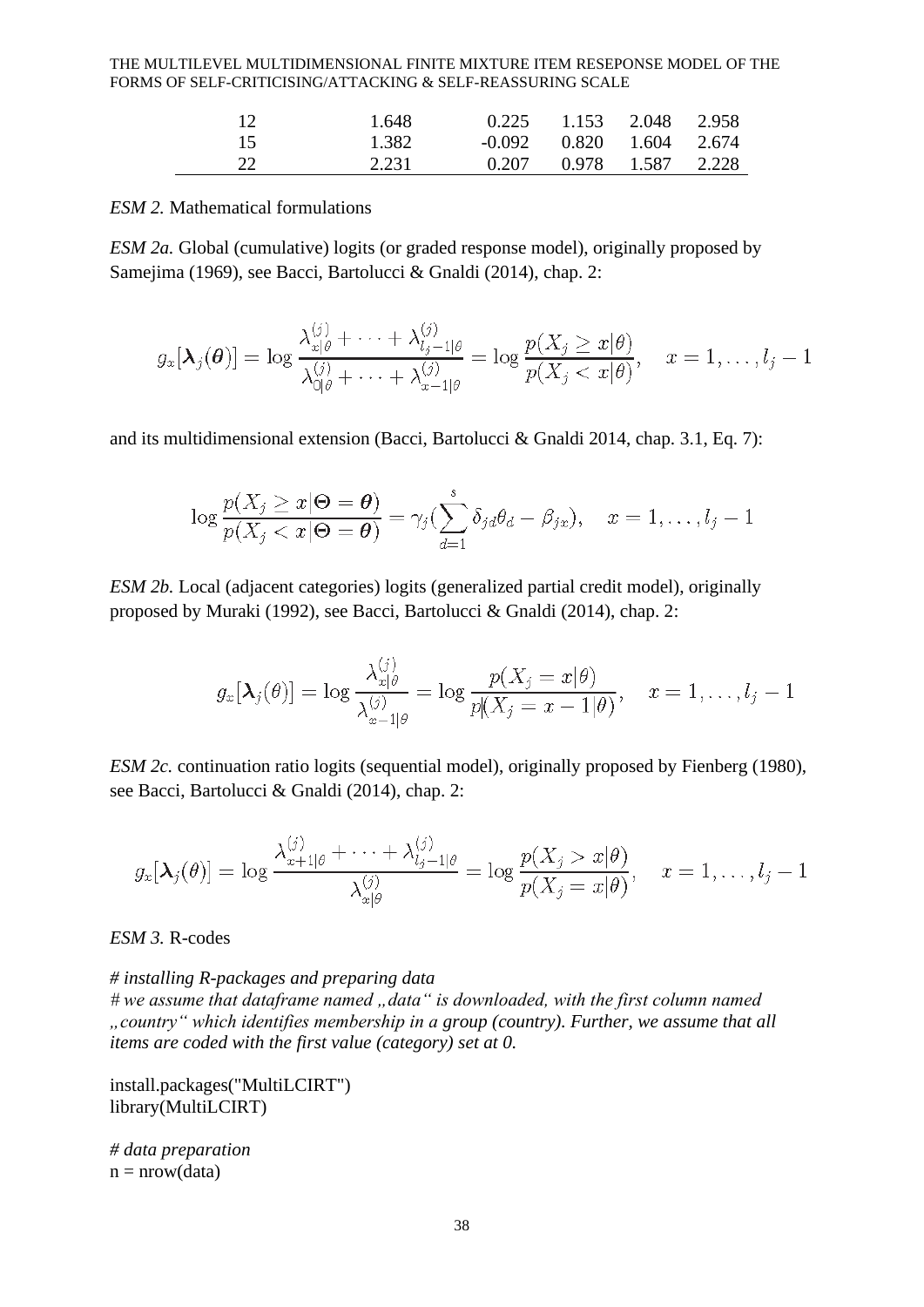```
dat = subset(data, select = c(2:23))dat = as.matrix(data)clust = as.vector(data5country)clust unique = unique(clust)
for(i in 1:length(clust)) clust[i] =+ which(clust unique==clust[i])
```

```
# assigning the items to the corresponding latent trait: 
\text{dim} = c(1,2,4,6,7,14,17,18,20,3,5,8,11,13,16,19,21,\text{rep}(0,1),9,10,12,15,22,\text{rep}(0,4))dim = t(matrix(dim,9,3))
```

```
# fitting the standard LCA model with 1 latent class, deterministic input:
out1 = est\_multi\_poly(data,k=1, start=0, link=0)# fitting LCA model with increasing number of latent classes, deterministic input:
out2 = est_multi_poly(dat,k=2,start=0, link=0)
out3 = est_multi_poly(dat,k=3,start=0, link=0)
out4 = est\_multi\_poly(data,k=4, start=0, link=0)out5 = est_multi_poly(dat,k=5,start=0, link=0)
out6 = est\_multi\_poly(data,k=6, start=0, link=0)out7 = est\_multi\_poly(data,k=7, start=0, link=0)out8 = est\_multi\_poly(data,k=8, start=0, link=0)
```
*# displaying values of log-likelihood, the number of parameters, and BIC for models with the deterministic input (see Table 1 for the output):*

rbind(cbind(out1\$lk, out1\$np, out1\$bic), cbind(out2\$lk, out2\$np, out2\$bic), cbind(out3\$lk, out3\$np, out3\$bic), cbind(out4\$lk, out4\$np, out4\$bic), cbind(out5\$lk, out5\$np, out5\$bic), cbind(out6\$lk, out6\$np, out6\$bic), cbind(out7\$lk, out7\$np, out7\$bic), cbind(out8\$lk, out8\$np, out8\$bic))

```
# fitting the standard LCA model with 1 latent class, random input:
out11 = est_multi_poly(dat,k=1,start=1, link=0)
# fitting the standard LCA model with increasing number of latent classes, random input:
out22 = est_multi_poly(dat,k=2,start=1, link=0)
out33 = est_multi_poly(dat,k=3,start=1, link=0)
out44 = est_multi_poly(dat,k=4,start=1, link=0)
out55 = est\_multi\_poly(data,k=5, start=1, link=0)out66 = est_multi_poly(dat,k=6,start=1, link=0)
out77 = est_multi_poly(dat,k=7,start=1, link=0)
out88 = est multi poly(dat,k=8,start=1, link=0)
```
*# displaying values of log-likelihood, the number of parameters, and BIC for models with the random input (see Table 1 for the output):*

rbind(cbind(out11\$lk, out11\$np, out11\$bic), cbind(out22\$lk, out22\$np, out22\$bic), cbind(out33\$lk, out33\$np, out33\$bic), cbind(out44\$lk, out44\$np, out44\$bic), cbind(out55\$lk, out55\$np, out55\$bic), cbind(out66\$lk, out66\$np, out66\$bic), cbind(out77\$lk, out77\$np, out77\$bic), cbind(out88\$lk, out88\$np, out88\$bic))

*# fitting the three-dimensional graded-response LCA models with 7 latent classes, global logits link, different IRT parameterizations:* # GRM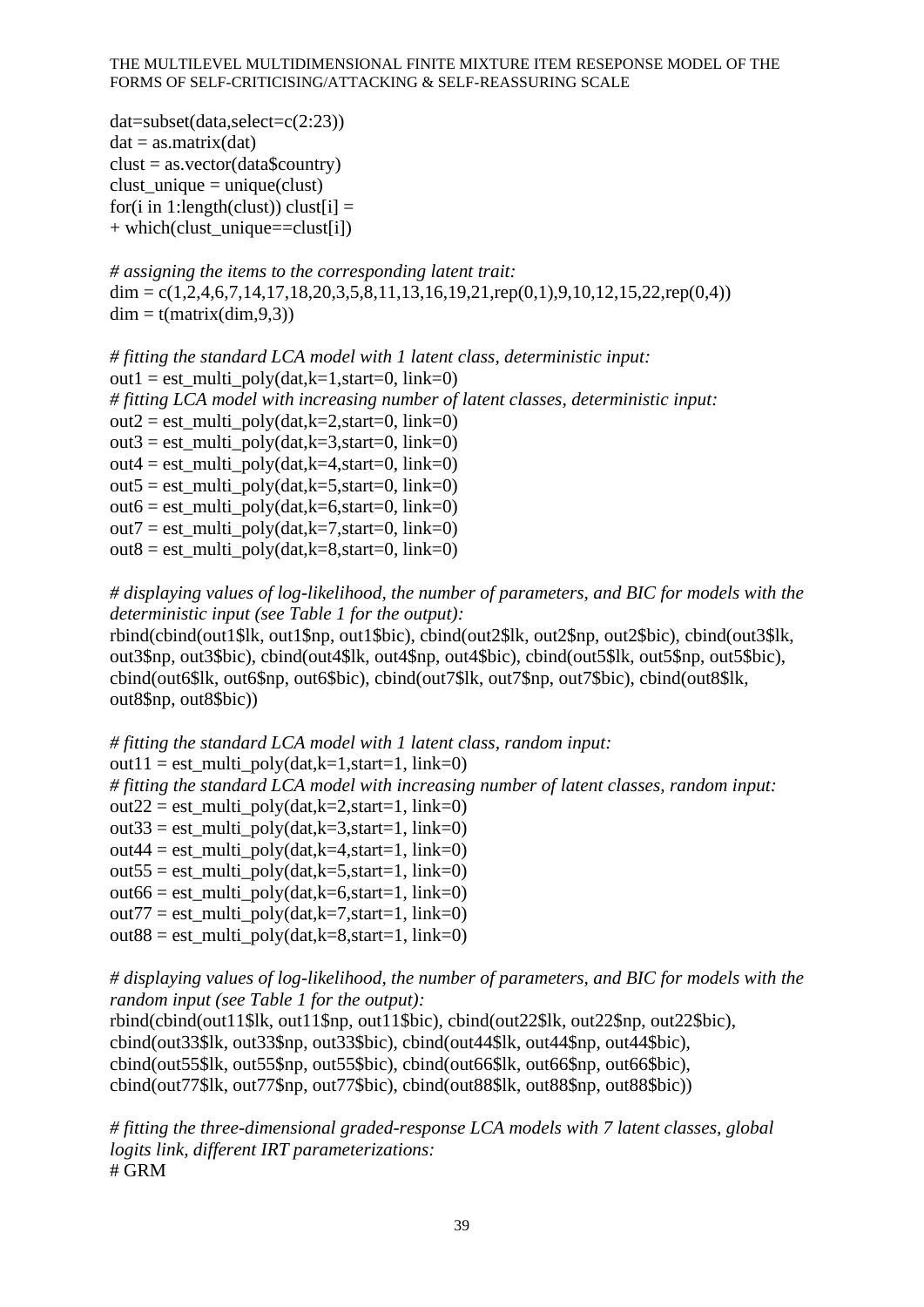outA=est\_multi\_poly(dat,k=7,multi=dim,start=1,link=1,disc=1,difl=0) # RS-GRM outB=est\_multi\_poly(dat,k=7,multi=dim,start=1,link=1, disc=1,difl=1) # 1P-GRM outC=est\_multi\_poly(dat,k=7,multi=dim,start=1,link=1,disc=0,difl=0) # 1P-RS-GRM outD=est\_multi\_poly(dat,k=7,multi=dim,start=1,link=1,disc=0, difl=1)

*# displaying values of log-likelihood, the number of parameters, and BIC for models with different IRT parameterizations (see Table 2 for the output):* rbind(cbind(outA\$lk, outA\$np, outA\$bic), cbind(outB\$lk, outB\$np, outB\$bic), cbind(outC\$lk, outC\$np, outC\$bic), cbind(outD\$lk, outD\$np, outD\$bic))

*# fitting the three-dimensional multilevel graded-response LCA models with 7 latent classes* out1=est\_multi\_poly\_clust(dat,kU=1,kV=7,multi=dim,start=0,link=1, disc=1,difl=0,clust=clust) out2=est\_multi\_poly\_clust(dat,kU=2,kV=7, multi=dim,start=0,link=1, disc=1,difl=0,clust=clust) out3=est\_multi\_poly\_clust(dat,kU=3,kV=7, multi=dim,start=0,link=1, disc=1,difl=0,clust=clust) out4=est\_multi\_poly\_clust(dat,kU=4,kV=7, multi=dim,start=0,link=1,  $disc=1.dif1=0.clust=clust)$ out5=est\_multi\_poly\_clust(dat,kU=5,kV=7, multi=dim,start=0,link=1, disc=1,difl=0,clust=clust) out6=est\_multi\_poly\_clust(dat,kU=6,kV=7, multi=dim,start=0,link=1, disc=1,difl=0,clust=clust)

*# displaying values of log-likelihood, the number of parameters, and BIC (see Table 3 for the output):*

rbind(cbind(out1\$lk, out1\$np, out1\$bic), cbind(out2\$lk, out2\$np, out2\$bic),cbind(out3\$lk, out3\$np, out3\$bic), cbind(out4\$lk, out4\$np, out4\$bic), cbind(out5\$lk, out5\$np, out5\$bic), cbind(out6\$lk, out6\$np, out6\$bic))

```
# re-fit the final model to obtain additional output
out5=est_multi_poly_clust(dat,kU=5,kV=7, multi=dim,start=0,link=1,
disc=1,difl=0,clust=clust,output=TRUE)
```

```
# Abilities at respondents' level for each latent class and each dimension
ind = order(out5$Th[1,])This = out5$Th[, ind]Ths
```

```
# Latent class average weights at respondents' level
Pivs = out5\$Piv[, ind.]Pivms = matrix(0, n, 7)for(h in unique(clust)){
+ ind1 = which(clust==h)
+ for(u in 1:5) Pivms[ind1,] =
+ Pivms[ind1,]+Pivs[ind1,,u]*out5$La[h,u]
+ }
```